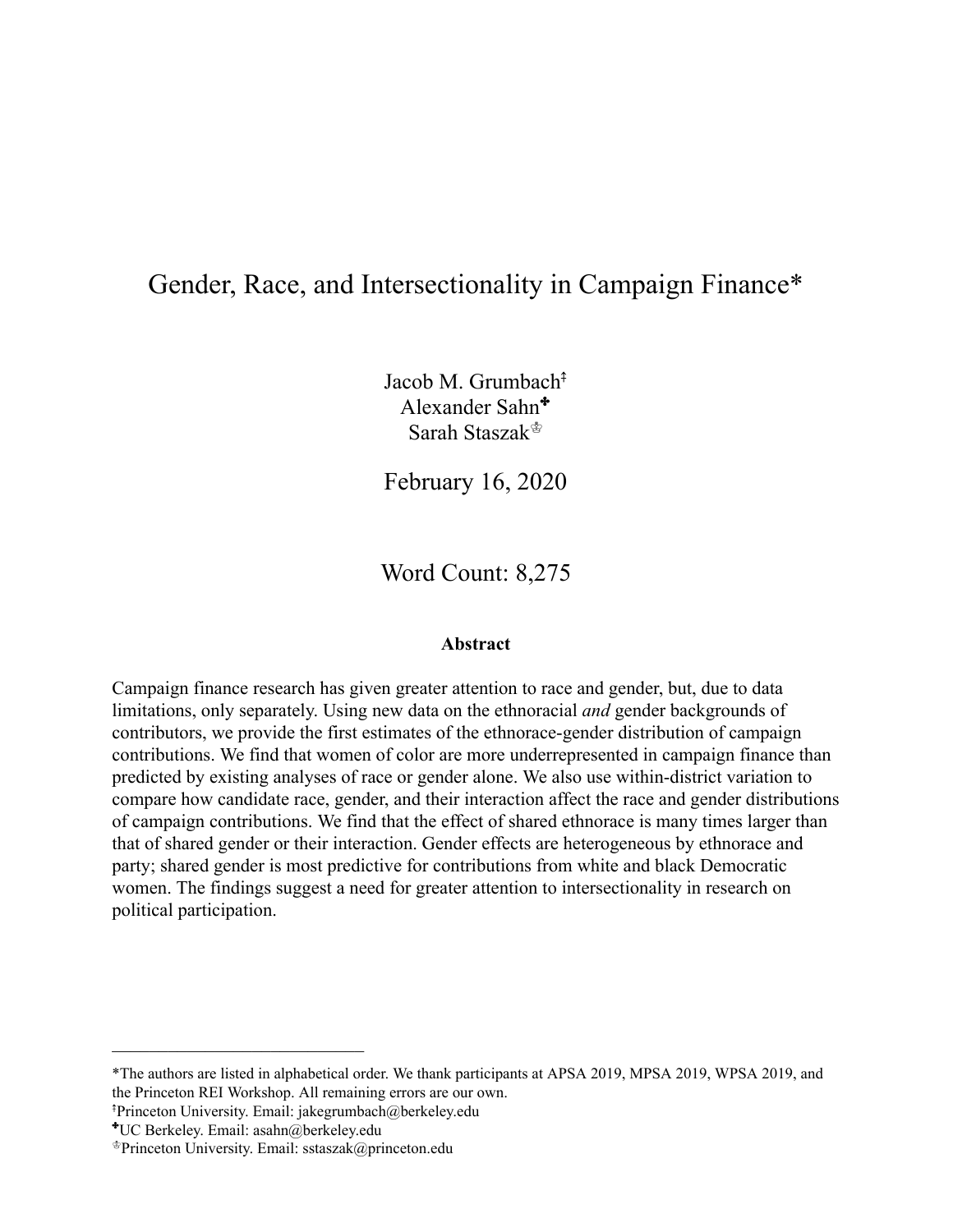#### **Introduction**

Money in American politics disproportionately comes from white and male donors, which may lead to biases in representation (Barber, Butler, and Preece 2016; Thomsen and Swers 2017; Grumbach and Sahn 2019). However, despite increased attention to the intersection of race and gender among candidate recruiters and fundraisers (Ye Hee Lee 2019), there is yet no estimate of the *joint* ethnorace-gender distribution of campaign contributions.<sup>1</sup> Moreover, although studies show that women candidates increase contributions from women and racial minority candidates from co-ethnics (Thomsen and Swers 2017; Grumbach and Sahn 2019), ethnorace and gender have again only been investigated separately.<sup>2</sup>

In this article, we use novel data on the race and gender identities of millions of individual campaign contributors. These data give us the opportunity to, for the first time, provide externally valid observational estimates of the distribution of individual contributions by both gender and ethnorace. We find black and especially Latina women to be the most underrepresented ethnorace-gender groups in American campaign finance. Consistent with intersectionality theory, women of color are more underrepresented than is predicted by separate race and gender models.

We also use these data to address two unanswered causal questions about the effect of shared candidate and donor identities in U.S. House elections. First, do shared race and gender affect contributions differently? Second, does the effect of shared gender vary by ethnoracial

<sup>&</sup>lt;sup>1</sup> We use ethnorace as a composite concept of race and ethnicity (Omi and Winant 2014).

<sup>&</sup>lt;sup>2</sup> Indeed, the interaction of race and gender among voters and candidates has been a theme of the 2020 Democratic presidential primary. Kamala Harris and other candidates described black women as the "backbone of the Democratic Party." At a December, 2019 debate, Andrew Yang criticized campaign finance rules by saying that women's lower incomes make them less able to donate to campaigns, and thus less represented.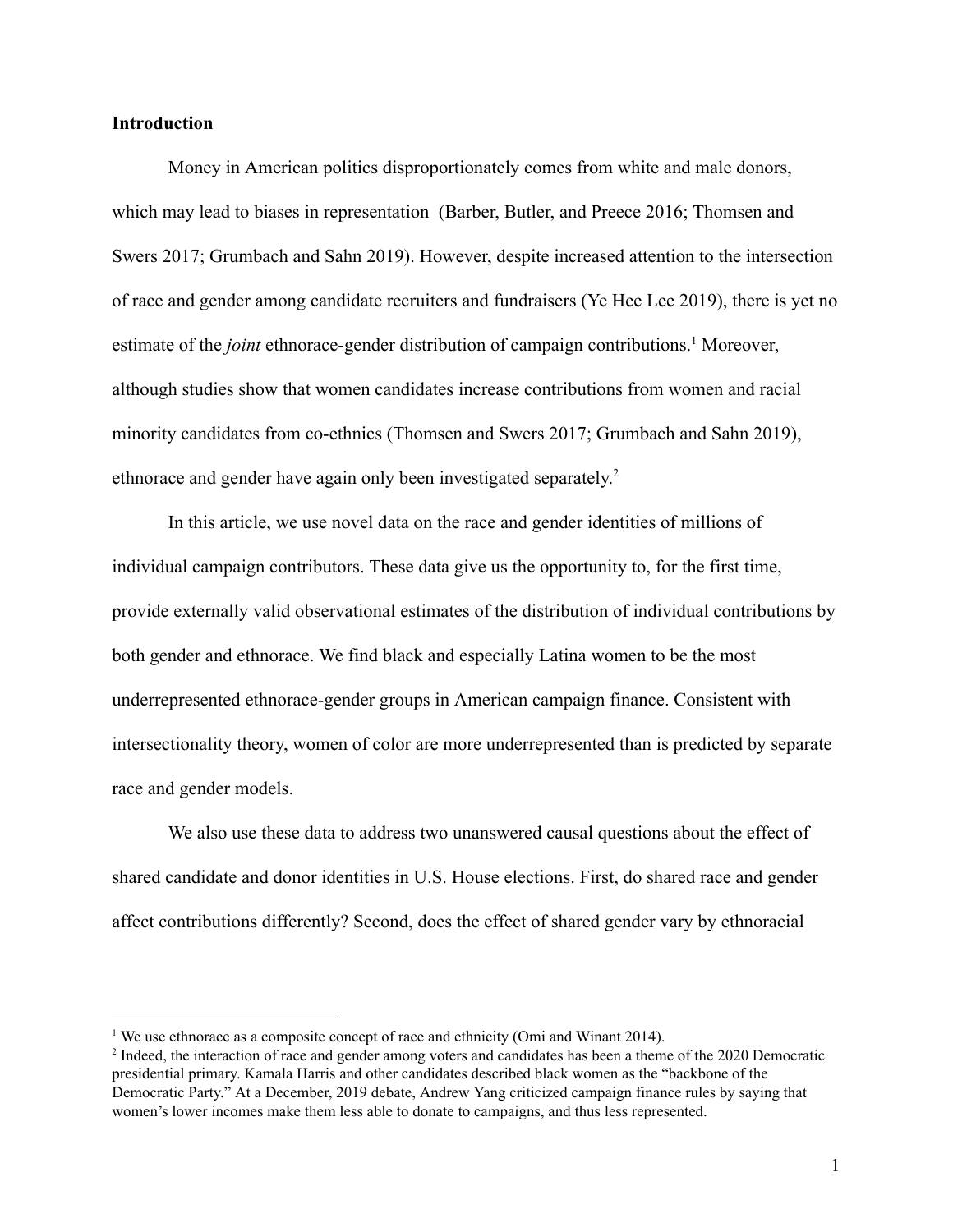group? Gender-based linked fate varies by ethnorace (e.g., Gay and Tate 1998), as does support for female candidates of color in elections (e.g., Philpot and Walton 2007). <sup>3</sup>

Exploiting variation within Congressional districts, we test whether candidate race and gender increase contributions from individuals who hold the same identities. We find three major results. First, we find an *ethnoracial effect* and a *gender effect* , in which nonwhite and female candidates increase contributions from nonwhite and female donors, respectively—but the ethnorace effect is significantly larger than the gender effect. Second, the interaction of shared ethnoracial and gender identity (i.e., sharing both identities) has no consistent effect beyond separately shared gender or ethnorace, suggesting at most a modest intraracial gender effect. Third, we find heterogeneous gender effects across ethnoracial groups. White and black women contribute more to female candidates of all ethnoracial backgrounds, but only white women candidates receive greater contributions from all ethnoracial groups of women donors (and see no decrease in contributions from white men). We observe less co-gendered contributing among female Asian and Latina donors.

This study emphasizes the importance of attention to multiple identity dimensions and their interactions, in an important form of political participation, campaign finance. The racialized, gendered, and intersectional political economic history of the United States has led to different legacies of wealth inequality, social identity, and political activity across race and gender groups—and distinct campaign contribution behavior. This study suggests that women, people of color, and especially women of color are underrepresented in American politics to the extent that campaign contributors influence political outcomes. But we also provide modest

<sup>&</sup>lt;sup>3</sup> While the variation across districts and elections makes House elections especially amenable to test these questions, gender and race may operate differently in other election contexts, such as presidential, state legislative, or local elections.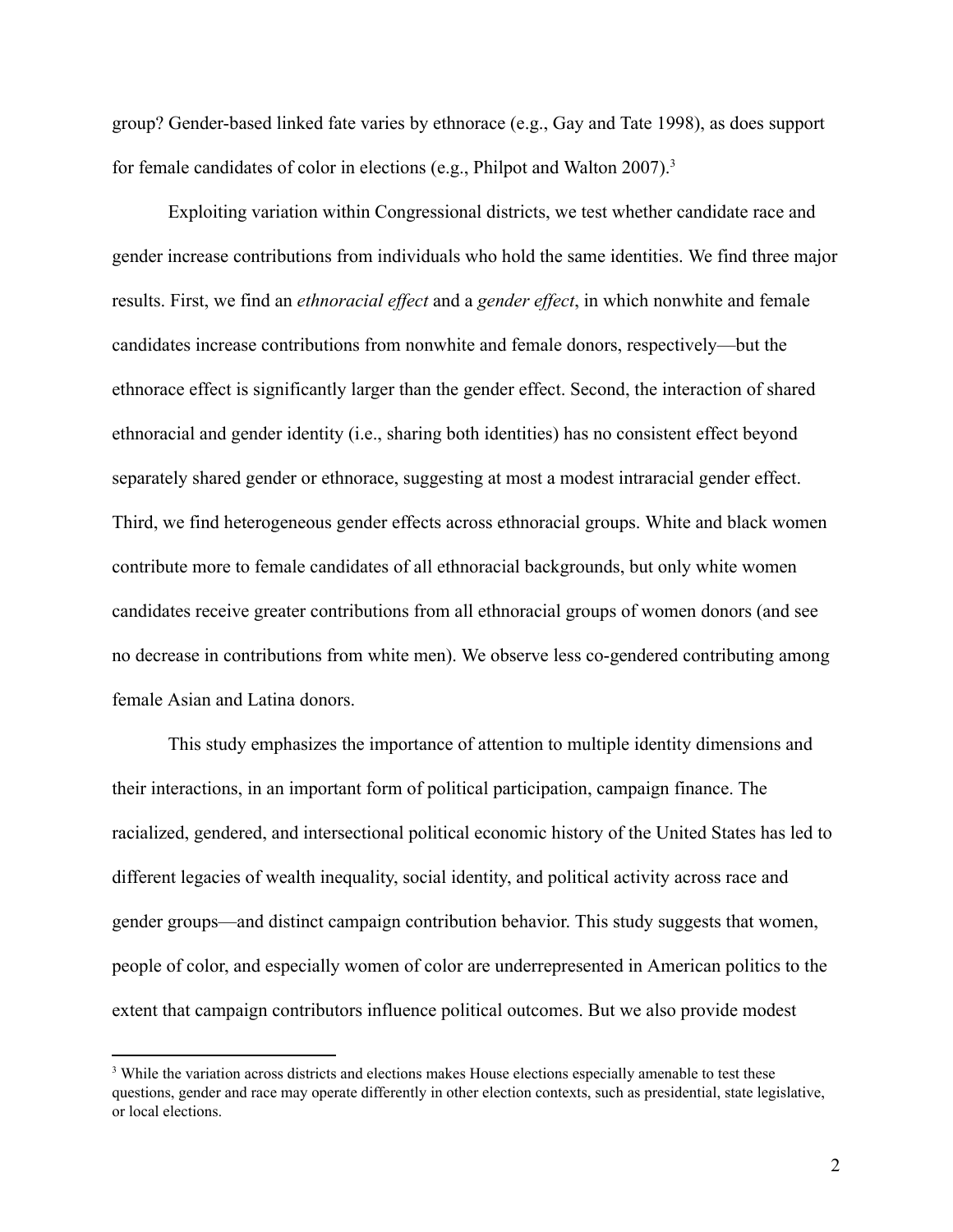evidence that the nomination of candidates with these identities can increase the gender-ethnoracial representativeness of contributions.

#### **Identity and Campaign Finance**

Scholars and research organizations have long been attentive to the gender distribution of money in politics (e.g., Uhlaner and Schlozman 1986). Although recent studies find minimal association between candidate gender and fundraising competitiveness (e.g., Kitchens and Swers 2016; Hassell and Visalvanich  $2019$ ,<sup>4</sup> the gender distribution of contributions is much more unequal: women make up only about one-fourth of individual donors and total contributions in federal elections (e.g., Burns, Schlozman, and Verba 2001; Bryner and Weber 2013; Burrell 2014; Thomsen and Swers 2017).

More recently, research has also focused on ethnorace in campaign finance. Some studies estimate donors' racial identities using survey data (Cain, Kiewiet and Uhlaner 1991; Lien 2010; Bowler and Segura 2011), but a small number of studies have measured the ethnoracial distribution of contributions by estimating donors' ethnoracial identities from names and geography in administrative records (Cho 2001, 2002; Grumbach and Sahn 2019). The most comprehensive estimates of contributions by ethnorace show a starkly unrepresentative distribution of contributions. The proportion of individual contributions from black and Latino donors is smaller than their shares of the population, electorate, and even of members of Congress (Grumbach and Sahn 2019).

<sup>4</sup> Kitchens and Swers (2016) investigate gender and partisan differences in primary election fundraising. Of note, they find that female Democratic candidates raise more in primary elections than do male Democratic candidates. Hassell and Visalvanich (2019) similarly find that white Democratic women receive greater funds from party organizations and insiders.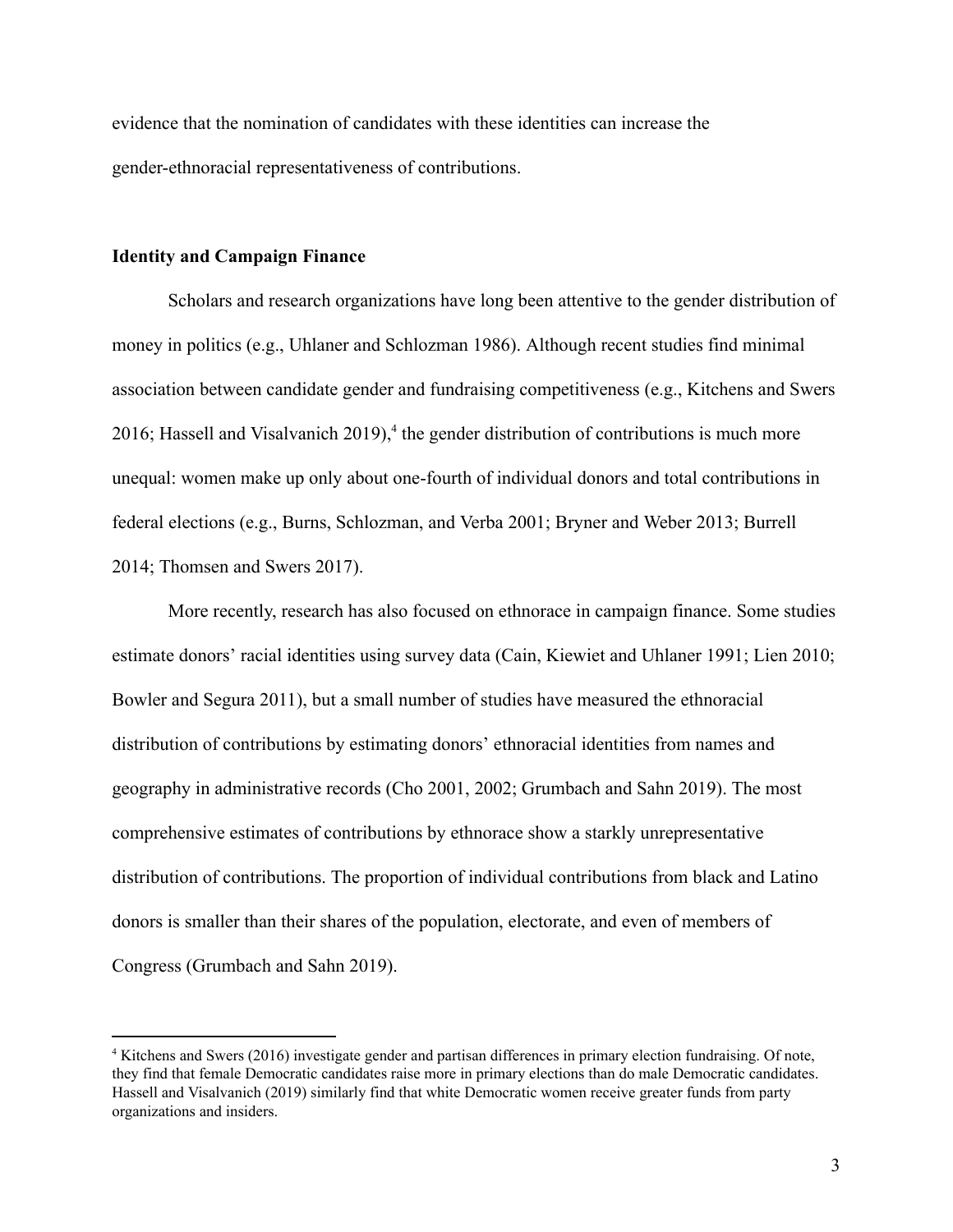The separate findings on the gender and ethnoracial distribution of campaign contributions lead us to expect women of color to be doubly underrepresented in money in politics. However, theories of intersectionality suggest that the marginalization of women of color may even go beyond our expectations of gender and ethnoracial marginalization, alone (e.g., Collins 1998, 2002) . As Crenshaw (1990, 1244) writes, "the intersection of racism and sexism factors into Black women's lives in ways that cannot be captured wholly by looking at the race or gender dimensions of those experiences separately." Women of color may be uniquely underrepresented among the contributor class in American politics, and this may go unnoticed in existing studies that lack the joint race-gender distribution of campaign contributions.

#### **The Role of Shared Identity in Campaign Contributions**

Although women of color are especially likely to be underrepresented, behavioral theories of linked fate, group consciousness, and empowerment, as well as organizational theories of extended party networks, suggest that the presence of candidates can increase the participation of individuals who share their identities. A substantial body of research has investigated whether shared ethnoracial identity (e.g., Barreto 2007; Fraga 2016), gender identity (e.g., Koch 2000), or both (e.g., Philpot and Walton 2007), matter in determining support for electoral candidates. Research on identity in campaign finance is sparser. In this section, we draw upon two types of theories to explain ethnoracial and gendered patterns of contributing. First, *behavioral* theories of linked fate, group consciousness, empowerment, and group threat suggest that shared identity should increase campaign contributions. Individuals with strong "group consciousness" (e.g., Miller et al 1981; Stokes 2003), and those who believe their ethnoracial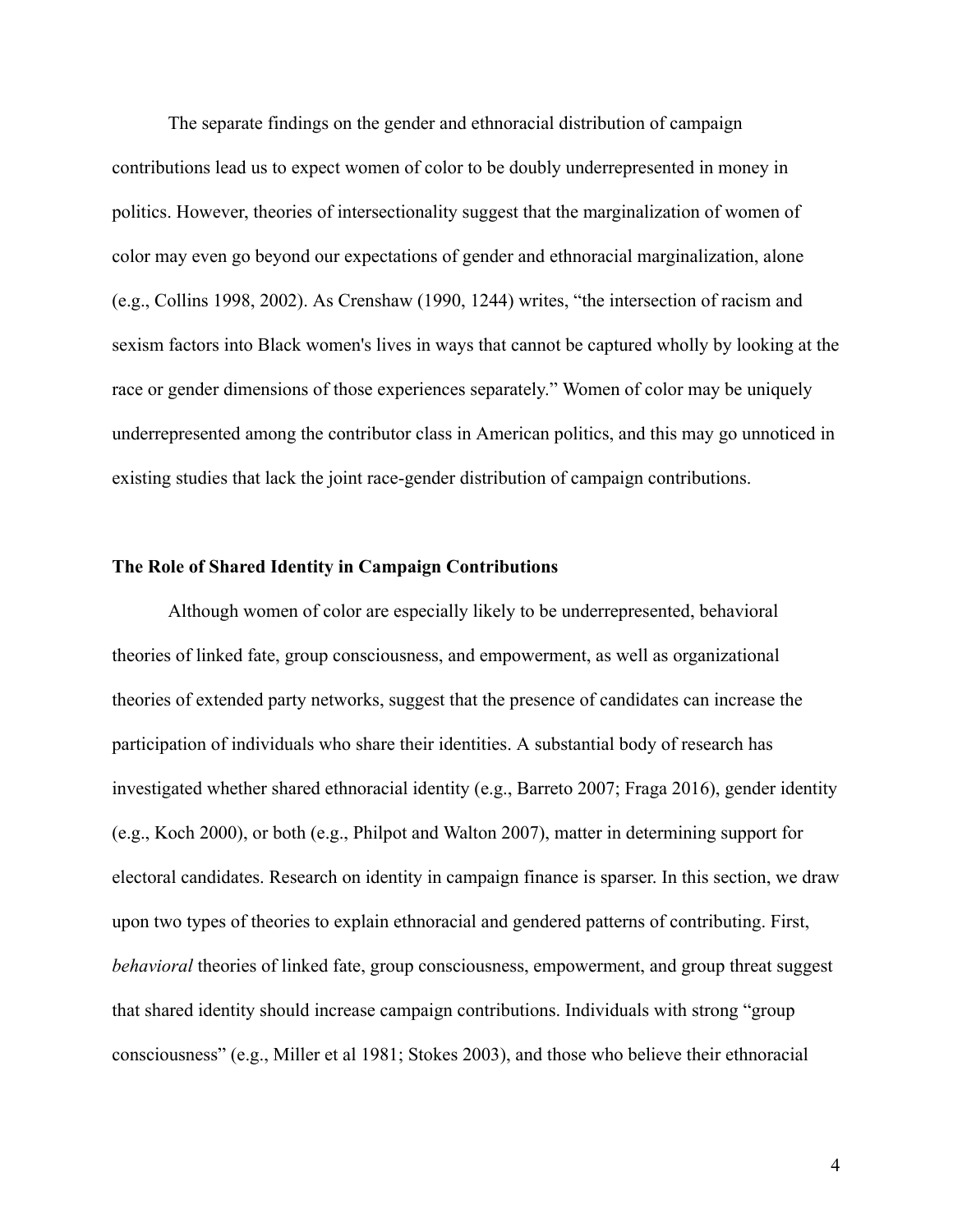group is in competition with others for resources (Bobo and Hutchings 1996), may engage in greater political participation in support of their group. Linked fate also leads to greater support for other members of one's ethnoracial group, including coethnic politicians (Dawson 1994).<sup>5</sup>

Theories of linked fate, as well as of group consciousness and competition, suggest that campaign donors may have self-interested motivations to contribute more to candidates who share their ethnoracial and/or gender identities. Similarly, empowerment theory predicts that individuals will feel that their participation is more efficacious and participate more when given signals of group representation, such as the presence of a coethnic candidate (Bobo and Gilliam 1990; Barreto 2007; Barreto 2010). There is also evidence that individuals project their own ideologies onto candidates who share their ethnoracial identity (Lerman and Sadin 2016).

Second, *organizational* theories highlight the influence of groups that seek greater representation of women or ethnoracial minorities in American politics. Female candidates have increasingly benefited from organizations that help voters and potential donors identify female candidates to support, such as EMILY's List (e.g., Crespin and Deitz 2010). Crowder-Meyer and Cooperman (2018) conceptualize these groups as "women's representation policy demanders" (WRPDs), activists and organizations whose primary goal is increased descriptive and substantive representation of women in American politics. Similarly, organizations such as Latino Victory Fund aim to increase the representation of ethnoracial minorities, in large part by connecting candidates of color to potential donors who share their ethnoracial identities. We conceptualize these groups as "ethnoracial minority representation policy demanders" (MRPDs).

<sup>5</sup> First applied to African Americans (Dawson 1994), later work applies linked fate to the political behavior of Asian Americans (e.g. Junn and Masouka 2008), Latinos (e.g., McConnaughy et al 2012), and whites (Schildkraut 2017; see also Jardina 2019). Importantly, however, linked fate is not necessarily correlated with with group consciousness (Gay and Tate 1998; Sanchez and Vargas 2016).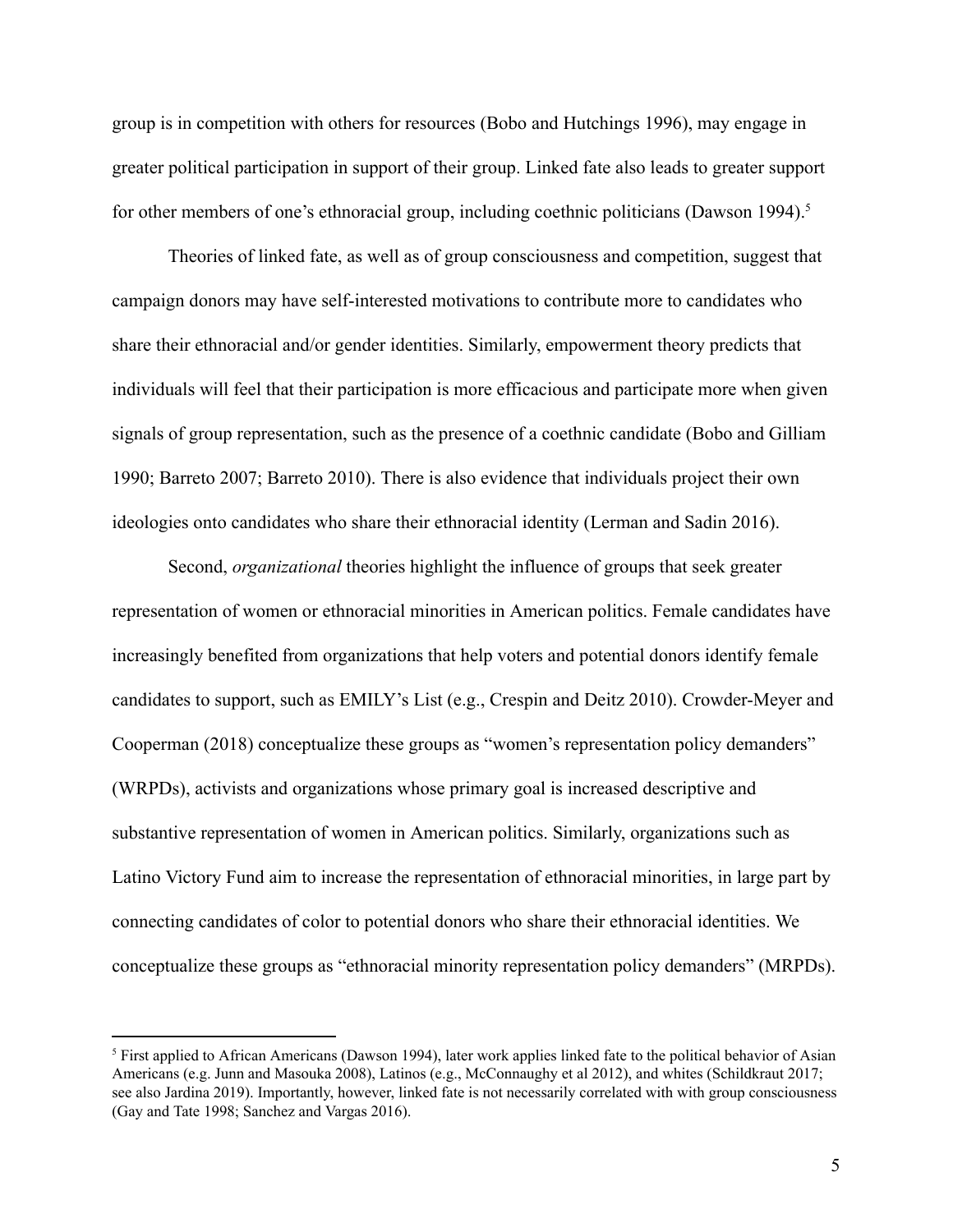Despite these strong theories, some studies find that shared voter and candidate ethnoracial and gender identity plays only a minimal role in voting (Seltzer, Newman, and Leighton 1997; Gay 2001; Brians 2005; Holli and Wass 2010; Fraga 2016). For campaign contributions, however, studies consistently find strong evidence of coethnic and co-gendered contributing. <sup>6</sup> On shared gender, Thomsen and Swers (2017) find a gender effect in campaign contributions to female candidates. Holding constant many election characteristics, female Democratic candidates in the 2010 and 2012 cycles received about 54 percent more total money from female donors (Thomsen and Swers 2017, 455-456). On shared race and ethnicity, Cho (2001, 2002) finds that shared nationality influences Asian American contribution behavior. The role of shared ethnorace is powerful: in contrast to voting, where district demographics matter more than candidate identity (Fraga 2016), the effect of candidate ethnoracial identity on the ethnoracial distribution of contributions is many times larger than that of district demographics (Grumbach and Sahn 2019).

In this article, we use these behavioral and organizational theories to provide insight into two new empirical questions that, due to previous data limitations, have not been addressed:

1) Is shared ethnorace or shared gender a more important predictor of campaign contributions?

2) Does shared gender operate differently within versus across ethnoracial groups?

#### **Is Campaign Finance More Gendered or Racialized?**

Under intersectionality theory, individuals are influenced by multiple identity dimensions—most prominently race and gender—in intersecting and heterogeneous ways that

<sup>&</sup>lt;sup>6</sup> The potential for coethnic and co-gendered contributing may be greater than for voting, because while voters are confined to voting for a House candidate in their district only—and many districts rarely if ever have a major party candidate of color or female candidate— they can donate to any candidate across the country.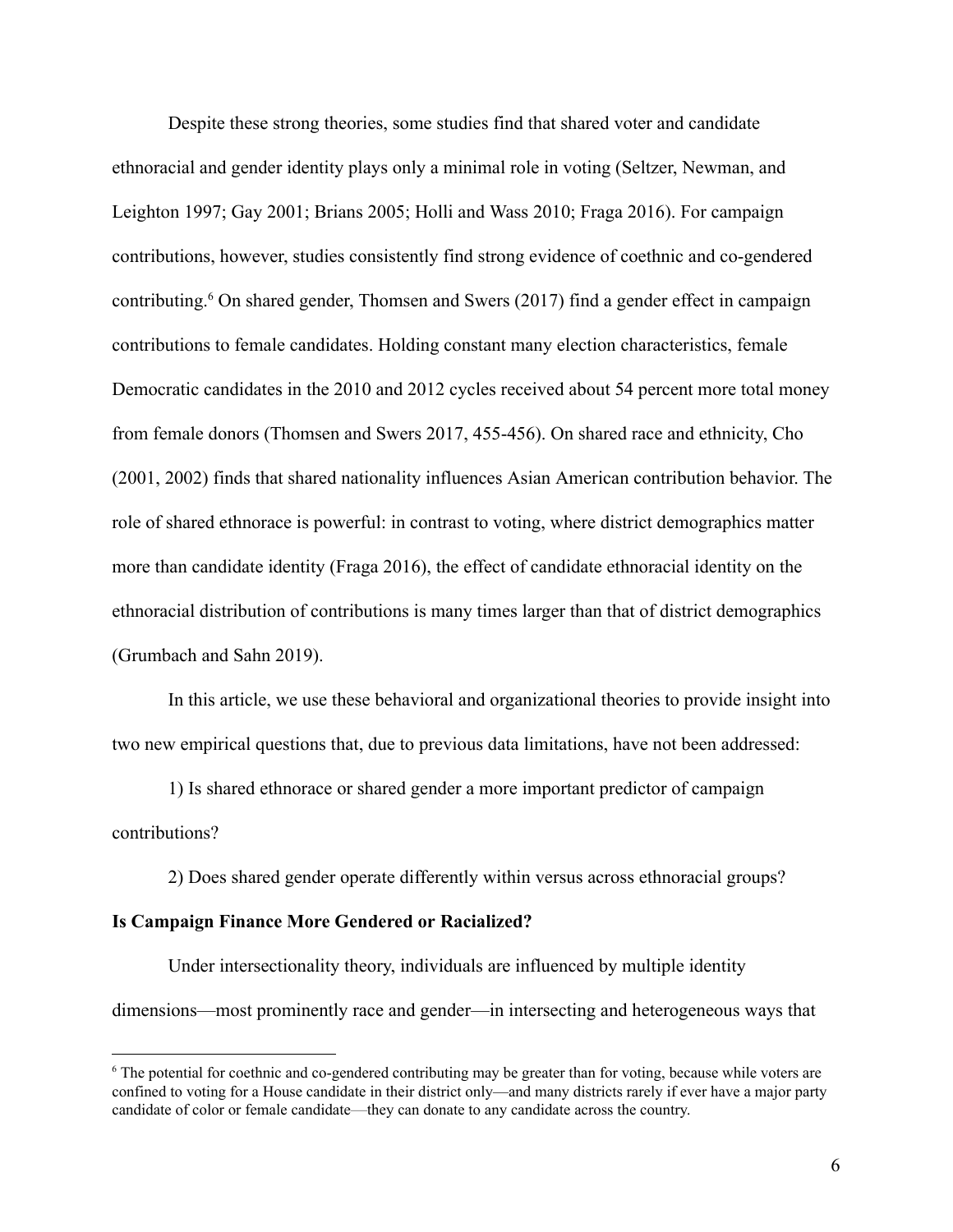affect their political behavior (Strolovitch 2007; Cohen 2009). The relative importance of shared ethnoracial and shared gender identity in campaign finance has not yet been directly compared.

Previous research tends to support the view that ethnorace dominates gender in political attitudes and voting behavior (e.g., Gay and Tate 1998, 170; Lien 1998; Simien 2005; Philpot and Walton 2007; Citrin and Wright 2009; Huddy and Carey 2009; Masuoka and Junn 2013). This is especially true in the context of racially sorted parties and racialized partisan competition, such as in the 2016 Presidential Election (e.g., Frasure-Yokley 2018; Phillips 2018).

Furthermore, literature in sociology and political science has long highlighted gendered institutions that may constrain gender solidarity in women's political participation. Marriage, which has historically interacted with patriarchal institutions of property rights (e.g., Chatfield 2018) and identity (e.g. Zuo and Tang 2000), is a prominent example of such an institution.<sup>7</sup> Stoker and Jennings (1995) find that married women view themselves as having lower levels of linked fate with other women, potentially due to changes in social networks once married (e.g., Jennings and Stoker 2001; Kalmijn 2003), as well as perceptions of how economic stability and discrimination affect the fate of women as a group (Bolzandahl and Myers 2004).<sup>8</sup>

On the other hand, organizational theories suggest that shared gender will be especially important in campaign finance. While there is no clear scholarly consensus, a number of recent studies highlight the important role of WRPDs in recruiting female candidates and connecting them with a base of female donors (Sanbonmatsu 2002; Crowder-Meyer and Cooperman 2018). Recent studies have focused on prominent WRPDs such as EMILY's List (Francia 2001; Crespin

<sup>7</sup> We focus on heterosexual marriage. We found no political science research on the relationship between same-sex marriage status and gender-based political behavior.

<sup>&</sup>lt;sup>8</sup> Bolzandahl and Myers (2004) find that single women who rely on their own income are more supportive than married women of feminist policy issues affecting all women, and Zuo and Tang (2000) find that married women are generally less concerned about gender discrimination.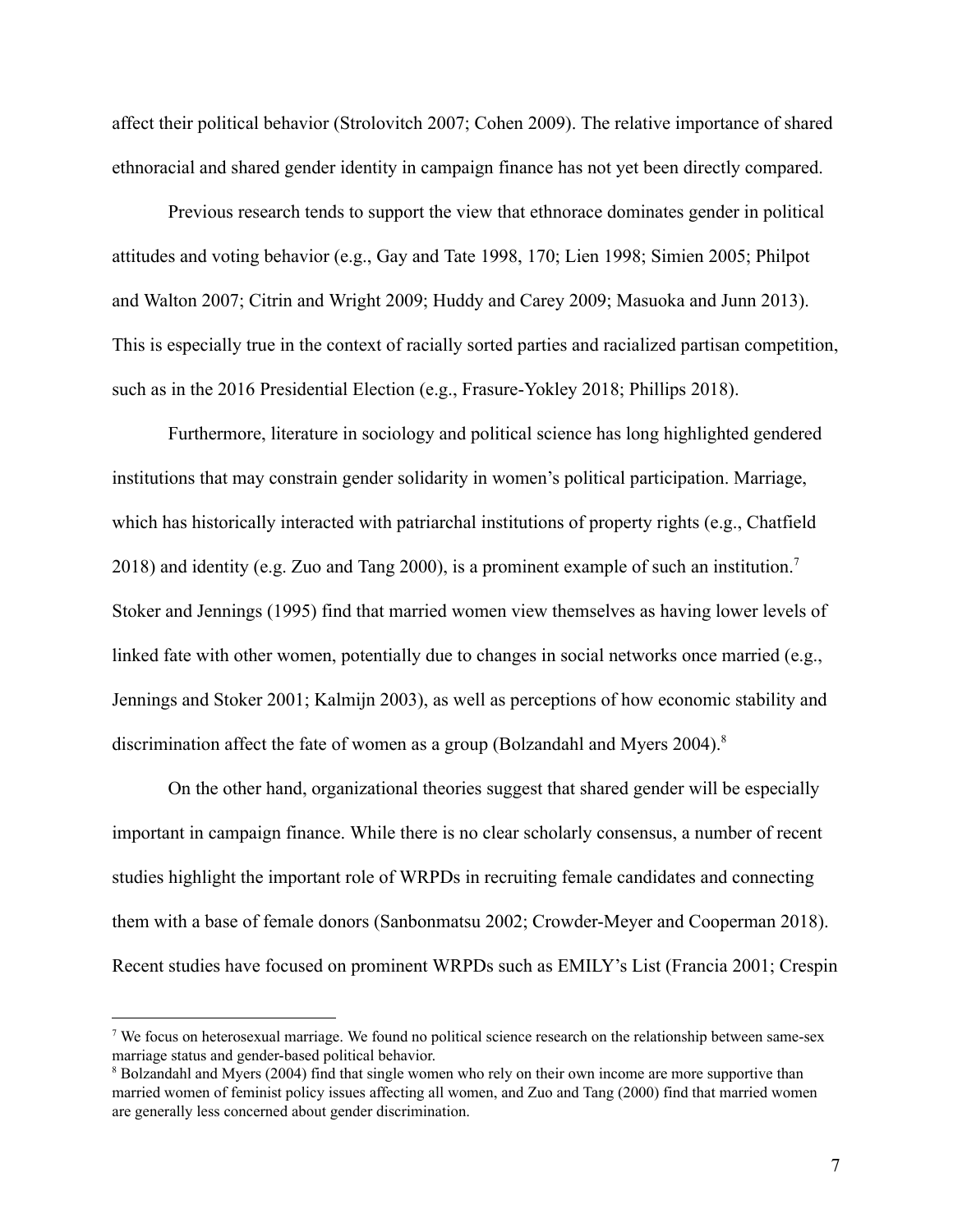and Deitz 2010; Hannagan, Pimlott, and Littvay 2010) and Emerge America (Bernhard et al. 2019). MRPDs have not had the same focus on campaign finance (Overton 2002), though new organizations focused on connecting candidates and donors of color, such as Collective PAC, have arisen in the most recent years.

In addition, the distribution of U.S. wealth by race and gender suggests that we may see a more important role for shared gender. White women earn higher incomes and have significantly greater wealth on average than black and Latino people of all genders. This is also the case for single white women, who held over \$16,000 in average wealth in 2010, compared to around \$1,400 for single black and Latino men, and virtually no wealth for single black and Latina women (Chang and Lui 2010). Thus, under the naive assumption that women and people of color receive similar utility for contributing to individuals of shared race or gender, women have greater financial means to do so.<sup>9</sup> Overall, it remains an open question whether campaign contributions will be more structured by race or gender.

#### **Shared Gender Within and Across Ethnoracial Groups**

Our new data on the joint race-gender distribution of campaign contributions allow us to answer another important question about intersectionality: does the effect of shared gender on contributions vary by ethnorace?

Studies of intersectionality suggest that shared gender identity may operate differently for individuals of different ethnoracial backgrounds. Evidence suggests that black women are more likely to support gender equality and identify as feminists than white women (Baxter and

<sup>9</sup> Political socialization through the party system may also explain ethnoracial differences in participation (Hajnal and Lee 2011), though there has been little direct intersectional race-gender analysis on this question.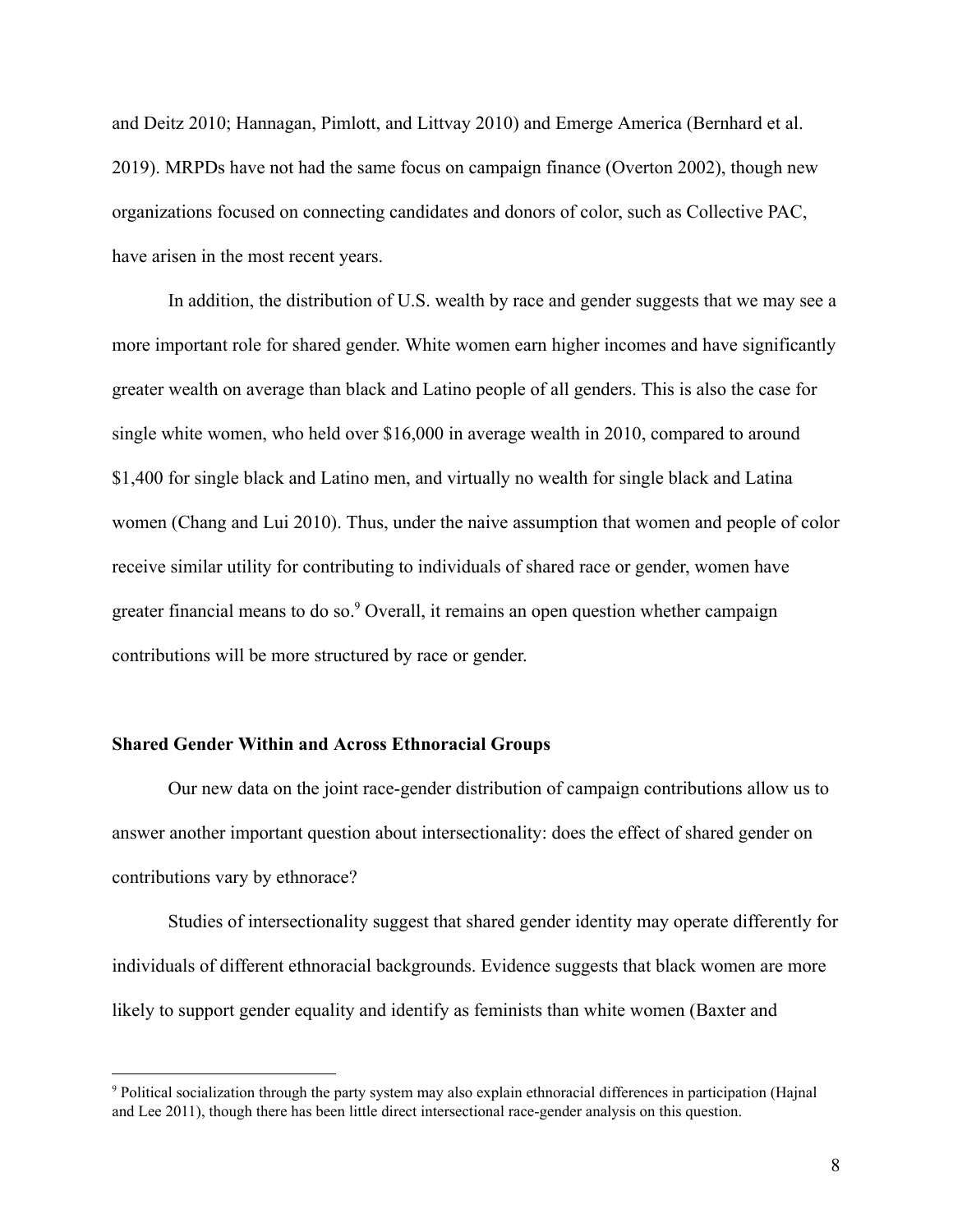Lansing 1983; Klein 1984; Mansbridge and Tate 1992). Gay and Tate (1998) similarly find that, when there is a conflict between the interests of blacks and of women, black women have higher levels of a gender-based linked fate.<sup>10</sup> Overall, this literature suggests that black women's experiences of marginalization on multiple identity dimensions may increase their understanding of each individual dimension. Although these intersectionality studies tend to find "a racially constructed identity more strongly affects the political attitudes of black women than one based on gender" (Gay and Tate 1998, 170), they suggest that a gender effect may be especially strong among black women.<sup>11</sup>

The organizational environment may also generate differences in co-gendered contributing across ethnoracial groups. Political organizations tend to support candidates based on gender or ethnoracial identity, not both. It is notable that there are no corollary organizations (in terms of size and scope) that specifically promote female candidates of color. Unlike white women and men of color, the organizational environment is likely to incentivize women of color to be involved in *both* gender-based and race-based organizations—incentives that may compete for a female donor of color's finite resources. For these reasons, in contrast the theoretical expectations presented earlier, the organizational environment leads us to expect that white women may be more likely than women of color to contribute based on shared gender identity.

<sup>&</sup>lt;sup>10</sup> Gay and Tate (1998) argue that black women are "doubly bound," perceiving greater linked fate in terms of both race and gender due to the multiplicity of the identity dimensions in which they experience marginalization.  $11$  Marriage may, again, mediate the effect of shared gender identity across ethnoracial groups. Stout et al. (2017), for example, find that white and Latina women who are married have significantly lower levels of gender-based linked fate than single women, but this marriage effect does not affect black women. (Unlike the expectations put forth in Gay and Tate (2008), however, they find that single black women do not report higher levels of gender-based linked fate than do married black women.) Such studies illustrate the importance of exploring variation in degrees of gender-based linked fate, particularly at the intersection of race and gender.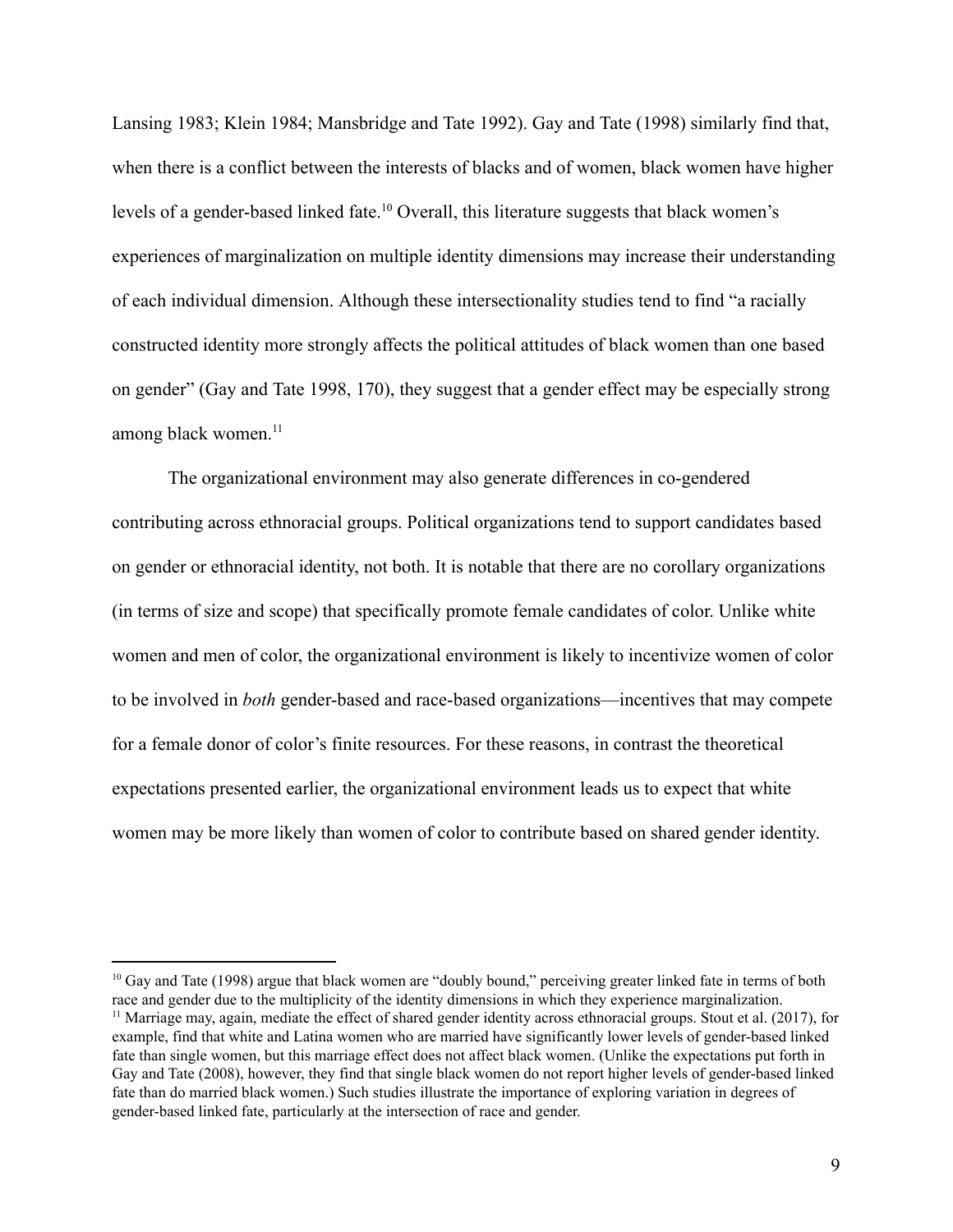Finally, the influence of shared gender and ethnoracial identities may also vary for those women who identify as Democrats or Republicans. Given the gender gap in partisanship—among both voters and candidates—and the Democratic Party's greater support for women's rights policies (e.g., Bolzendahl and Myers 2004), we might expect to find a greater degree of gender-based linked fate and group consciousness among female Democrats. Both qualitative and quantitative studies have found that conservative women tend to view their identity as women differently than liberal women, and would be expected to be less likely to support female candidates on the basis of gender (e.g., Luker 1984; Mansbridge 1986; Stout et al 2017). We expect the effect of shared gender and shared ethnorace to be stronger among Democrats than among Republicans (see also Thomsen and Swers 2017).<sup>12</sup>

#### **Methods**

#### *Data*

We primarily use data from Grumbach and Sahn (2019) on the ethnoracial and gender identities of candidates and contributors. The data cover the years  $1980$  through  $2010$ ,<sup>13</sup> and are based on the Database on Money and Ideology in Elections (DIME) from Bonica (2014). <sup>14</sup> Candidate gender also comes from DIME, with hand-coded gender for incumbents and estimated gender from gender-specific titles (e.g., Mr. or Ms.) and first names for candidates who never

<sup>&</sup>lt;sup>12</sup> In addition, Democratic elites in recent years have invoked intersectionality theory in their communication. Kirsten Gillibrand tweeted in 2018 that "The Future is Female...Intersectional." A [2018](https://www.politico.com/story/2018/11/19/democrats-2020-race-identity-politics-strategy-1000249) *[Politico](https://www.politico.com/story/2018/11/19/democrats-2020-race-identity-politics-strategy-1000249)* [article](https://www.politico.com/story/2018/11/19/democrats-2020-race-identity-politics-strategy-1000249) described expectations about future Democratic campaigns: "Get ready to hear a lot more about intersectionality." <sup>13</sup> The Grumbach and Sahn (2019) data include the 2012 election cycle, but we exclude 2012 because the cycle's

data do not include candidate gender.

<sup>&</sup>lt;sup>14</sup> The DIME dataset compiles data from the Federal Election Commission (FEC), the Sunlight Foundation, and the National Institute for Money in State Politics. The DIME data includes the universe of itemized donations. Donations of \$200 or more are required to be itemized, but smaller contributions may also be voluntarily itemized and appear in the data. It is plausible that the distribution of small, un-itemized contributions is more diverse in race and gender. In addition, if small donors are more likely than larger donors to contribute based on shared identity, our results may understate co-ethnic and co-gendered contributing.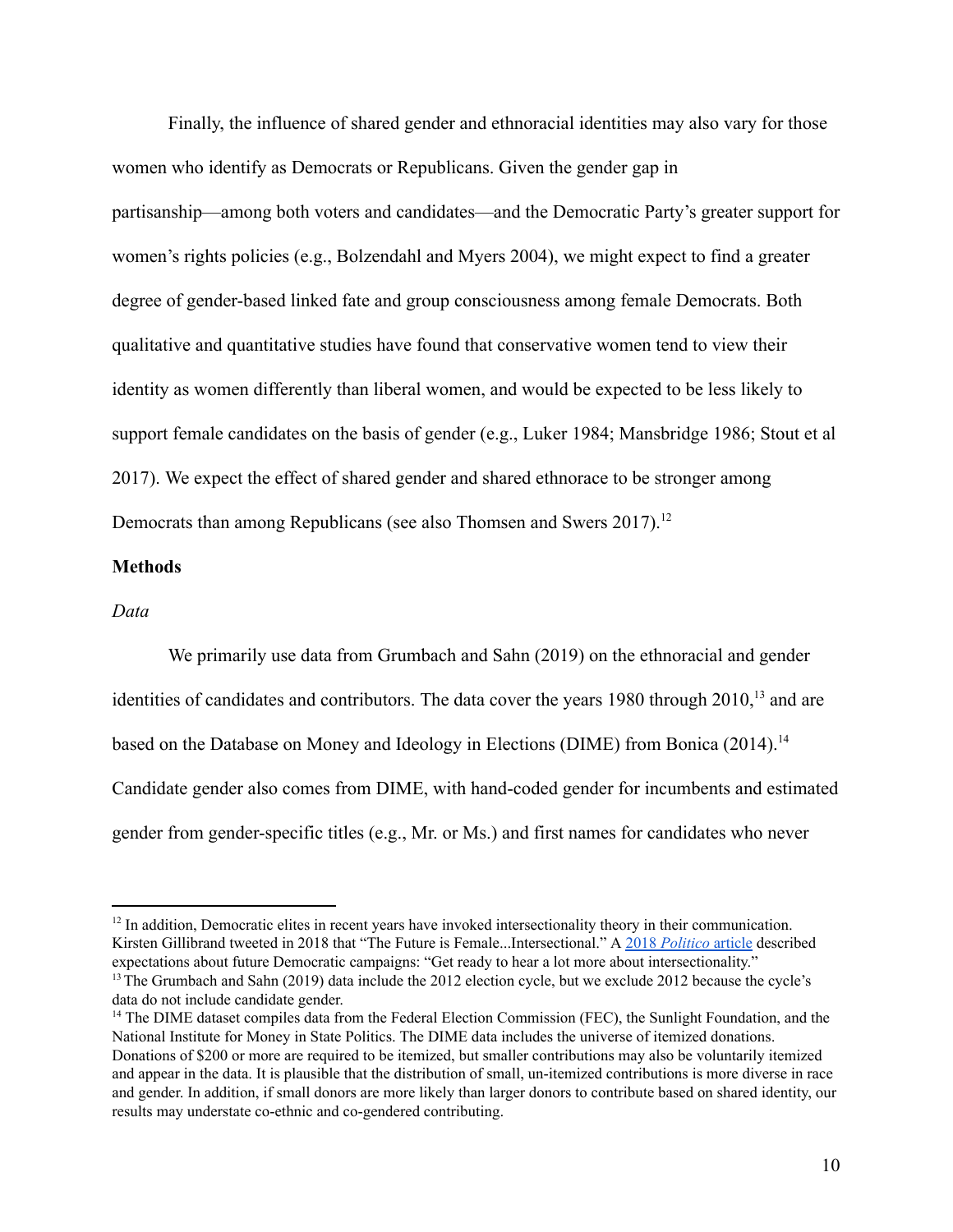serve in Congress. Grumbach and Sahn (2019) code candidate ethnoracial identity of incumbents from membership in the Congressional Black Caucus, the Congressional Hispanic Caucus, and the Congressional Asian Pacific American Caucus. The ethnoracial identities of candidates who never served in Congress were coded from statements of self-identification, other publicly available and verified campaign sources, and, when no other sources were available, the *wru*  ethnorace estimation procedure used for donor identities (described below) validated with candidate photos.<sup>15</sup> Contributor gender also comes from the DIME dataset, similarly estimated with gender-specific titles and first name Census gender ratios (see Bonica and Sen 2017), and has been used in research on gender in campaign finance (Thomsen and Swers 2017).

| Gender       | <b>Ethnorace</b> | Table 1. Descriptive statistics of Dollors by Genuer and Ethnolace, 1700-2010 | <b>Total Amount Total Amount</b> | Number of | Number of                          |  |
|--------------|------------------|-------------------------------------------------------------------------------|----------------------------------|-----------|------------------------------------|--|
|              |                  | $($ \$1000s $)$                                                               | per capita                       |           | <b>Contributions</b> Unique Donors |  |
| M            | Asian            | 18,180                                                                        | \$2.48                           | 34,934    | 17,873                             |  |
| $\mathbf{F}$ | Asian            | 6,531                                                                         | \$0.89                           | 12,872    | 7,233                              |  |
| M            | Black            | 42,639                                                                        | \$2.19                           | 81,873    | 36,437                             |  |
| $\mathbf{F}$ | <b>Black</b>     | 13,864                                                                        | \$0.71                           | 29,798    | 14,947                             |  |
| M            | Latino           | 20,984                                                                        | \$0.84                           | 35,972    | 17,079                             |  |
| $\mathbf{F}$ | Latino           | 6,728                                                                         | \$0.26                           | 14,331    | 7,751                              |  |
| M            | White            | 805,642                                                                       | \$7.21                           | 1,613,730 | 672,174                            |  |
| $\mathbf{F}$ | White            | 289,004                                                                       | \$2.59                           | 642,384   | 296,351                            |  |

**Table 1: Descriptive Statistics of Donors by Gender and Ethnorace, 1980-2010** 

**Note:** Descriptive statistics cover data used in our main hypothesis tests, representing U.S. House general election periods, 1980-2010. Unique donor identifiers are from Bonica (2014). Our publicly available replication data also includes donor ethnorace and gender for House primary elections, as well as elections for U.S. Senate, President, state legislatures, and governorships. Per capita figures calculated using 2010 Census counts over 1980-2010

Contributor ethnorace is estimated from individuals' surnames and geographic locations (see also Barreto, Segura and Woods 2004; Henderson, Sekhon and Titiunik 2016). The method estimates the likelihood that each individual would report Census identification as Asian, black, Latino, or white given the ethnoracial distribution of surnames in the geographic unit (in this

<sup>&</sup>lt;sup>15</sup> This follows the methodology of Goggin (2017), which provides the ethnoracial identities for candidates in the 2008 and 2010 cycles.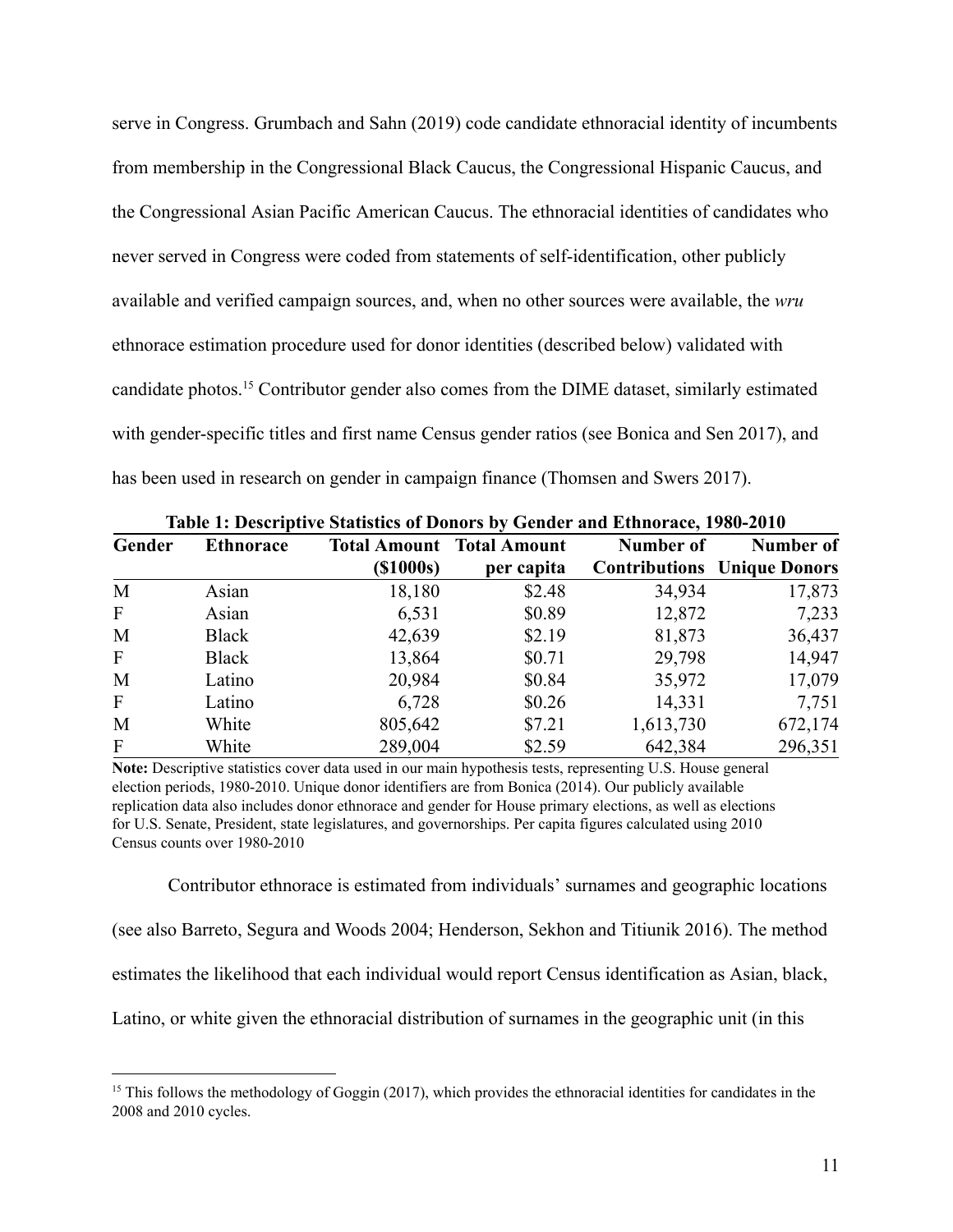case Census tract) according to Bayes' Rule. Grumbach and Sahn (2019) implement this technique with the *wru* package in *R* (Imai and Khanna 2016), obtaining a median posterior probability of 0.89 that a donor's ethnoracial identity is correctly coded. Attenuation bias may occur for estimates involving African American donors (which would understate their contributions and bias estimates of co-ethnic contributing downward); precision is poorer because surnames are less distinguishable from those of white people than wwwthose of Asian and Latino individuals. <sup>16</sup>

Table 1 presents descriptive statistics by contributor ethnorace and gender. While these statistics summarize contributions in U.S. House general elections, our publicly available replication data provide donor ethnorace and gender for primaries and other offices (state legislatures, governorships, U.S. Senate, and President). As is immediately apparent, the bulk of unique donations and aggregate dollars come from white donors, especially white men, while black and Latina women contribute much less. We provide further descriptive analysis in the next section.

#### *Estimation Strategy*

Candidate gender is likely to be endogenous to district and election characteristics. For instance, women may be more likely to run and secure party nominations in districts with strong bases of female donors, or in more liberal districts. In a traditional regression analysis, we may observe a correlation between candidate and contributor gender that is not due to shared gender identity, but rather due to the kinds of districts in which men and women run.

<sup>&</sup>lt;sup>16</sup> There are other potential sources of systematic error in donor race estimates. Interracial marriages in which women change surnames could make women's race predictions less precise than men's, though we do not observe large gender differences in the precisions of race estimates in the data. Overall, we do not believe these sources of bias are great enough to affect the substance of the descriptive or causal conclusions.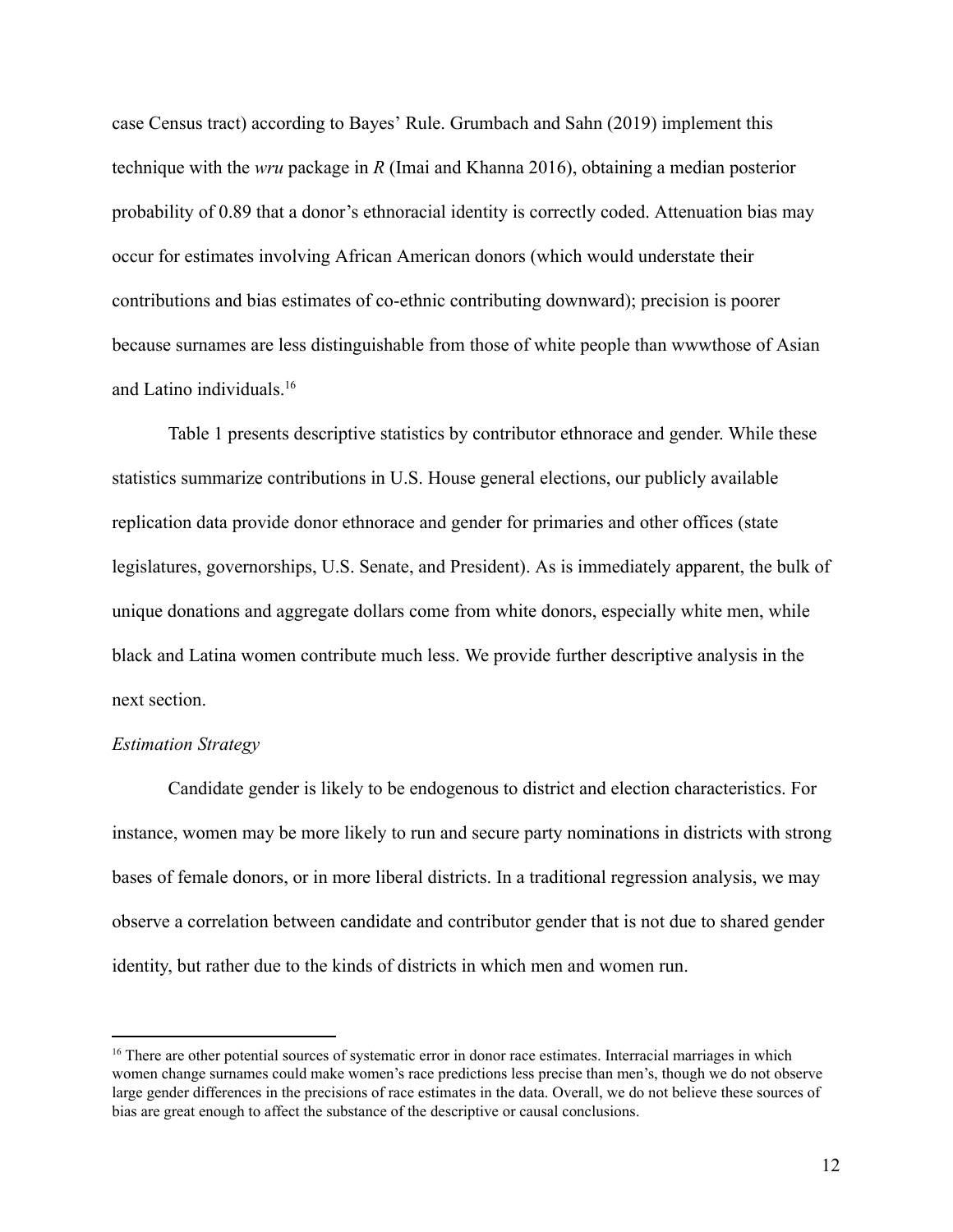We instead use a difference-in-differences design to identify the causal effect of candidate gender on contributions. This design exploits variation *within districts* across time, mitigating time-invariant differences between districts that could introduce bias. In our full models, we also adjust for candidate and district characteristics that may change over time. We include an indicator for whether the candidate is an incumbent and whether he or she faces a quality challenger. District covariates include ethnoracial demographics (percent Asian, black, and Latino), and proportions of residents in the district that are over age 65, employed in "blue collar" occupations, employed in farming, employed by the Federal Government, active military, veterans of the military, unemployed, union members, and urban.<sup>17</sup> We also estimate traditional cross-sectional regression models for comparison. <sup>18</sup>

Although we are confident that this design circumvents many sources of confounding, candidate characteristics are still likely to systematically differ based on their gender and ethnoracial identities. The population of female candidates and candidates of color (including potential candidates) may be more liberal than their male and white counterparts. In addition, research suggests that the road to office—from recruitment to primaries to general elections—systematically differs for women and men (e.g., Conway 2001; Sanbonmatsu 2002). <sup>19</sup> Early-stage obstacles for women may lead the population of female candidates to be of systematically higher quality than that of male candidates (Lawless and Fox 2005; Fulton 2012).

<sup>&</sup>lt;sup>17</sup> Candidate covariates are from the DIME dataset, and district covariates are from the U.S. Census (ICPSR 8091, 8903).

<sup>&</sup>lt;sup>18</sup> The difference-in-difference design is most appropriate for estimating the treatment effect of general election nominee identity on general election contributions as many primary elections are formally or *de facto* uncontested.  $19$  As a robustness check, we provide estimates in which we subset to non-incumbent candidates in Appendix Table A5.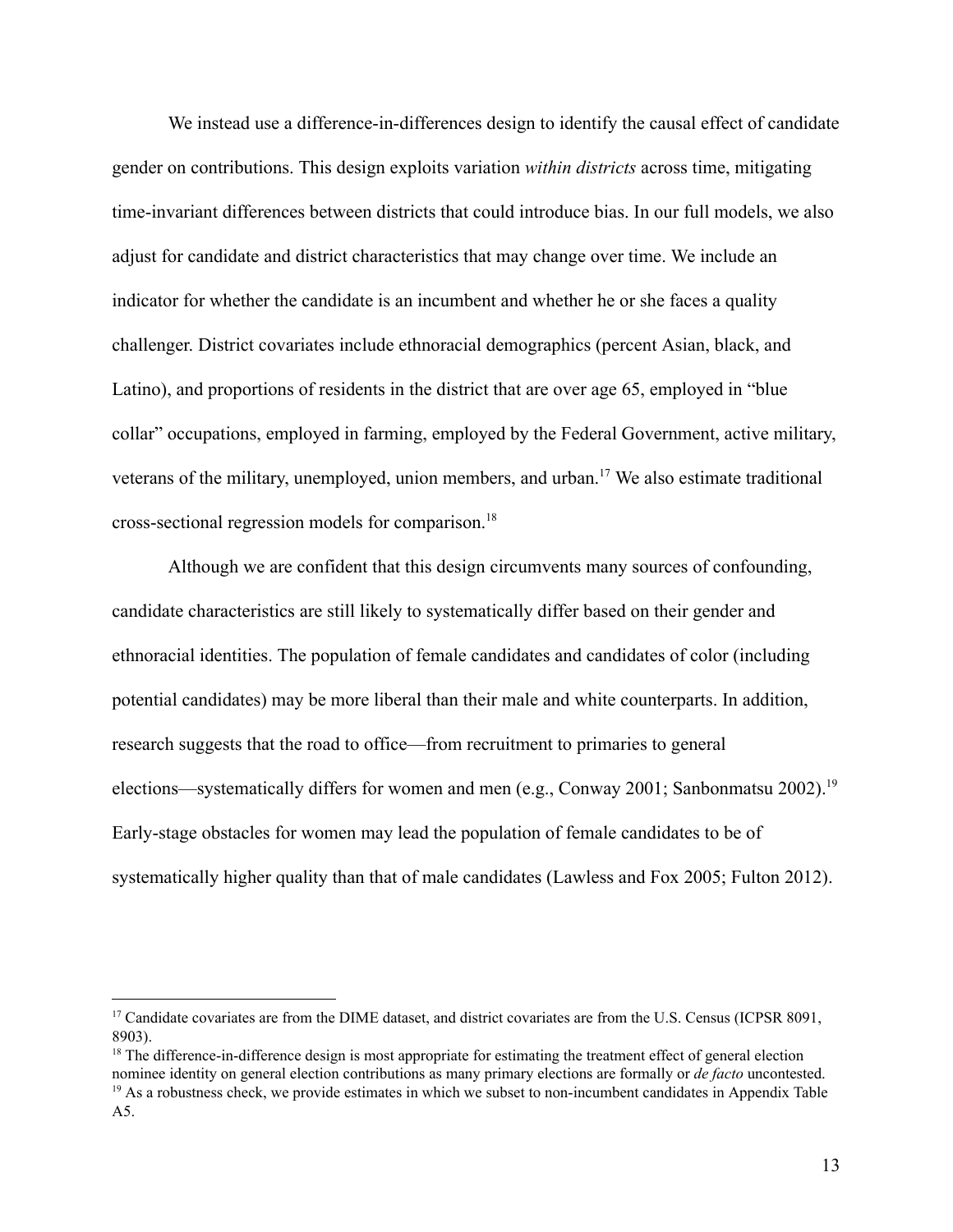While we urge caution in interpreting estimates due to the challenge of isolating identity as a treatment variable, we also argue that candidate-level differences across gender may be composite pieces of gender identity. Gender identity entails much more than biological sex. Adjusting for variables that were previously caused by an individual's gender identity may introduce a kind of "post-treatment" bias. In a somewhat unserious example, we would not wish to adjust for a variable measuring candidates' hair length or clothing color, even though they are correlated with candidate gender and may influence fundraising. Rather, we conceptualize such candidate characteristics as proxies for gender identity (see Sen and Wasow 2017 for a similar discussion with respect to ethnoracial identity).

#### *Statistical Models*

Because we lack data on non-donors (a Census), we aggregate data to the candidate-election level, as is customary (Thomsen and Swers 2017; Grumbach and Sahn 2019). Our first model compares the effect of shared gender identity, shared ethnoracial identity, and their interaction, on contributions. This model estimates the average effect of shared identity with a candidate for all ethnorace-gender combinations of donors. The outcome  $Y_{i\alpha\beta}$  outcome is indexed by donor ethnorace *r* and gender *g*. With four ethnoracial groups (Asian, black, Latino, white) and two gender groups, we have eight observations per candidate-election.  $Y_{i\text{trg}}$  is therefore the share (or amount) of contributions for district *i* , in year *t,* from contributors of ethnorace *r* and gender *g* . The variables *Shared Race* and *Shared Gender* are indicators that take the value of 1 when the candidate is of race *r* and gender *g*, 0 otherwise. For example, the observation for Nancy Pelosi's contributions from Latina women ( $r =$  Latinx and  $g =$  female) in her 2006 election will have a value of 0 for *Shared Race* and a value of 1 for *Shared Gender* . By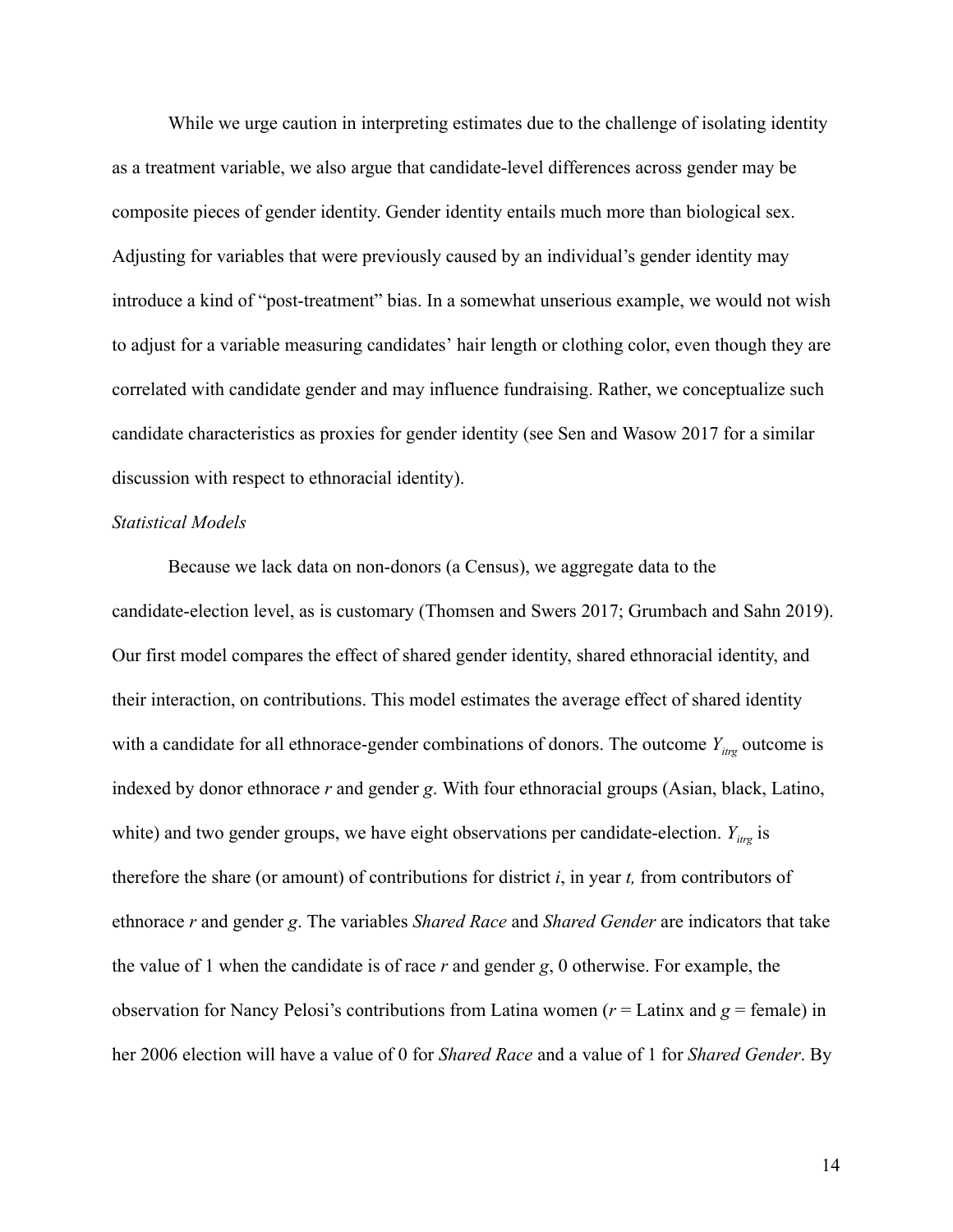contrast, the observation for contributions from white men to Pelosi's 2006 election  $(r = \text{white})$ and *g* = male) will have 1 for *Shared Race* and 0 for *Shared Gender* . Only for the observation for white female contributions to Pelosi in 2006 does the interaction term, *Shared Race × Shared*  Gender, take a value of 1. We estimate the effect of shared ethnorace and gender on contributions from all donors, but shared identity is likely to be most influential among individuals with marginalized identities: women and people of color. We therefore also estimate these models subsetting to contributions from all women, and then subsetting to contributions from women of color (Asian, black, and Latina).

As described earlier, we exploit within-district variation in candidate identity and contributions. To this end, we include district fixed effects  $\alpha_i$  and year fixed effects  $\delta_i$ .  $X_i$  is a vector of time-variant district and candidate covariates. We fit separate models for Democratic and Republican candidates.

In order to account for average differences in contribution amounts from different race-gender combinations of donors (e.g., due to their different prevalence in the U.S. population), we include fixed effects for each race-gender identity combination, represented by ψ *rg* . This model essentially stacks multiple difference-in-differences models for each race and gender group to estimate the average effect of shared ethnorace, shared gender, and shared ethnorace and gender. (Models are separated by party. We are primarily focused on Democrats in the main manuscript.) The model takes the form:

$$
log(Y_{irg}) = \beta_1 Shared\ Race_{irg} + \beta_2 Shared\ Genome_{irg} + \beta_3 Shared\ Race_{irg} \times Shared\ Genome_{irg} + \beta_4 X_{it} + \alpha_i + \delta_t + \psi_{rg} + \epsilon_{irg}
$$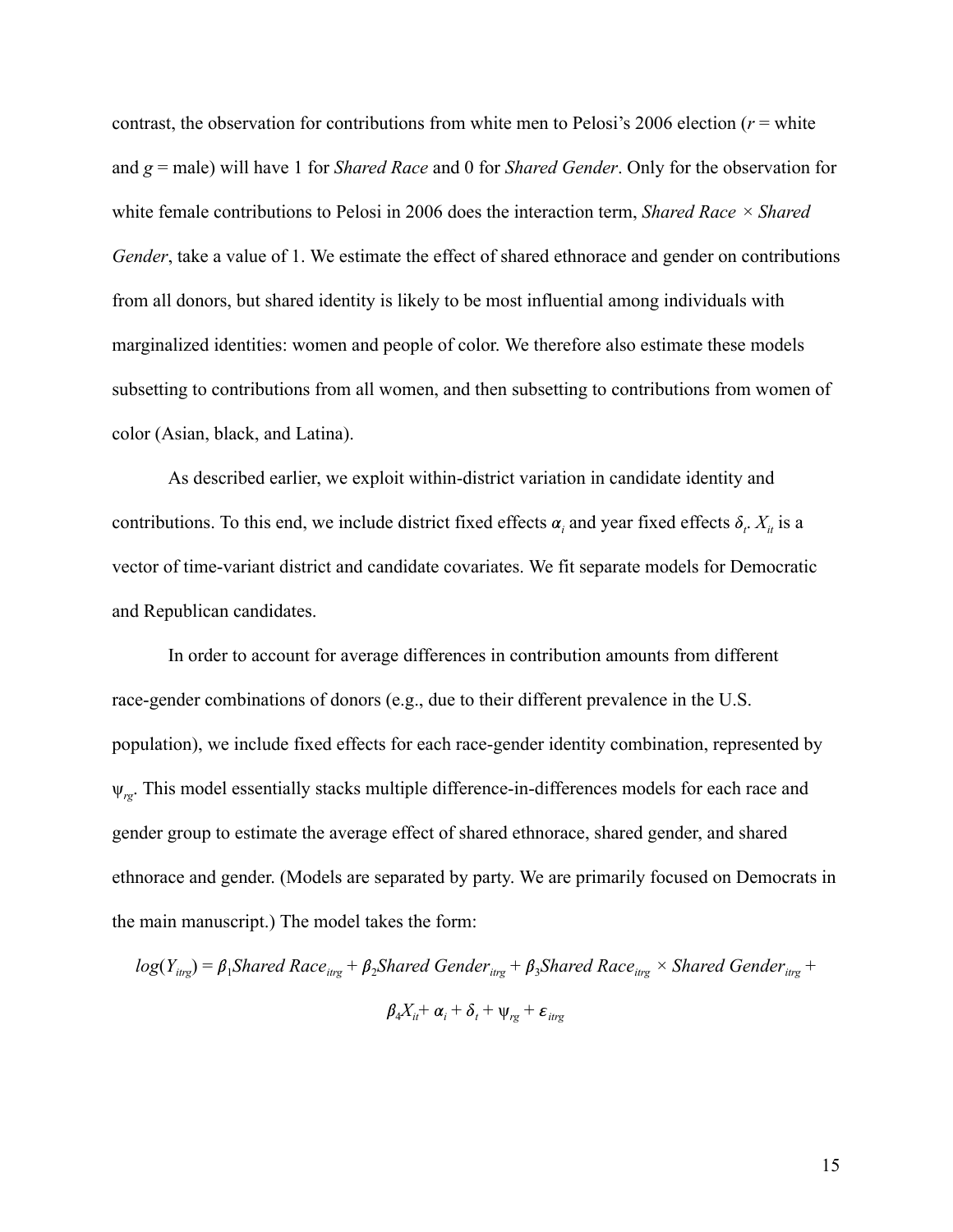Our design relies on the parallel trend assumption that, adjusted for our covariates, differences between treated and control districts are constant across time. This assumption is not directly testable, but we provide a Granger-style test in Appendix Figure A3. This test checks that the *future* presence of a candidate of ethnorace *r* or gender *g* is not predicted by *current*  contributions from donors of ethnorace *r* or gender *g*. The test is successful, showing no relationship between current contributions and future nominees.

Finally, to estimate heterogeneous effects across identity groups, we fit a set of models that disaggregate effects by contributor ethnorace and gender in order. In contrast to our earlier models, here we separate models by contributor ethnorace r and gender g, such that the outcome variable in a given model is the log total contributions to the Democratic candidate from contributors from one of our eight ethnorace-gender identity groups.<sup>20</sup> The model takes the form:

> $log(Y_{i} = f) = \beta_1$ Female Asian Candidate<sub>it</sub> +  $\beta_2$ Male Asian Candidate<sub>it</sub> +  $\beta_3$ Female Black Candidate<sub>it</sub> +  $\beta_4$ Male Black Candidate<sub>it</sub> +  $\beta_{5}$ Female Latino Candidate<sub>it</sub> +  $\beta_{6}$ Male Latino Candidate<sub>it</sub> +  $\beta_7$ Female White Candidate<sub>it</sub> +  $\beta_8 X_{it} + \alpha_i + \delta_t + \varepsilon_{it}$

The omitted candidate category in the equation above is white male candidates. Accordingly, each candidate ethorace-gender coefficient represents the Democratic candidate's fundraising from donors of ethnorace *r* and gender *g* relative to when the Democratic candidate is a white man. Robust standard errors are clustered by district in all models.

<sup>&</sup>lt;sup>20</sup> Because we wish to facilitate the interpretation of relationships between discrete combinations of candidate ethnoracial and gender identities, we treat them each race-gender combination "as a single variable" with white men as the omitted identity combination (Gill 2001, 2). In Appendix Section A4 we provide alternative interaction model specification with ordinary constituent and interaction terms (i.e., ethnorace indicator, gender indicator, and ethnorace × gender indicator). The results are nearly identical.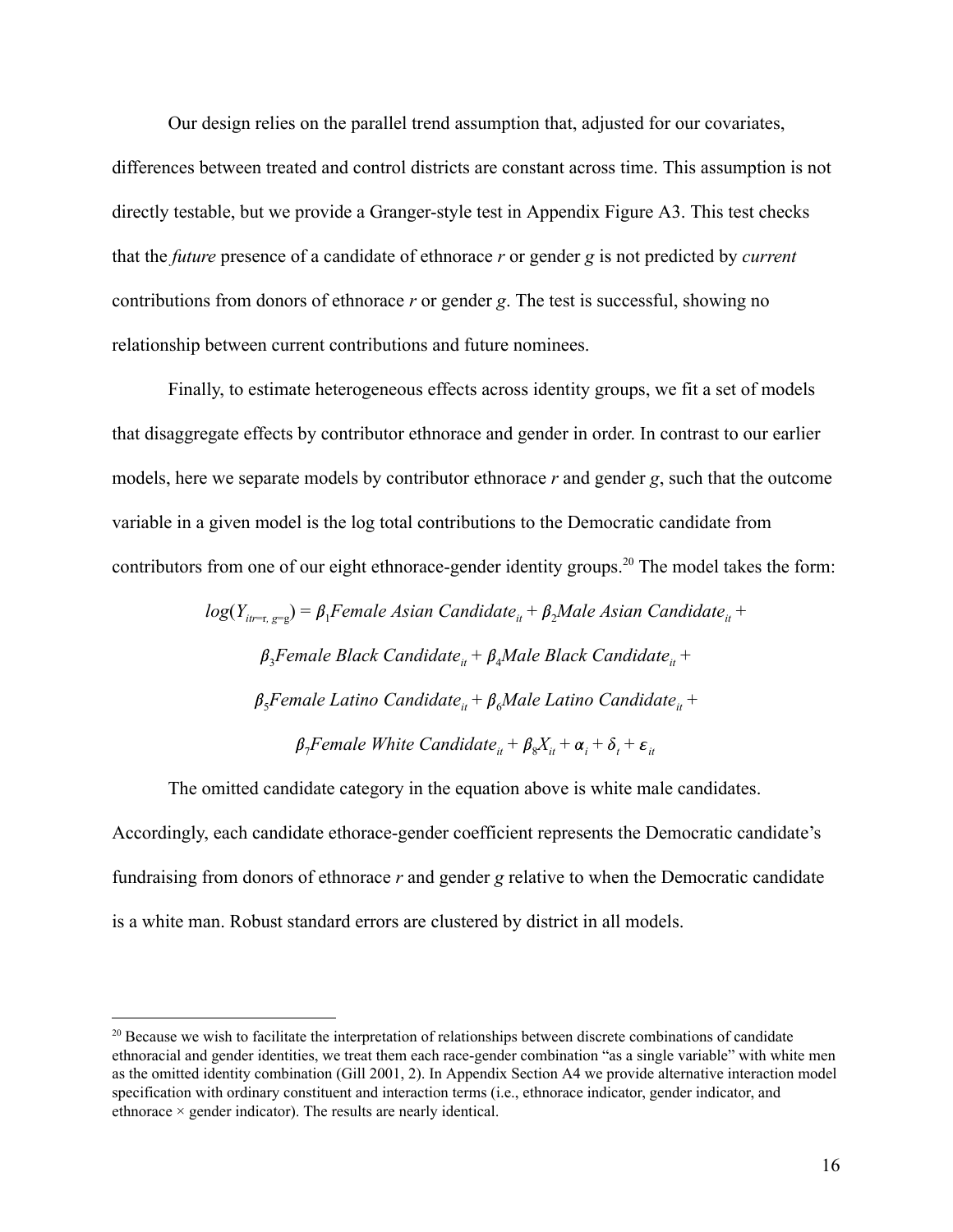#### **The Race and Gender Distribution of Campaign Contributions**

In Figure 1, we first plot the proportion of individual contributions from female donors by donor ethnorace in U.S. House elections from 1980 to 2010. As is immediately apparent, a large majority of individual contributions come from men. In recent cycles, the proportion of contributions from women peaks around 25%. This proportion, of course, is unrepresentative of women's proportion of the population.

Proportions of money from women of color are even smaller and less representative of the public at large. Contributions from women of color are barely visible through the 1980s. Even in the most recent election years of our data, women of color represent only about two percent of individual contributions in House elections. For comparison, black women alone comprise over 6% of the U.S. population in the 2010 Census, and all women of color comprise nearly 18%.<sup>21</sup> Despite concern that black and Latina women are underrepresented in Congress (e.g., Minta and Brown 2014; Tate 2018), we find that their representation among campaign contributions is even poorer. Black and Latina women comprised 3.2% and 1.4% of the U.S. House in the 111th Congress, respectively, but campaign funds from black and Latina women *combined* have only recently begun to comprise more than 1% of individual contributions.

<sup>&</sup>lt;sup>21</sup> This includes Asian, black, Hispanic, American Indian or Alaska Native, Native Hawaiian or Pacific Islander, or individuals of two or more races.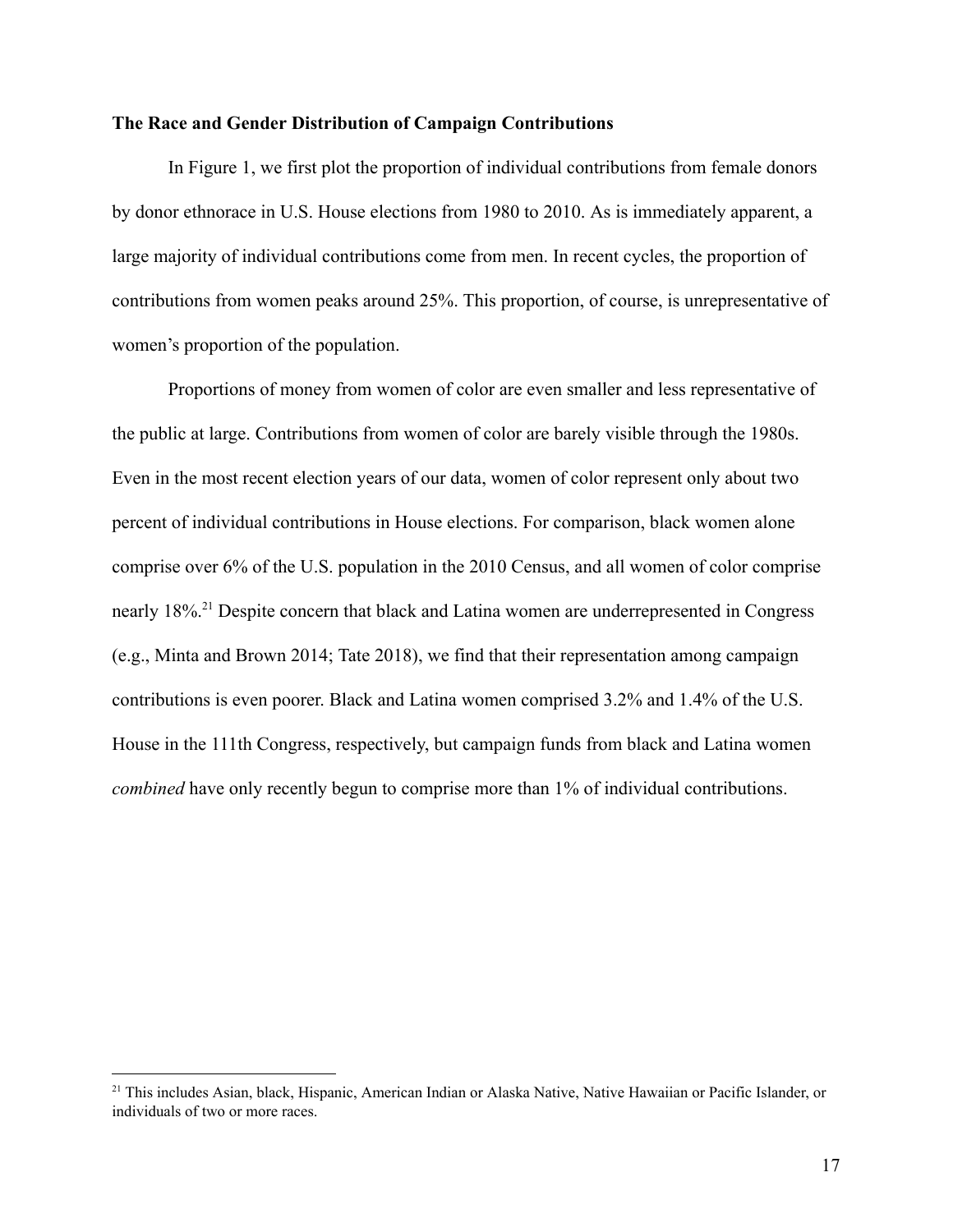**Figure 1: Female Contributions by Ethnorace in U.S. House Elections, 1980-2010** 



**Note: Women are underrepresented in campaign contributions.** Columns represent the proportion of total individual contributions from women, with stacked columns separated by donor ethnorace.

We further describe the underrepresentation of women of color in campaign finance in Figure 2. Here we plot the proportion of total individual contributions from female and male Asian, black, and Latino donors in U.S. House elections from 1980 to 2010. Contributions are overwhelmingly from white donors (see also Grumbach and Sahn 2019). However, men of color, despite themselves being underrepresented, are more than twice as prevalent in campaign contributions as women of color.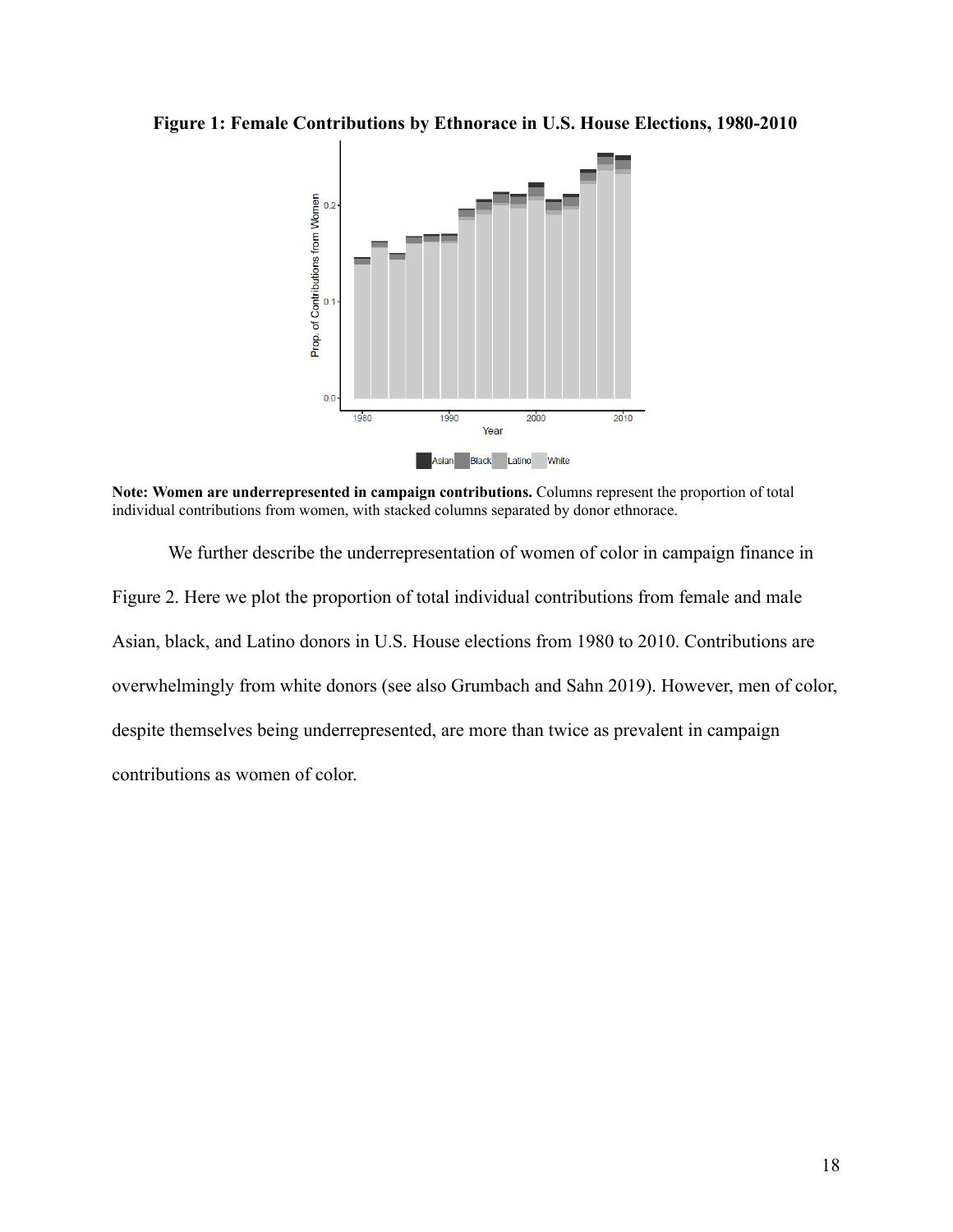

**Figure 2: Race and Gender of Individual Contributions in U.S. House Elections, 1980-2010** 

In Appendix Figure A1, we also estimate the ethnoracial distribution of contributions *within each gender group* . Both male and female contributions become more ethnoracially diverse (i.e., less white) in more recent election cycles as the proportion of contributions from Asian and Latino donors increase (though we see no such increase in money from black donors). In the aggregate, contributions from men tend to be moderately more ethnoracially diverse than contributions from women. Only in the 2000 election cycle does the proportion of female contributions from women of color surpass the proportion of male contributions from men of color.

Overall, we observe a campaign finance system in which individual contributions are homogenous in terms of both gender and ethnorace. In recent elections, compared to their population proportions, white women are underrepresented by an approximate factor of 2, men of color by a factor of 4, and women of color by a factor of 10. However, we observe a positive

**Note: Black and Latina women are more underrepresented than black and Latino men in campaign contributions.** Columns represent the proportion of total contributions from female Asian, black, and Latina donors (left panel) and male Asian, black, and Latino donors (right panel).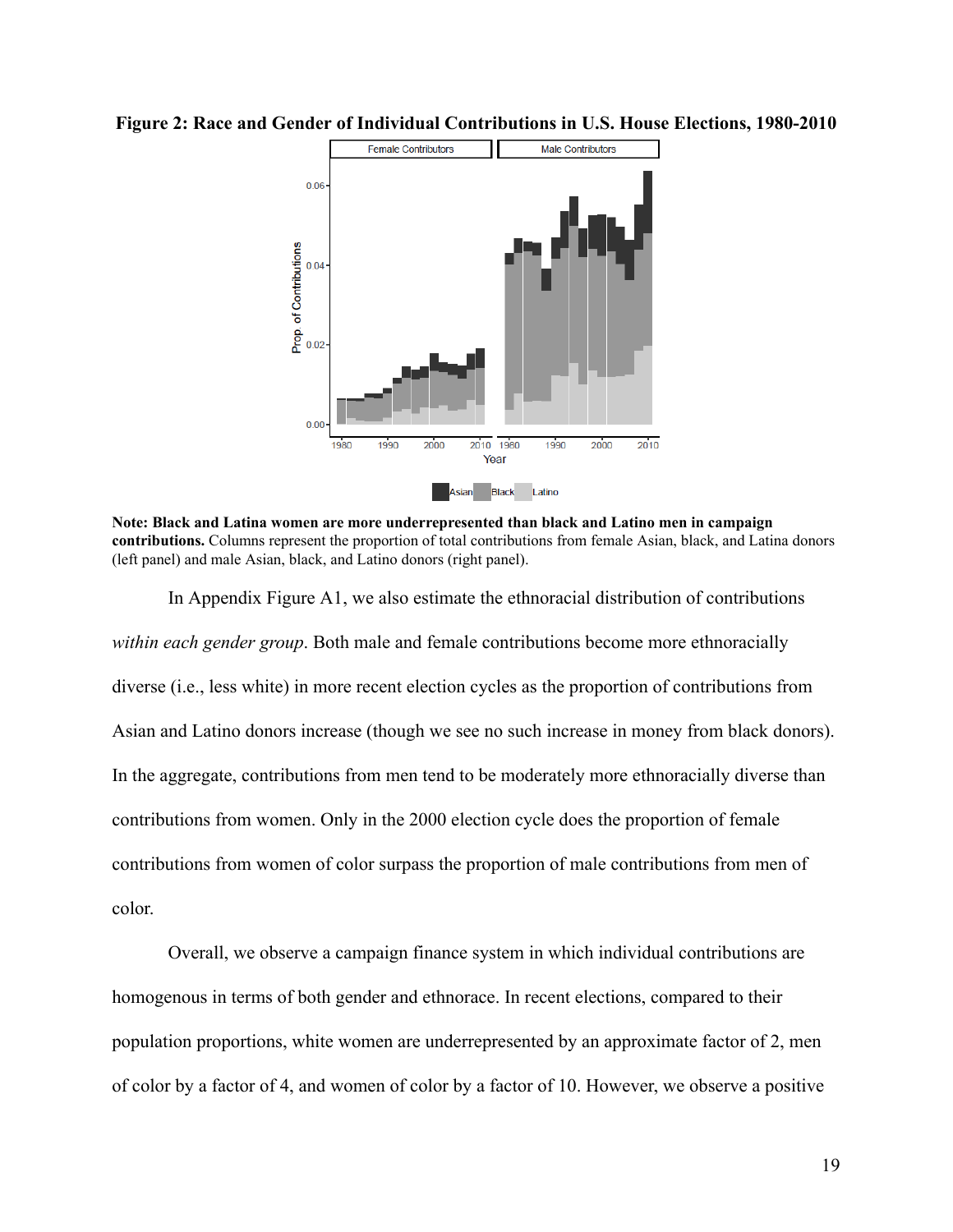trend over time in the share of contributions from women, people of color, and women of color. Only recently have candidates and incumbents begun to similarly diversify. In the next section, we turn to our analysis of the effect of shared ethnoracial and gender identities between candidates and donors.

#### **Results**

Candidate ethnorace and gender are correlated with total contributions from individuals of the same ethnorace (correlation of .44) and same gender (0.08). The identities of candidates in elections, however, vary greatly across geography and time. Figure 3 plots the results of our main difference-in-difference models, which estimate the within-district effect of candidate identity on the log total of contributions from individuals of the same race and/or gender identities.<sup>22</sup> Recall that these results are estimated from a pooled difference-in-differences model across all eight ethnorace-gender groups. We should results for all donors, and then results where the dependent variable is restricted to contributions from women and contributions from women of color. As is immediately apparent, candidates count on much greater contributions from individuals of the same ethnorace. The coefficients for shared ethnorace are significantly larger than those for shared gender, among both Democratic and and Republican candidates, and among all donors as well as women and women of color donors.

<sup>&</sup>lt;sup>22</sup> We provide cross-sectional analysis with similar results in Appendix Section A.5.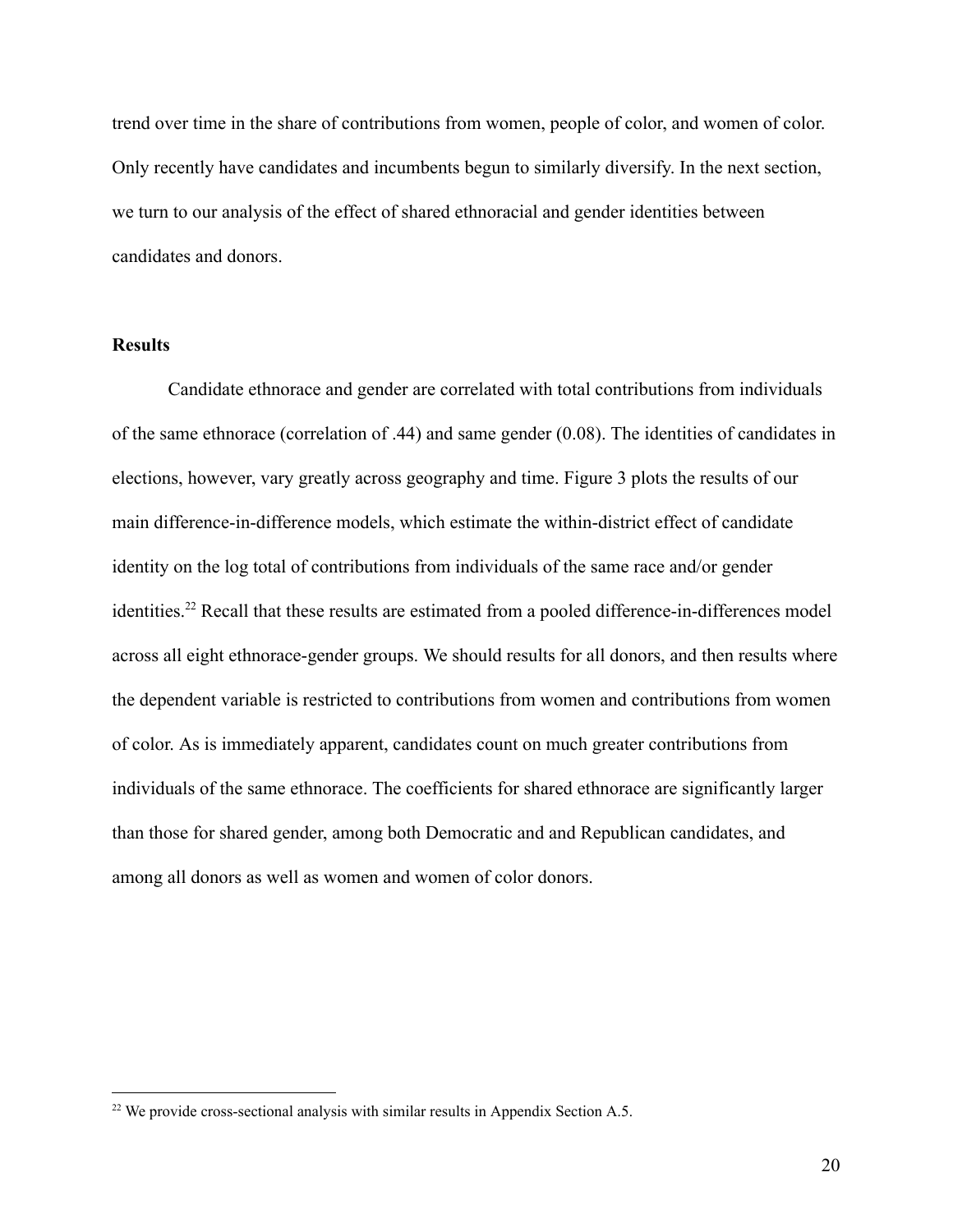

**Figure 3: Shared Ethnorace and Gender Effect (Difference-in-Difference)** 

**Note: Candidates receive greater contributions from donors who share their identities.** The effect of shared race is significantly greater than that of shared gender. Models include covariates for incumbency and district demographics, as well as district and year fixed effects. Robust standard errors are clustered by district.

The effect of shared ethnorace is substantial. The shared ethnorace coefficients for all groups and both parties are at least 1.05, which represents a 186% increase in contributions from individuals of the same ethnorace. The largest effect, that of Democratic women of color donors, is 1.93. An Asian, Latino, or black Democratic candidate receives a massive 588% more in contributions from Asian, Latina, or black women donors, respectively, compared to a candidate of another ethnorace. The magnitude of this relationship is especially considerable given we are comparing nominees from the same party within the same district. The average Democratic nominee receives about \$2000 each from Asian, Latina, and black women during the general election period; these estimates imply that the amount from each group increases by nearly \$12,000 when the candidate shares their ethnoracial identity.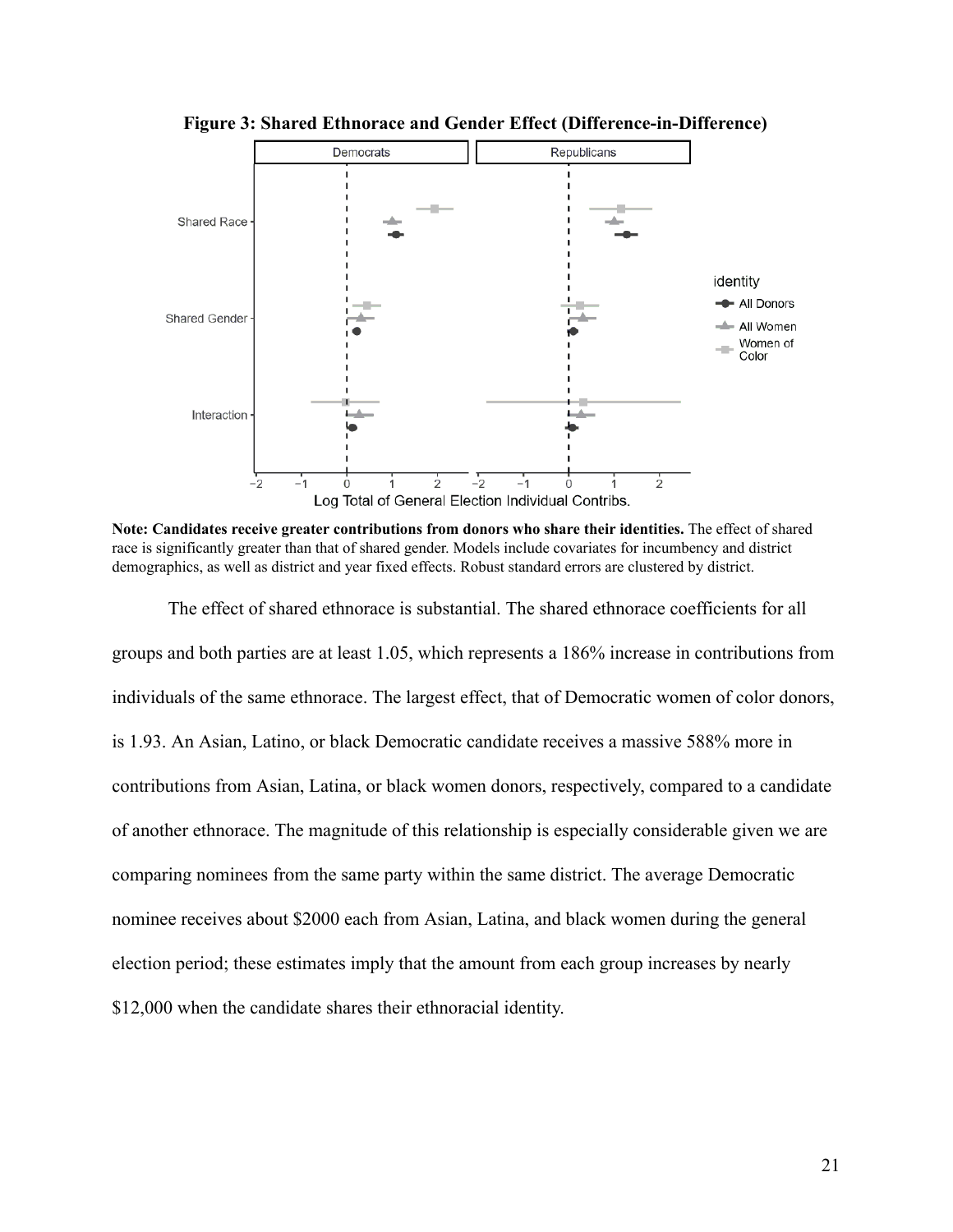The effect of shared gender is considerably smaller. For all women donors, the coefficient for shared gender is about one-third as large as that for shared ethnoracial identity. Ethnorace is indeed a much more powerful predictor of campaign contributions than gender. However, the shared gender effect still has considerable substantive significance. Because white women make up a greater aggregate share of contributions than do all people of color combined, this relatively small proportional increase can matter for overall funding. The effect among all Democratic women of 0.31 represents a 36% increase in contributions from female donors to female Democratic nominees relative to male nominees. In raw monetary terms, Democratic nominees receive nearly \$25,000 on average from white women during the general, a number that increases by nearly \$9,000 when the candidate is female. The coefficient for Republican women is 0.34, or a 40% increase. This finding of a gender effect among both parties is different from Thomsen and Swers (2017), who find no effect of shared gender among Republican women. In Appendix Section A3, we show that female candidates tend to receive similar or greater contributions from male donors, as well. This finding is consistent with prior research that suggests little gender heterogeneity in overall fundraising (though not dispositive of other mechanisms of gender bias in campaign finance).

While shared race and shared gender each separately increase contributions, we find that sharing *both* race and gender identity with a candidate has no additional effect for contributions from women of color. This is inconsistent with the prediction of intersectionality theory that the combination of identities will not be adequately explained by the identities separately. However, this first analysis may obscure differences across racial groups of donors. In this section, we turn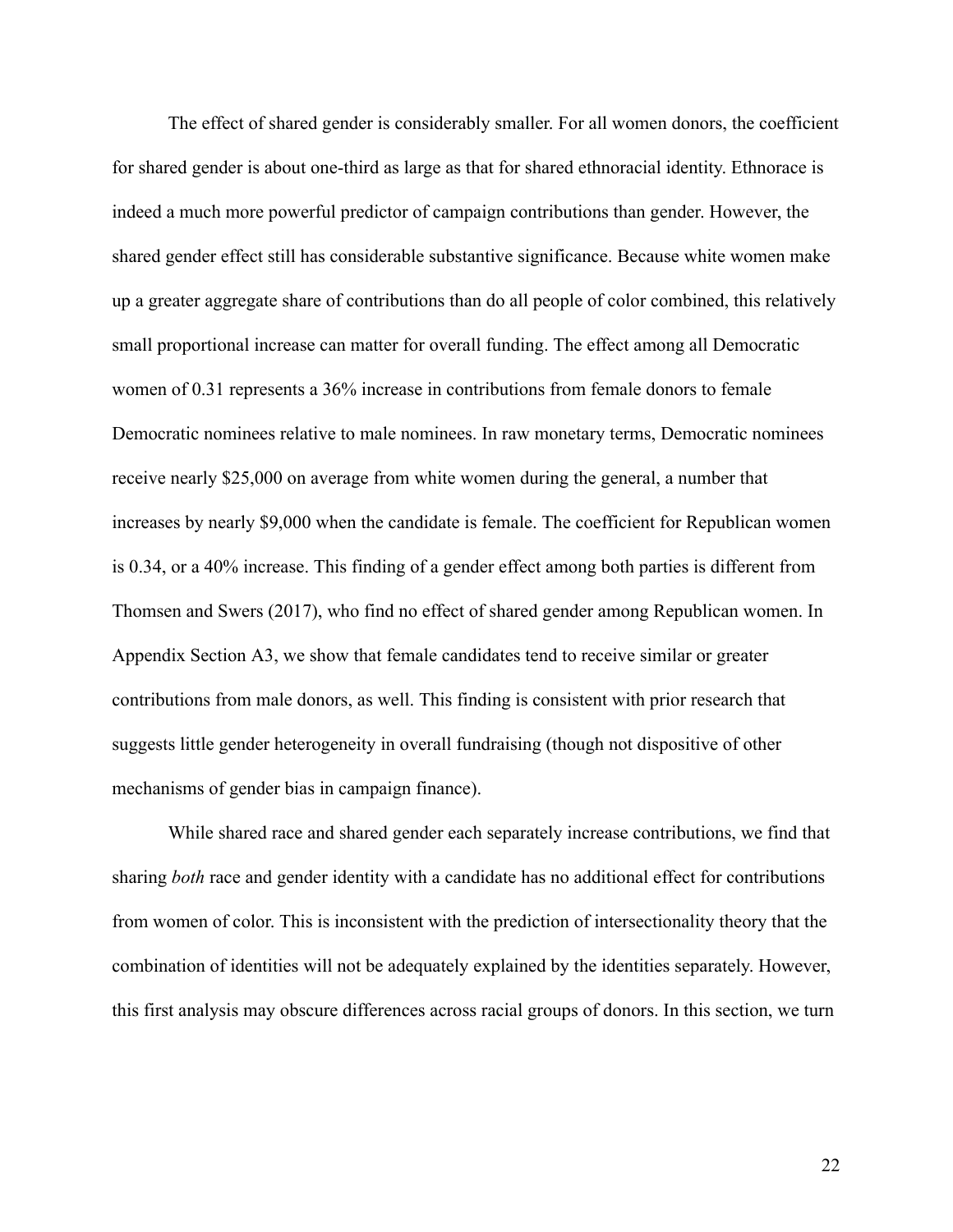to the results of intersectional analysis of shared gender and ethnoracial identity, running separate models for each of the eight ethnorace-gender groups of donors.

#### *Intersectional Race-Gender Effects*

The relative importance of shared gender identity varies within and across ethnoracial groups of candidates and donors. The marginal effect of candidate gender and ethnorace combinations are shown for Democratic candidates in Figure 4. Each column in each panel shows the results of a separate regression on the log total of contributions for each eight ethnorace-gender groups. Estimates of the effect of candidate gender and ethnorace are relative to the dashed lines, which represent total contributions from the ethnorace-gender group of donors to white male candidates.

We find partial evidence of *interracial* effects of shared gender: women contribute more to female candidates who do not share their ethnoracial identities. This finding is evidenced in multiple ways. First, the point estimates plotted on the top row of Figure 4 show that white female candidates consistently raise more funds from female contributors of every ethnoracial group than do white male candidates (although statistically insignificantly for Latino women donors). Second, white and black female donors contribute more to women candidates of every ethnoracial identity than to their same-ethnorace male counterparts. Female Asian and Latina candidates see a large increase in contributions from white women compared to male Asian and Latino candidates, respectively. However, the other gender differences mostly do not achieve statistical significance (e.g., black women contribute more to Latina women than to Latino men,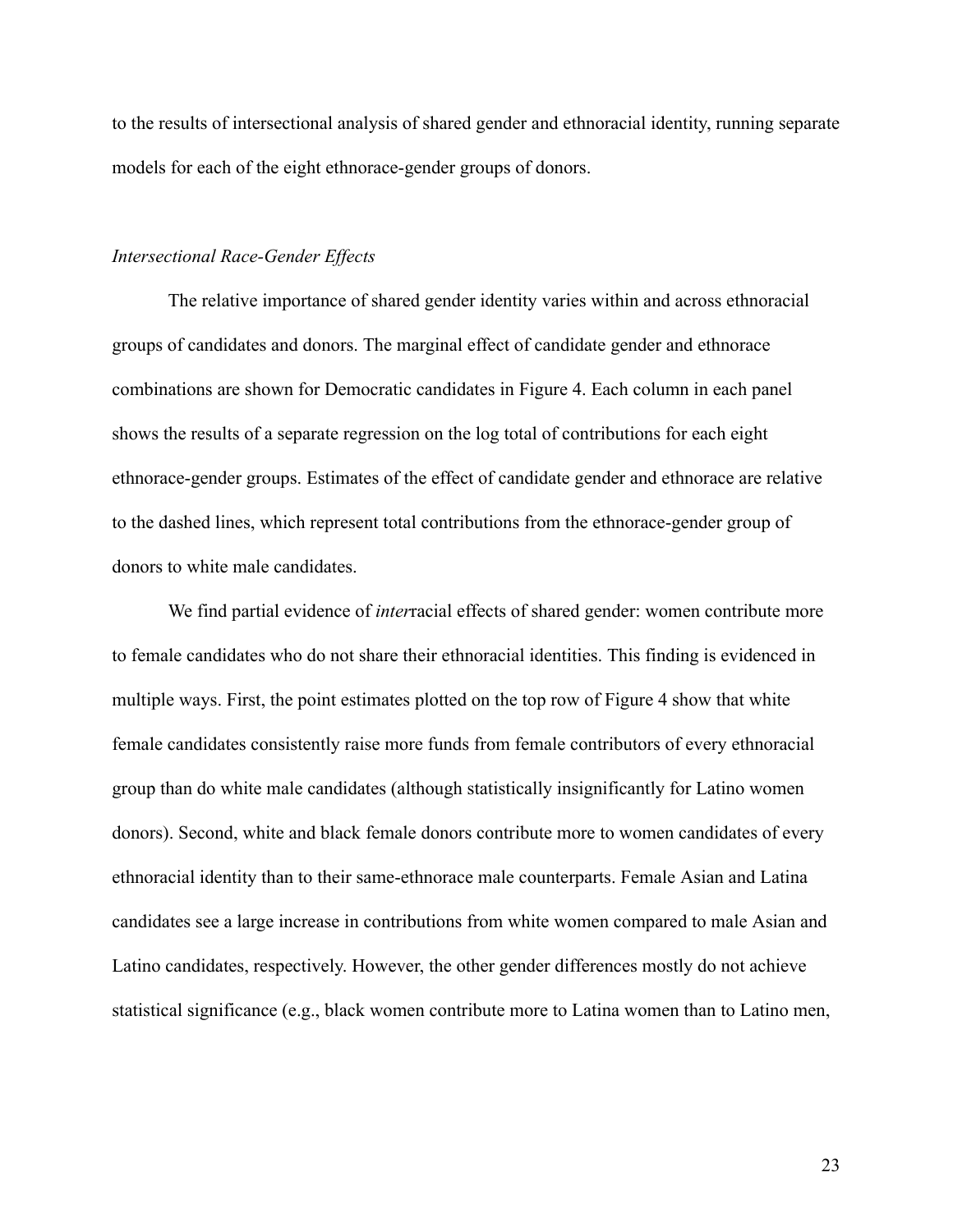and white women contribute more to black women than to black men, but these confidence intervals are quite wide).



**Figure 4: Log Total Contributions by Gender and Ethnorace (Democrats)** 

**Note: Female white Democratic candidates receive greater contributions from female donors of all nearly all ethnoracial groups (top row), relative to white male Democratic candidates. Candidates of color receive greater amounts from coethnic contributors regardless of candidate gender (upward sloping diagonals).** Left-vertical axis represents candidate ethnorace. Top-horizontal axis represents contributor ethnorace. Right-vertical axis represents contributor gender. Estimates in black represent female candidates; estimates in grey represent male candidates. Effects of candidate ethnorace and gender are relative to white male candidates (the dashed vertical lines). Models estimated separately for each ethnorace-gender group of donors (columns in each panel). Models include covariates for incumbency and district demographics, as well as district and year fixed effects. Robust standard errors are clustered by district.

As with female donors of all ethnoracial identities, Democratic Asian and Latina women contribute more to white women than white men. However, they contribute similar amounts, respectively, to Asian and Latino candidates—who share their ethnoracial identity—regardless of candidate gender. This unexpected finding suggests that female Asian and Latina donors may prioritize shared gender when the candidate does not share their ethnoracial identity.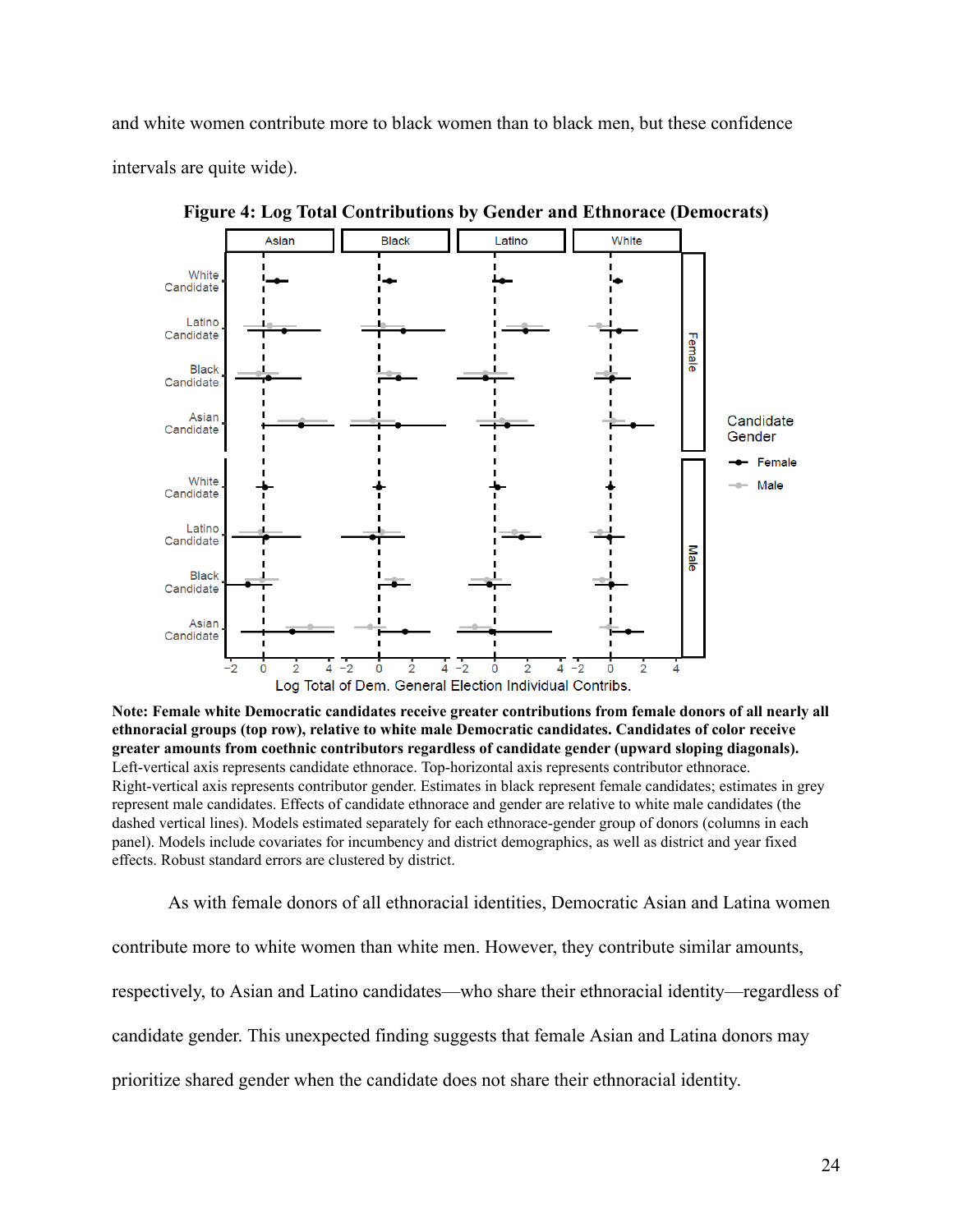The bottom panel of Figure 4 shows effects of candidate identity on contributions from ethnoracial groups of male donors. With little exception, the gender of Democratic candidates is unrelated to contributions from men. Interestingly, black and white men contribute significantly more to Asian female candidates than Asian male candidates. By contrast, Asian male donors contribute more to black men than black women, and more to Asian men than Asian women, but these differences are statistically insignificant.

Figure A2 in the Appendix presents the same analysis for Republican candidates. Shared gender and ethnorace appears to matter less for Republican candidates and contributors. Although white female candidates (relative to white male Republican candidates) still receive greater contributions from women of all ethnoracial groups, the effect sizes are smaller for Republicans than we observed for Democrats. White female candidates see more contributions from white women and women of color, but the increase is only significant for white female donors. Shared ethnorace, regardless of candidate gender, is also less predictive for Republicans. However, the low number of Republican nominees of color, especially women of color, makes these estimates of shared identity quite noisy; caution is warranted in interpreting these results.

#### **Conclusion**

Campaign finance is an important arena of political participation, but not one that reflects the demographics of the United States in terms of ethnorace, gender, or their intersection. In this article, we measure individual campaign contributions by ethnorace and gender, and estimate the effect of candidate gender, race, and their interaction on the identity distribution of their campaign funds. We provide new evidence that women, ethnoracial minorities, and especially women of color are underrepresented in campaign finance—more so than in other areas of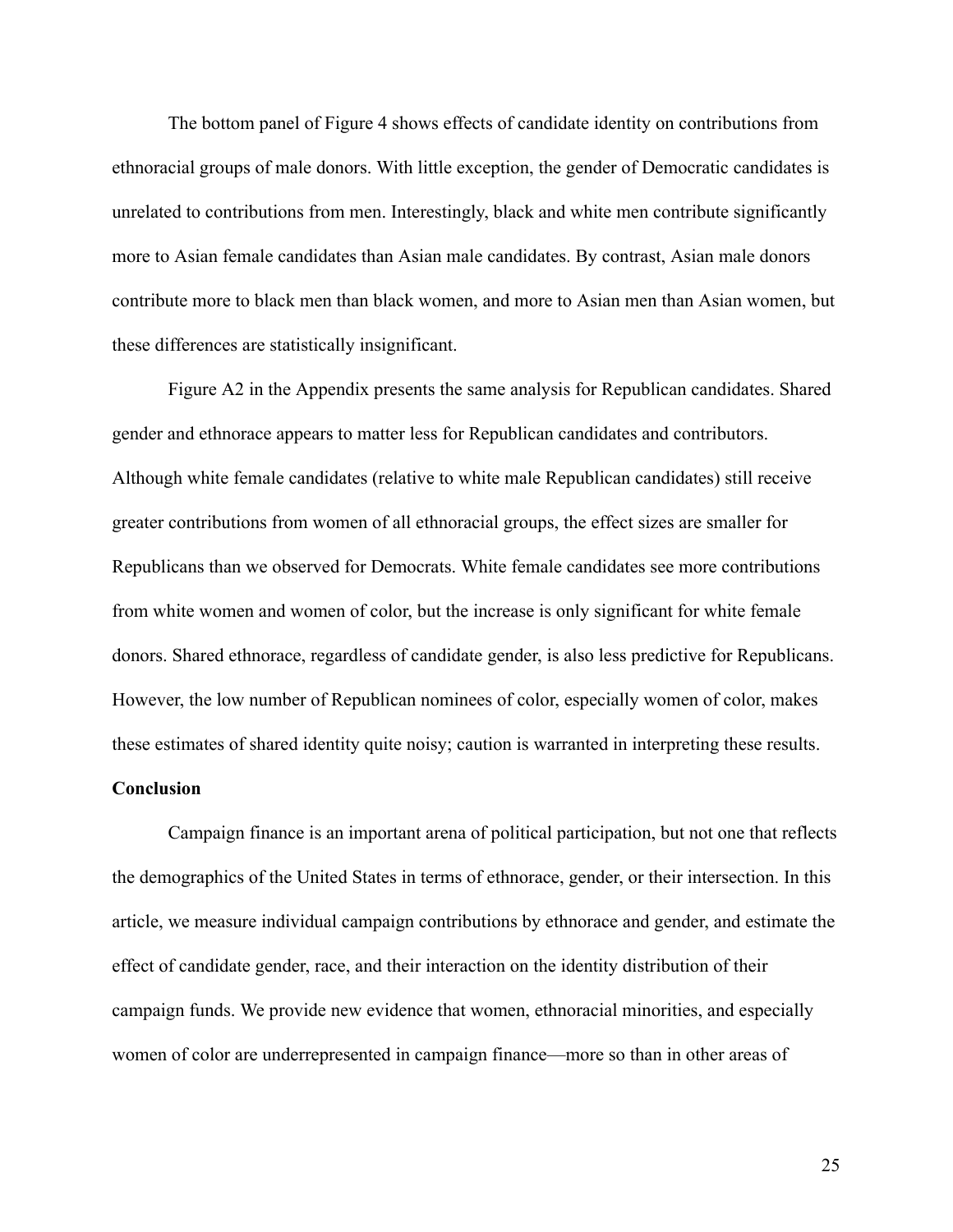political participation and representation—which may violate norms of democratic equality and contribute to biased representational and policy outcomes.

We show that shared race and gender identities between candidates and donors affect campaign contributions. On average, candidates count on greater contribution totals from individuals who, separately, share their gender and ethnoracial identities. While female candidates count on significantly greater contributions from female donors, we find that by far the strongest identity-based predictor of contributions is shared ethnorace. This finding is consistent with research on voting behavior, where race explains party identification and vote choice to a greater degree than gender. It also suggests that shared ethnorace may have a greater effect on contributions than voter turnout, potentially because while one can only vote for a House candidate in their own district, they have hundreds of candidates from across the country to which they can contribute money.

We uncover important heterogeneity when we further disaggregate candidate and contributor identities. We find considerable variation by ethnorace in whether shared gender identity led to greater contributions within or across ethnoracial groups. Although female white and black donors gave more to Democratic women of every ethnoracial group, only white female Democratic candidates received greater contributions from women of all ethnoracial backgrounds (white, black, Asian, and Latina women). Appendix Section A4 provides additional specifications to illustrate this ethnoracial heterogeneity in gender-based contributions.

The results are consistent with the predictions of theories of group consciousness, linked fate, and empowerment, but also with theories based in the intersectionality of the gender and racial dimensions. White female Democratic candidates, unlike female candidates of color,

26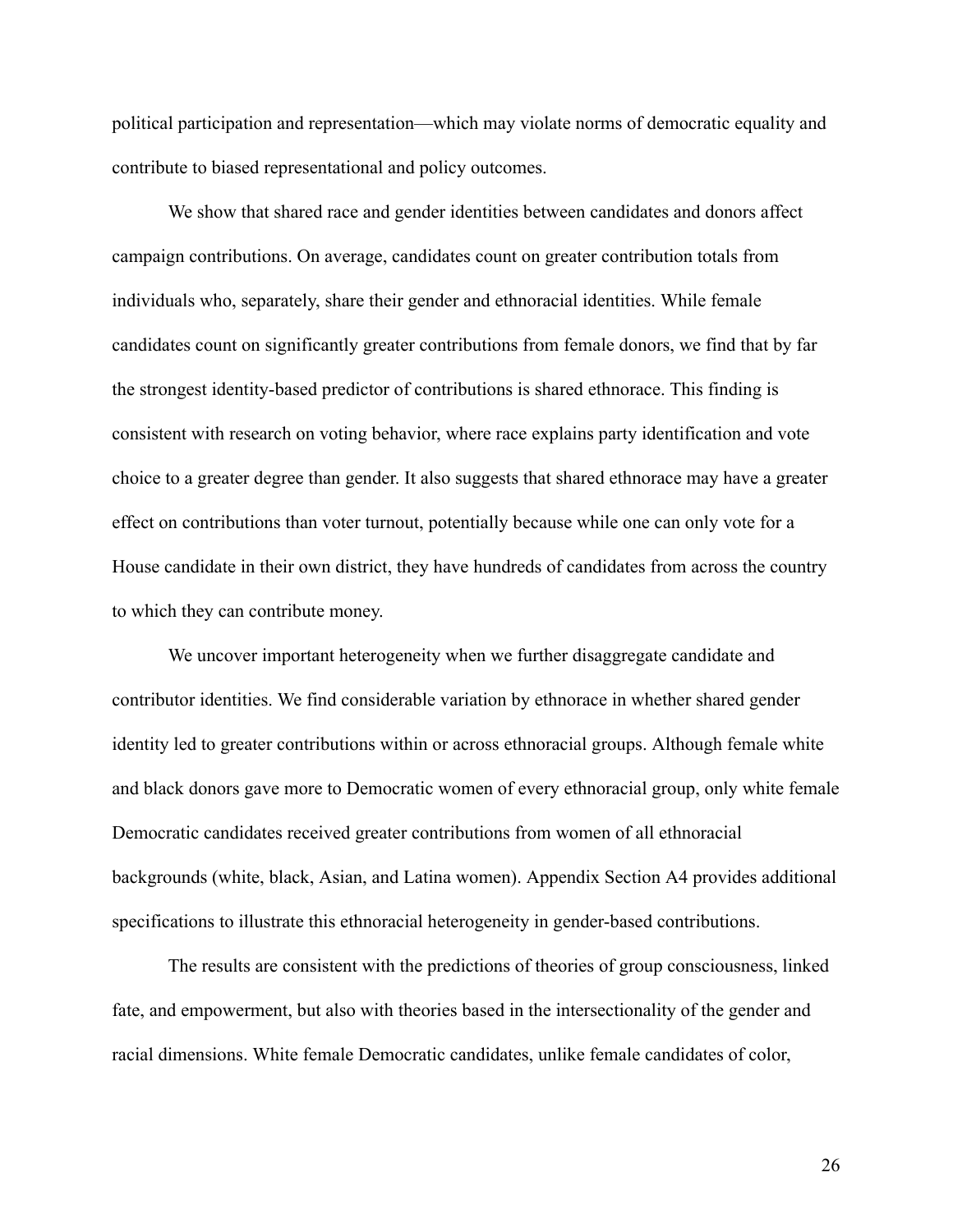receive a consistent boost from all ethnoracial groups of female donors. This result could reflect the relative salience of identities for campaigns and donors: compared to white women, women of color have the additional, potentially competing, identity of ethnorace.

Our research design mitigates the potential of confounding related to district and election characteristics, but other potential mechanisms may explain the effects we observe. Although research suggests that candidate development, recruitment, and entry vary by gender (Fox, Lawless, and Feeley 2001; Fox and Lawless 2004; Kanthak and Woon 2005; Butler and Preece 2016), and that other characteristics of candidates and incumbents vary by gender, such as ideology. However, we largely conceptualize these as "post-treatment" variables that are either part of the concept of, or were previously caused by, the individual's gender.

This is the first systematic analysis of comprehensive data on ethnorace *and* gender in campaign finance, and it leaves many questions to be answered in subsequent research. One important area of further investigation is the role of identity and fundraising in a greater array of stages of candidacy, such as candidate recruitment, filing, and primary elections. Early fundraising based on shared gender and ethnoracial identity, for instance, may make a candidate appear viable to party organizations, or scare off potential primary opponents. In addition, subsequent observational and experimental research may illuminate the relative importance of different mechanisms behind co-gendered and coethnic contributing, such as psychological processes related to identity, as well as the role of political organizations and appeals from campaigns.

Finally, although individual campaign contributions may over time become more representative of population demographics, we caution against expecting a more diverse set of

27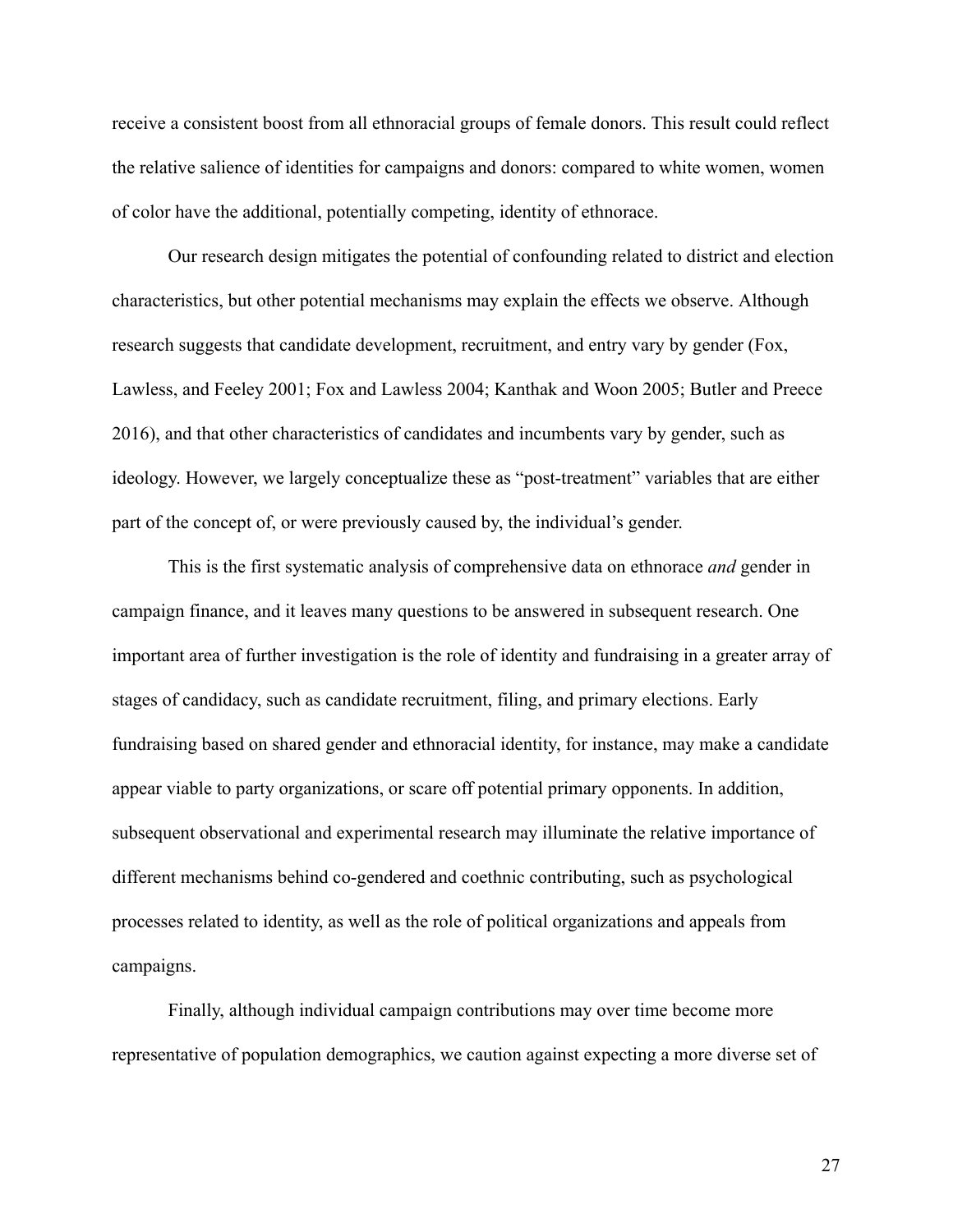donors to fundamentally challenge longstanding inequalities in American policy and society. A large body of research and journalism suggests that some forms of racial, gender-based, and intersectional discrimination may occur independently of an individual's income, wealth, and social class. In turn, increasing the gender and ethnoracial diversity of campaign contributions may lead to political gains for women and people of color. But these gains may disproportionately benefit the most well-resourced members of these identity groups (Strolovitch 2007). Strong connections to social movements may be a necessary condition for campaign contributions to help dismantle institutional forms of racism and sexism.

#### **References**

- Barreto, Matt A. 2007. "Sí Se Puede! Latino Candidates and the Mobilization of Latino Voters." *American Political Science Review* 101 (3): 425-441.
- Bernhard, Rachel, Shauna Shames, Rachel Silbermann, and Dawn Langan Teele. Forthcoming. "Who Runs, Who Wins? A Case Study of Emerge America's Alumnae" in *Good Reasons to Run* . Shames, Shauna, Rachel Bernhard, Mirya R. Holman, and Dawn Teele, Eds. Philadelphia, PA: Temple University Press.

https://www.bu.edu/polisci/files/2010/10/Bernhard-et-al-Who-Runs-Chapter-11.9.17.doc x

- Bolzendahl, Catherine I. and Daniel J. Myers. 2004. "Feminist Attitudes and Support for Gender Equality: Opinion Change in Women and Men, 1974-1998," *Social Forces* 83(2): 759-89.
- Bonica, Adam. 2014. "Mapping the Ideological Marketplace." *American Journal of Political Science* 58 (2): 367-386.
- Bonica, Adam, and Maya Sen. 2017. "A Common-Space Scaling of the American Judiciary and Legal Profession." *Political Analysis* 25 (1): 114-121.
- Brians, Craig Leonard. 2005. "Women for women? Gender and party bias in voting for female candidates." *American Politics Research* 33(3): 357-375.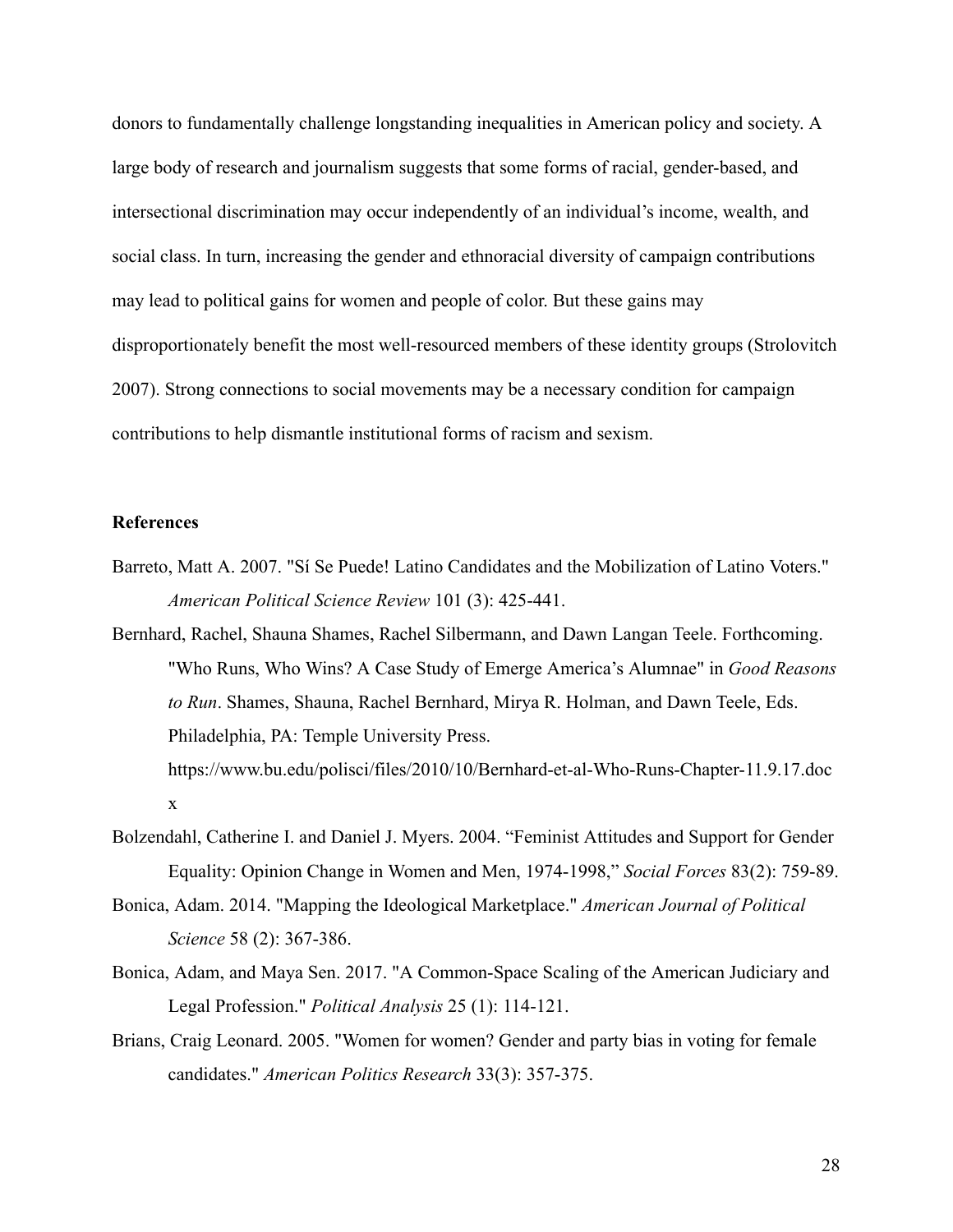- Bryner, Sarah, and Doug Weber. 2013. "Sex, Money and Politics: A Center for Responsive Politics Report on Women as Donors and Candidates." Center for Responsive Politics, Washington, DC. https://www.opensecrets.org/ news/reports/gender.php (accessed February 20, 2017).
- Burns, Nancy, Kay Lehman Schlozman, and Sidney Verba. 2001. *The Private Roots of Public Action: Gender, Equality, and Political Participation* . Cambridge, MA: Harvard University Press.
- Burrell, Barbara C. 2014. *Gender in Campaigns for the U.S. House of Representatives* . Ann Arbor, MI: University of Michigan Press.
- Butler, Daniel M., and Jessica Robinson Preece. 2016. "Recruitment and perceptions of gender bias in party leader support." *Political Research Quarterly* 69(4): 842-851.
- Chang, Mariko Lin, and Meizhu Lui. 2010. "Lifting as we climb: Women of color, wealth, and America's future." Insight Center for Community Economic Development. https://static1.squarespace.com/static/5c50b84131d4df5265e7392d/t/5c5c7801ec212d4fd 499ba39/1549563907681/Lifting\_As\_We\_Climb\_InsightCCED\_2010.pdf
- Chatfield, Sara. 2018. "Married Women's Economic Rights Reform in State Legislatures and Courts, 1839–1920." *Studies in American Political Development* 32(2): 236-256.
- Citrin, Jack, and Matthew Wright. 2009. "Defining the circle of we: American identity and immigration policy." *The Forum.* 7(3).
- Collins, Patricia Hill. "It's all in the family: Intersections of gender, race, and nation." *Hypatia*  13.3 (1998): 62-82.
- Collins, Patricia Hill. 2002. *Black feminist thought: Knowledge, consciousness, and the politics of empowerment* . New York: Routledge.
- Conway, M. Margaret. 2001. "Women and political participation." *PS: Political Science & Politics* 34(2): 231-233.
- Crenshaw, Kimberle. 1990. "Mapping the margins: Intersectionality, identity politics, and violence against women of color." *Stan. L. Rev.* 43: 1241-1299.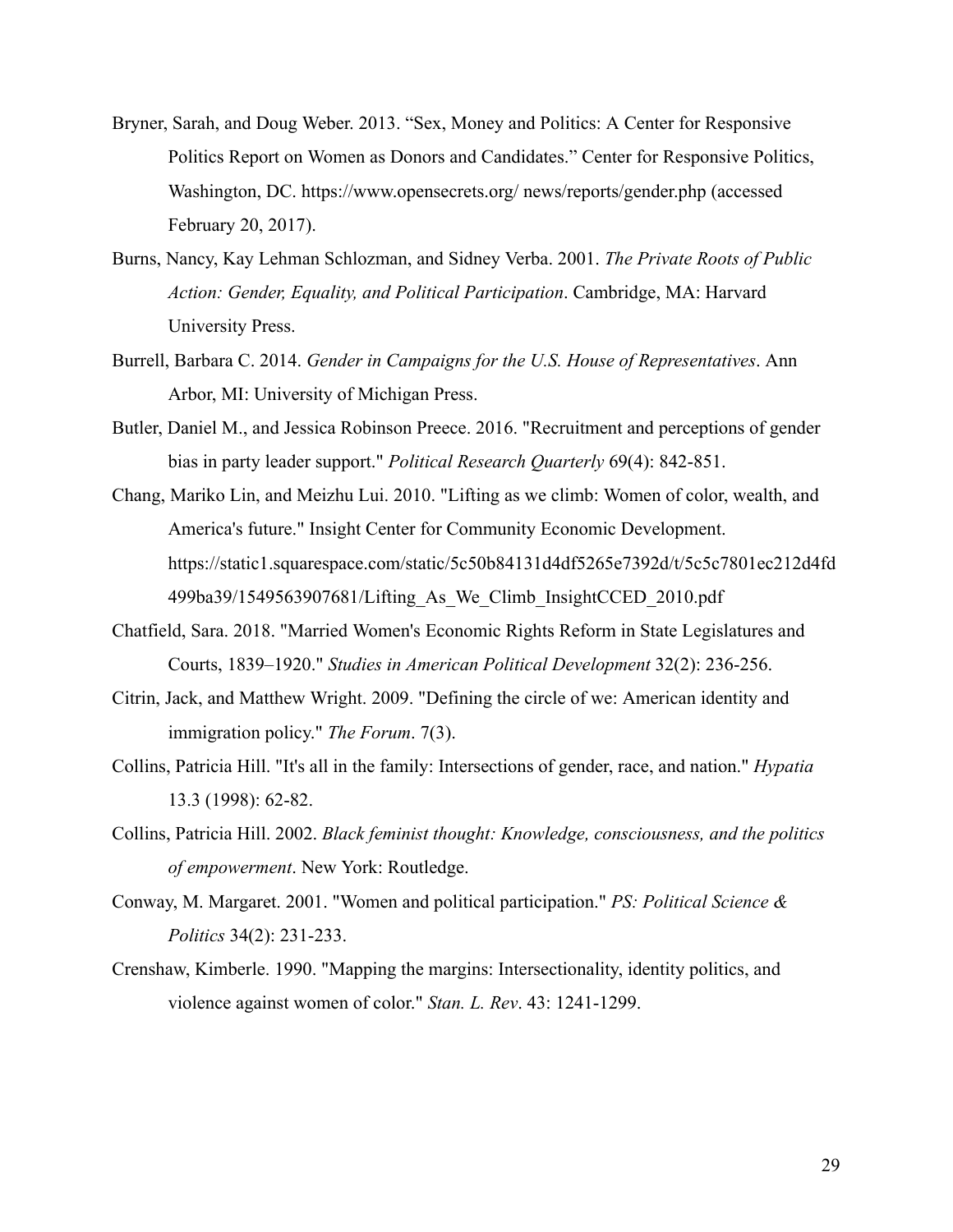- Crespin, Michael H., and Janna L. Deitz. 2010. "If You Can't Join 'Em, Beat 'Em: The Gender Gap in Individual Donations to Congressional Candidates," *Political Research Quarterly*  63, 581-93.
- Crowder-Meyer, Melody, and Rosalyn Cooperman. 2018. "Can't Buy Them Love: How Party Culture among Donors Contributes to the Party Gap in Women's Representation." *The Journal of Politics* 80(4): 1211-1224.
- Dawson, Michael. 1994. *Behind the Mule: Race and Class in African-American Politics* . Princeton: Princeton University Press.
- Fox, Richard L., and Jennifer L. Lawless. 2004. "Entering the arena? Gender and the decision to run for office." *American Journal of Political Science* 48(2): 264-280.
- Fox, Richard L., Jennifer L. Lawless, and Courtney Feeley. 2001. "Gender and the Decision to Run for Office." *Legislative Studies Quarterly* 26(3): 411-436.
- Fraga, Bernard L. 2016. "Candidates or Districts? Reevaluating the Role of Race in Voter Turnout." *American Journal of Political Science* 60 (1): 97-122.
- Francia, Peter L. 2001. "Early fundraising by nonincumbent female congressional candidates: The importance of women's PACs." *Women & Politics* 23(1): 7-20.
- Frasure-Yokley, Lorrie. 2018. "Choosing the Velvet Glove: Women Voters, Ambivalent Sexism, and Vote Choice in 2016." *Journal of Race, Ethnicity and Politics* 3(1): 3-25.
- Fulton, Sarah A. 2012. "Running Backwards and in High Heels: The Gendered Quality Gap and Incumbent Electoral Success." *Political Research Quarterly* 65 (2): 303-314.
- Gay, Claudine, and Katherine Tate. 1998. "Doubly Bound: The Impact of Gender and Race on the Politics of Black Women," *Political Psychology* 19(1), 169-84.
- Grumbach, Jacob M., and Alexander Sahn. 2019. "Race and Representation in Campaign Finance." Working Paper: [https://papers.ssrn.com/sol3/papers.cfm?abstract\\_id=3385855](https://papers.ssrn.com/sol3/papers.cfm?abstract_id=3385855)
- Hannagan, Rebecca J., Jamie P. Pimlott, and Levente Littvay. 2010. "Does an EMILY's List Endorsement Predict Electoral Success, or Does EMILY Pick the Winners?." *PS: Political Science & Politics* 43(3): 503-508.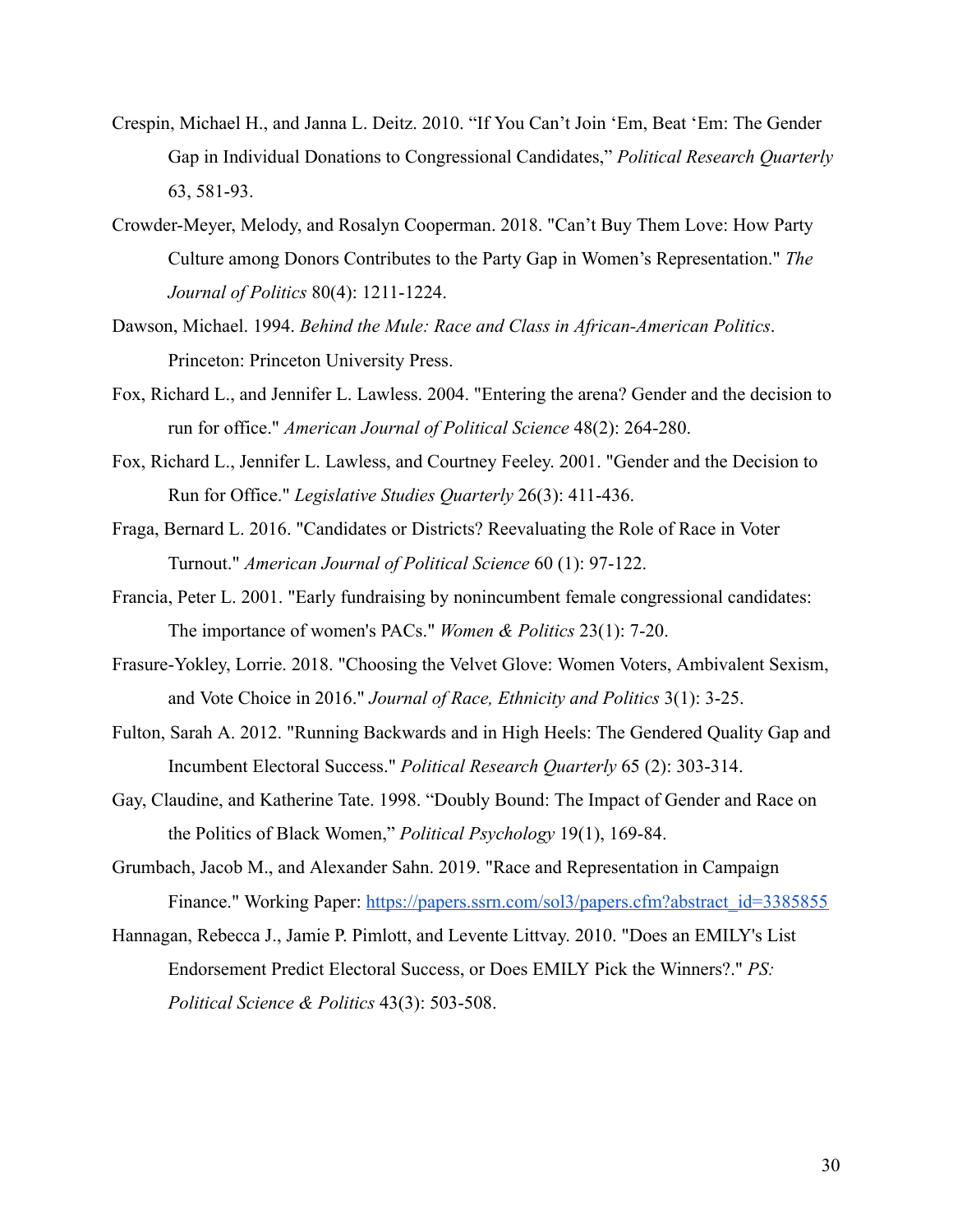- Hassell, Hans J.G., and Neil Visalvanich. 2019. "The Party's Primary Preferences: Race, Gender, and Party Support of Congressional Primary Candidates." Working Paper: https://papers.ssrn.com/sol3/papers.cfm?abstract\_id=2703326
- Holli, Anne Maria, and Hanna Wass. 2010. "Gender-based voting in the parliamentary elections of 2007 in Finland." *European Journal of Political Research* 49(5): 598-630.
- Huddy, Leonie, and Tony E. Carey. 2009. "Group politics redux: Race and gender in the 2008 Democratic presidential primaries." *Politics & Gender* 5(1): 81-96.
- Imai, Kosuke, and Kabir Khanna. 2016. "Improving Ecological Inference by Predicting Individual Ethnicity from Voter Registration Records." *Political Analysis* 24 (2): 263-272.
- Junn, Jane and Natalie Masuoka. 2008. "Asian American Identity: Shared Racial Status and Political Context," *Perspectives on Politics* 6(4), 729-40.
- Kanthak, Kristin, and Jonathan Woon. 2015. "Women don't run? Election aversion and candidate entry." *American Journal of Political Science* 59(3): 595-612.
- Kitchens, Karin E., and Michele L. Swers. 2016. "Why Aren't There More Republican Women in Congress? Gender, Partisanship, and Fundraising Support in the 2010 and 2012 Elections." *Politics & Gender* 12(4): 648-676.

Klein, Ethel. 1984. *Gender Politics* . Cambridge, MA: Harvard University Press.

- Koch, Jeffrey W. 2000. "Do Citizens Apply Gender Stereotypes to Infer Candidates' Ideological Orientations?" The Journal of Politics 62 (2): 414-429.
- Lawless, Jennifer L, and Richard L Fox. 2005. *It Takes a Candidate: Why Women Don't Run for Office.* New York: Cambridge University Press.
- Lerman, Amy E., and Meredith L. Sadin. 2016. "Stereotyping or Projection? How White and Black Voters Estimate Black Candidates' Ideology." *Political Psychology* 37(2): 147-163.
- Lien, Pei-Te. 1998. "Does the gender gap in political attitudes and behavior vary across racial groups?" *Political Research Quarterly* 51(4): 869-894.
- Luker, Kristin. 1984. *Abortion and the Politics of Motherhood* . Berkeley: University of California Press.
- Mansbridge, Jane J. 1986. *Why We Lost the ERA* . Chicago: University of Chicago Press.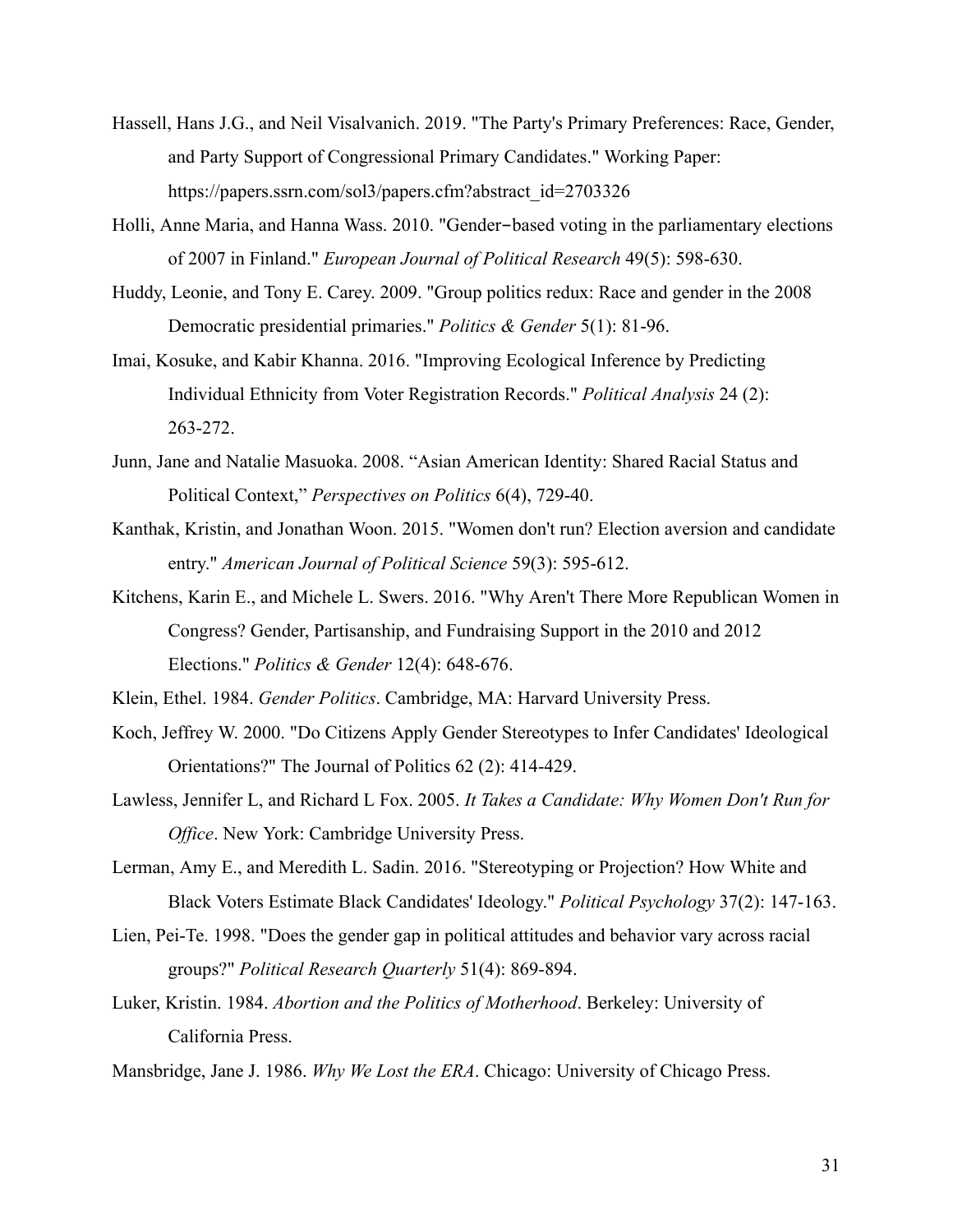- Mansbridge, Jane, and Katherine Tate. 1992. "Race trumps gender: The Thomas nomination in the Black community." *PS: Political Science & Politics* 25(3): 488-492.
- Mason, Lilliana. 2018. *Uncivil agreement: How politics became our identity*. Chicago: University of Chicago Press.
- Masuoka, Natalie, and Jane Junn. 2013. *The politics of belonging: Race, public opinion, and immigration.* Chicago: University of Chicago Press.
- McConnaughy, Corrine M., Ismail K. White, David L. Leal, Jason P. Casellas. 2010. "A Latino on the Ballot: Explaining Coethnic Voting Among Latinos and the Response of White Americans," *Journal of Politics* 72(4), 1-13.
- Miller, Arthur H., Patricia Gurin, Gerald Gurin and Oksana Malanchuk . 1981. "Group Consciousness and Political Participation." *American Journal of Political Science* 25(3): 494-511.
- Minta, Michael D., and Nadia E. Brown. 2014. "Intersecting interests: Gender, race, and congressional attention to women's issues." *Du Bois Review* 11(2): 253-272.
- Omi, Michael, and Howard Winant. 2014. Racial formation in the United States. New York: Routledge.
- Overton, Spencer. 2001. "But some are more equal: Race, exclusion, and campaign finance." Tex. L. Rev. 80: 987-1056.
- Phillips, Christian. 2018. "Wanting, and Weighting: White Women and Descriptive Representation in the 2016 Presidential Election." *Journal of Race, Ethnicity and Politics*  3(1): 29-51.
- Philpot, Tasha S., and Hanes Walton Jr. 2007. "One of Our Own: Black Female Candidates and the Voters Who Support Them." *American Journal of Political Science* 51 (1): 49-62.
- Sanbonmatsu, Kira. 2002. *Gender Equality, Political Parties, and the Politics of Women's Place* . Ann Arbor: University of Michigan Press.
- Sanchez, Gabriel R. and Edward D. Vargas. 2016. "Taking a Closer Look at Group Identity: The Link Between Theory and Measurement of Group Consciousness and Linked Fate," *Political Research Quarterly* 69(1): 160-174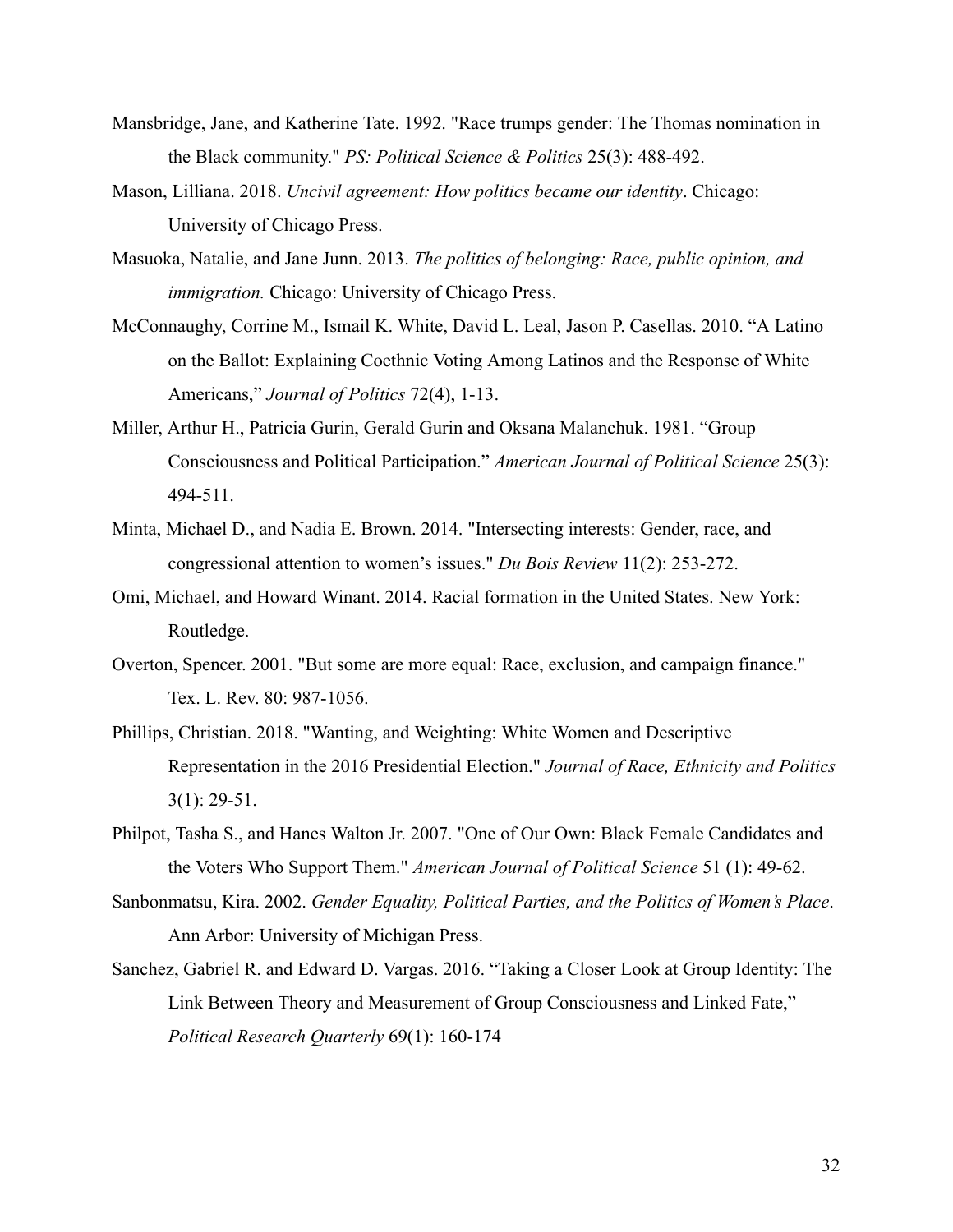- Schildkraut, Deborah J. 2017. "White Attitudes About Descriptive Representation in the US: the Roles of Identity, Discrimination, and Linked Fate," *Politics, Groups, and Identities* 5, 84-106.
- Seltzer, Richard A., Jody Newman, and Melissa Voorhees Leighton. 1997. *Sex as a political variable: Women as candidates and voters in US elections* . New York: Lynne Rienner Publishers.
- Sen, Maya, and Omar Wasow. 2016. "Race as a Bundle of Sticks: Designs That Estimate Effects of Seemingly Immutable Characteristics." *Annual Review of Political Science* 19: 499-522.
- Sides, John, Michael Tesler, and Lynn Vavreck. 2018 *Identity crisis: The 2016 presidential campaign and the battle for the meaning of America. Princeton, NJ: Princeton University* Press.
- Simien, Evelyn M. 2005. "Race, gender, and linked fate." *Journal of Black Studies* 35(5): 529-550.
- Stoker, Laura, and M. Kent Jennings. 1995. "Life-Cycle Transitions and Political Participation: The Case of Marriage," *American Political Science Review* 89(2), 421-33.
- Stout, Christopher T., Kelsy Kretschmer, and Leah Ruppanner. 2017. "Gender Linked Fate, Race/Ethnicity, and the Marriage Gap in American Politics," *Political Research Quarterly* 70(3): 509-22.
- Strolovitch, Dara Z. 2007. *Affirmative Advocacy: Race, Class, and Gender in Interest Group Politics.* Chicago: University of Chicago Press.
- Tate, Katherine. 2018. *Black faces in the mirror: African Americans and their representatives in the US Congress* . Princeton, NJ: Princeton University Press.
- Thomsen, Danielle M, and Michele L Swers. 2017. "Which Women Can Run? Gender, Partisanship, and Candidate Donor Networks." *Political Research Quarterly* 70 (2): 449-463.
- Uhlaner, Carole Jean, and Kay Lehman Schlozman. 1986. "Candidate gender and congressional campaign receipts." *The Journal of Politics* 48(1): 30-50.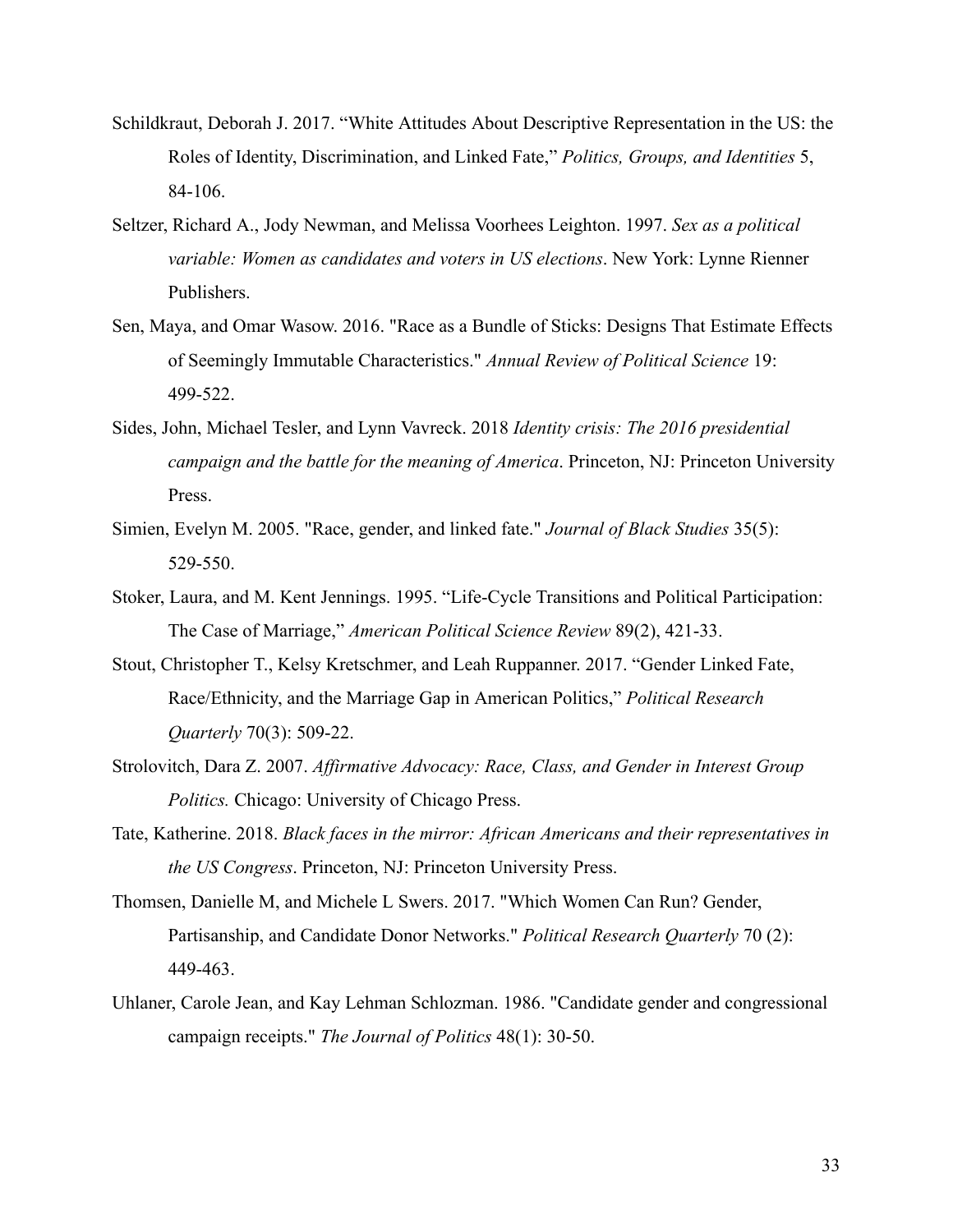Ye Hee Lee, Michelle. 2019. "The political donor class is mostly white and male. Some women of color are trying to change that." *Washington Post* , June 19. https://www.washingtonpost.com/politics/the-political-donor-class-is-mostly-white-andmale-some-women-of-color-are-trying-to-change-that/2019/06/18/37e22268-6dd5-11e9 be3a-33217240a539\_story.html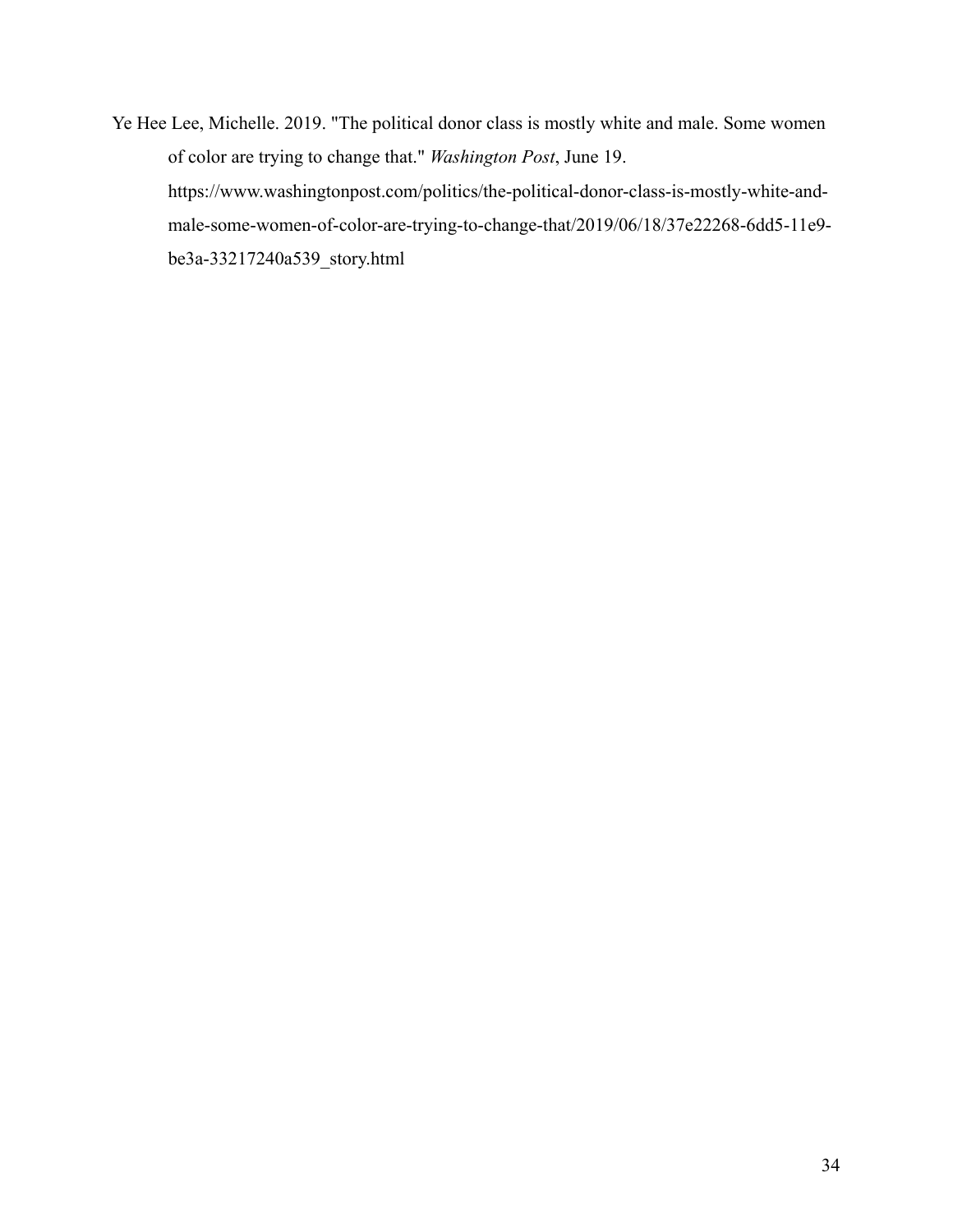Appendix for Gender, Race, and Intersectionality in Campaign Finance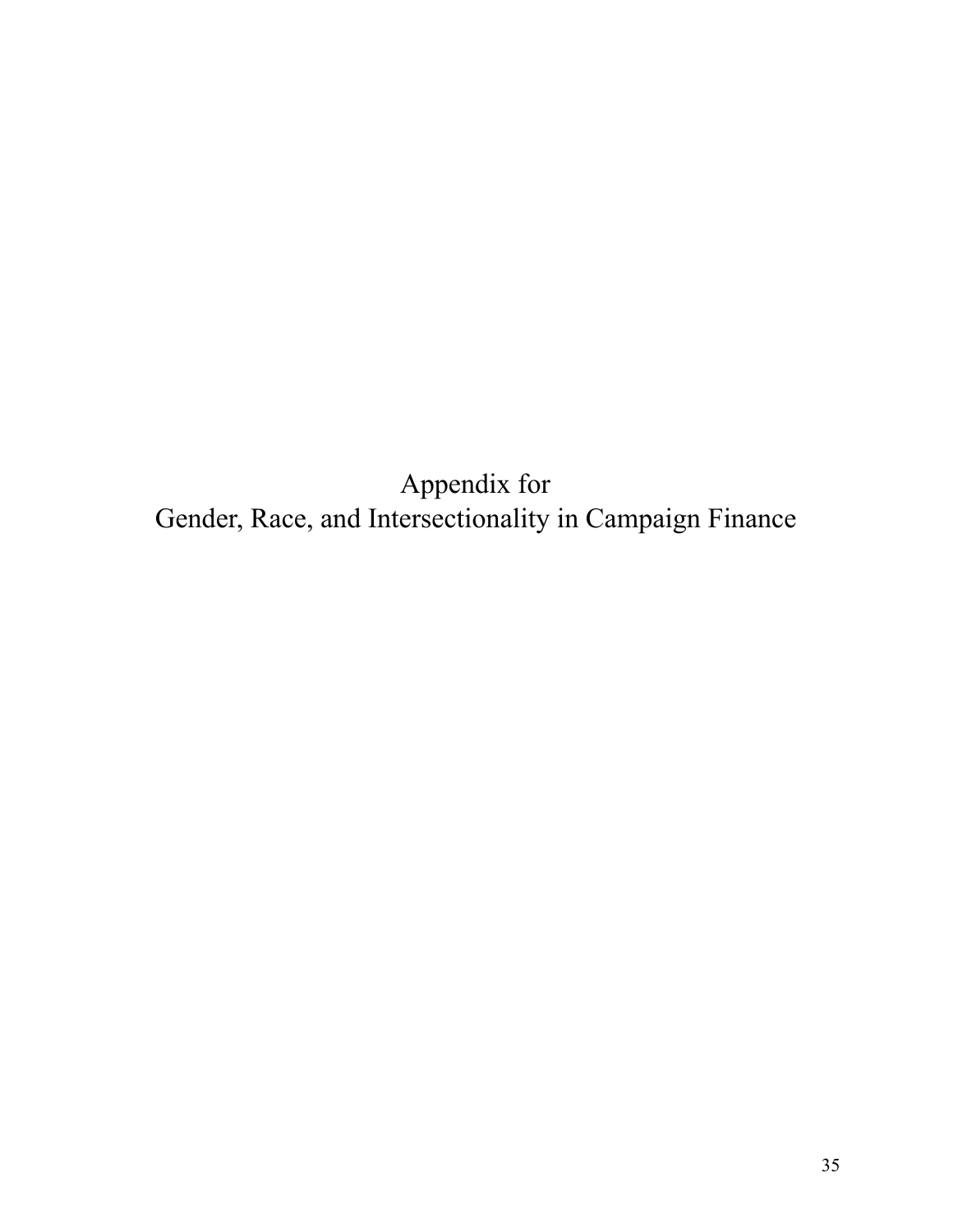## **Appendix Table of Contents**

| A1. Ethnoracial Diversity Among Male and Female Contributors            | 37 |
|-------------------------------------------------------------------------|----|
| A2. Gender Effect by Ethnorace Among Republicans                        | 38 |
| <b>A3. Parallel Trends</b>                                              | 40 |
| A4. No Decrease in Male Contributions to Female Candidates              | 42 |
| A.5 Additional Interaction Specifications by Donor Ethnorace and Gender | 44 |
| <b>A.6 Cross-Sectional Analysis</b>                                     | 46 |
| A.7 Difference-in-Difference Excluding Incumbents                       | 50 |
| <b>References for Supplemental Material</b>                             | 51 |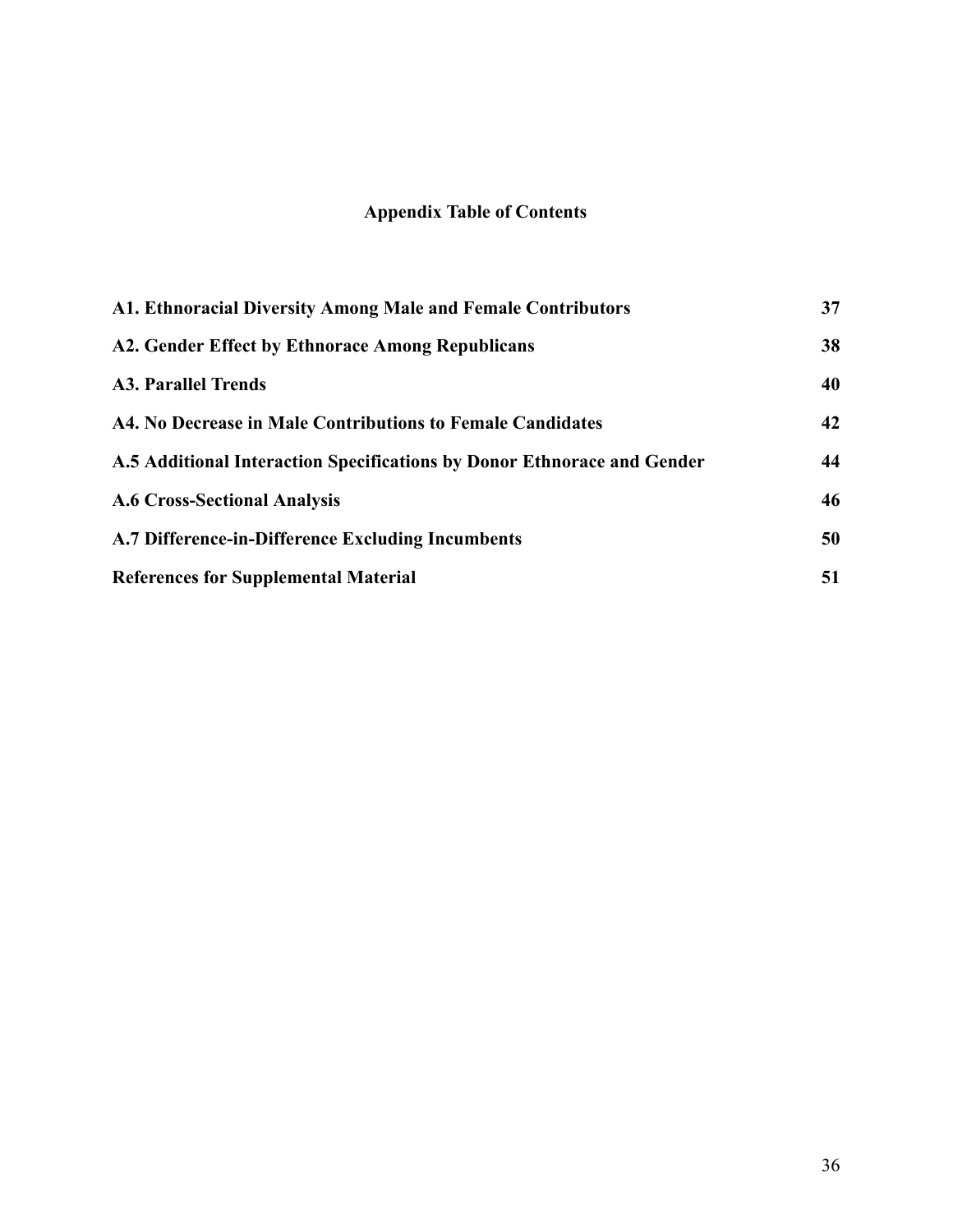### <span id="page-37-0"></span>*A1. Ethnoracial Diversity Among Male and Female Contributors*



**Figure A1: Within-Gender Proportion of Individual Contributions by Ethnorace** 

**Note: Contributions from women are less racially diverse than contributions from men.** Plot shows the proportion of female contributions by ethnorace, and the proportion of male contributions from ethnorace.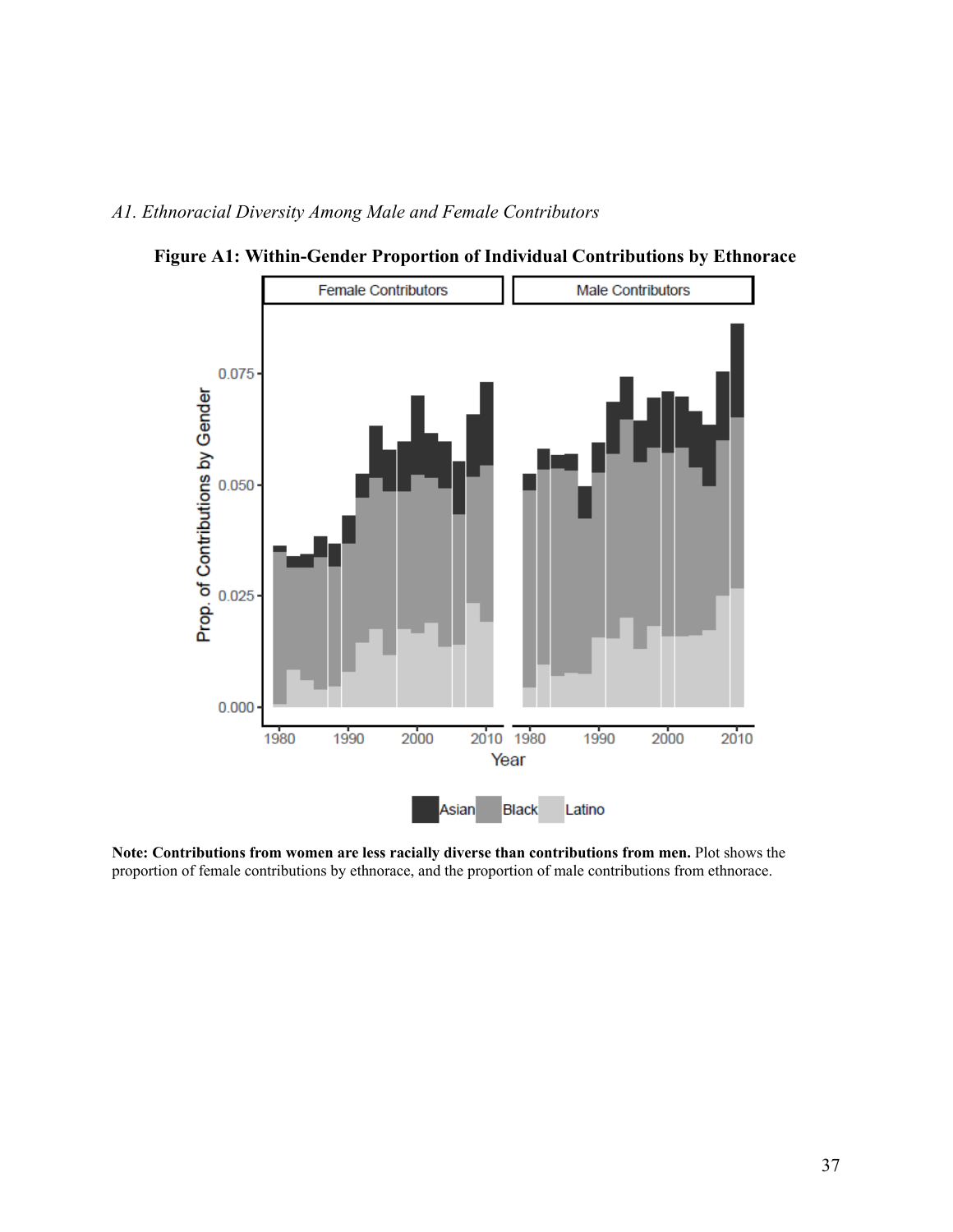#### <span id="page-38-0"></span>*A2. Gender Effect by Ethnorace Among Republicans*

As seen in Figure A2, shared gender and ethnorace appears to matter less for Republican candidates and contributors. First, although white female candidates (relative to white male Republican candidates) still receive greater contributions from women of all ethnoracial groups, the effect sizes are much smaller for Republicans than we observed for Democrats. White female candidates see more contributions from white women and women of color, but the increase is only significant for white female donors. Second, the modest increase in contributions from white women to female candidates of color (relative to male candidates of color) is smaller and less precise for Republicans. Interestingly, for Republicans, both male and female white donors contribute significantly more to female Latina candidates than to male Latino candidates.<sup>23</sup> There is also modest evidence of an intraracial gender effect among Republican Latina women, in which they contribute greater funds to female coethnic nominees than male coethnic ones.

<sup>&</sup>lt;sup>23</sup> Although it is not the central focus of this paper, we also find that shared ethnoracial identity is less important for Republicans. While Asian Republicans, and to a lesser degree Latino Republicans, see increased coethnic contributions, Black Republicans see no increase in contributions from black donors (see also Grumbach and Sahn 2019).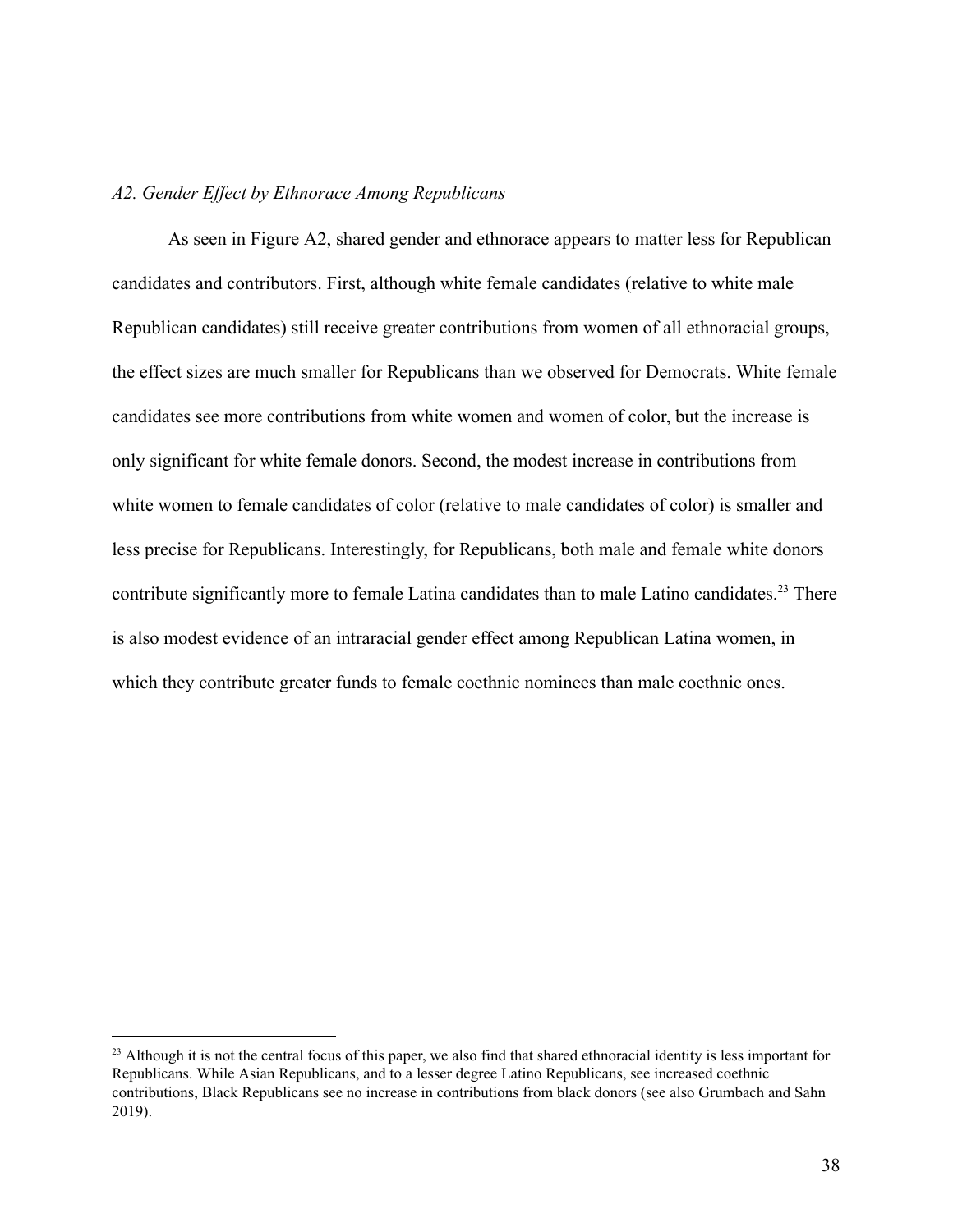

**Figure A2: Difference-in-Difference: Log Total Contributions by Gender and Ethnorace (Republicans)** 

**Note: Female white Republican candidates modestly greater contributions from female donors of all ethnoracial groups, relative to white male Republican candidates. Candidates of color receive modestly greater amounts from coethnic contributors regardless of candidate gender.** Left-vertical axis represents candidate ethnorace. Top-horizontal axis represents contributor ethnorace. Right-vertical axis represents contributor gender. Estimates in black represent female candidates; estimates in grey represent male candidates. Effects of candidate ethnorace and gender are relative to white male candidates (the dashed vertical lines).

Among Republicans, we find considerable variation in the effect of shared ethnorace. We find no effect of shared ethnorace for black Republican candidates, irrespective of candidate and donor gender. Conversely, we find a strong ethnoracial effect in which Asian Republican candidates raise more funds from both female and male Asian donors. For Latinos, however, we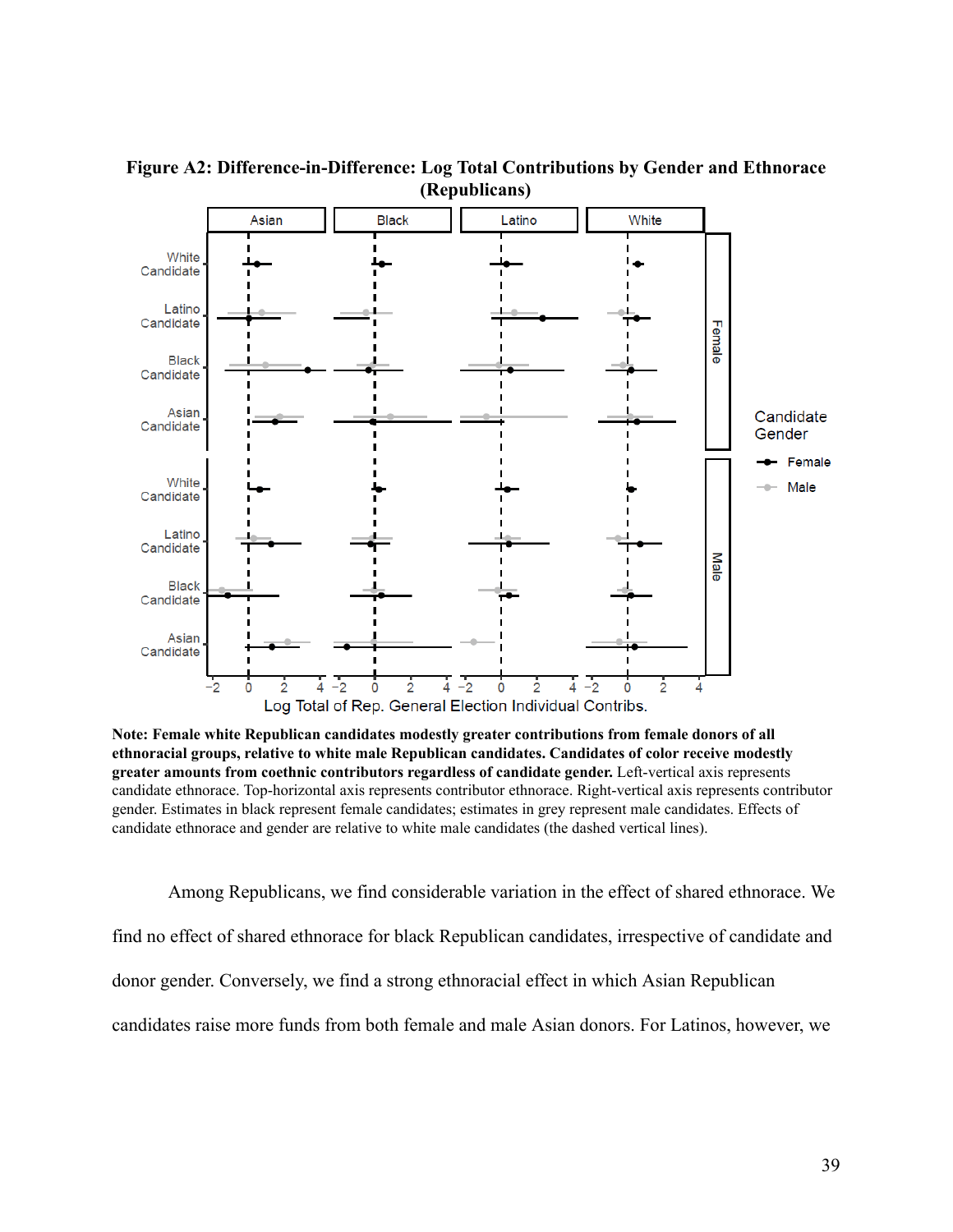find that the ethnoracial effect is mostly concentrated among female Latina donors (who, as stated earlier, also contribute more to female than male coethnic candidates).

#### <span id="page-40-0"></span>*A3. Parallel Trends*

We provide a Granger-style causality test that includes leading terms for the treatment variable in our two-way fixed effects model (Angrist and Pischke 2008; Wing, Simon, and Bello-Gomez 2018).

In particular, we add leading indicators of our treatment variables, shared race and shared gender, to our main difference-in-difference model. The leading terms cover year  $t+2$ ,  $t+4$ , and *t*+6, and their coefficients are interpretable as the conditional association between the presence of a *future* nominee of ethnorace *r* and gender *g* on *current* contributions from donors of ethnorace *r*  and gender *g*. If we find a relationship between current contributions from, for instance, Latino donors and the future nomination of Latinos (adjusting for the current nominee's ethnorace), this would suggest a violation of the parallel trends assumption; the potential outcomes of districts that become 'treated' by a Latino nominee systematically differ from those that do not become treated. The results, presented in Table A3 below, suggest that *the future nomination of a candidate of ethnorace r has no relationship with current contributions from donors of ethonrace r* , and that *the future nomination of a candidate of gender g has no relationship with current contributions from donors of gender g*—a successful test.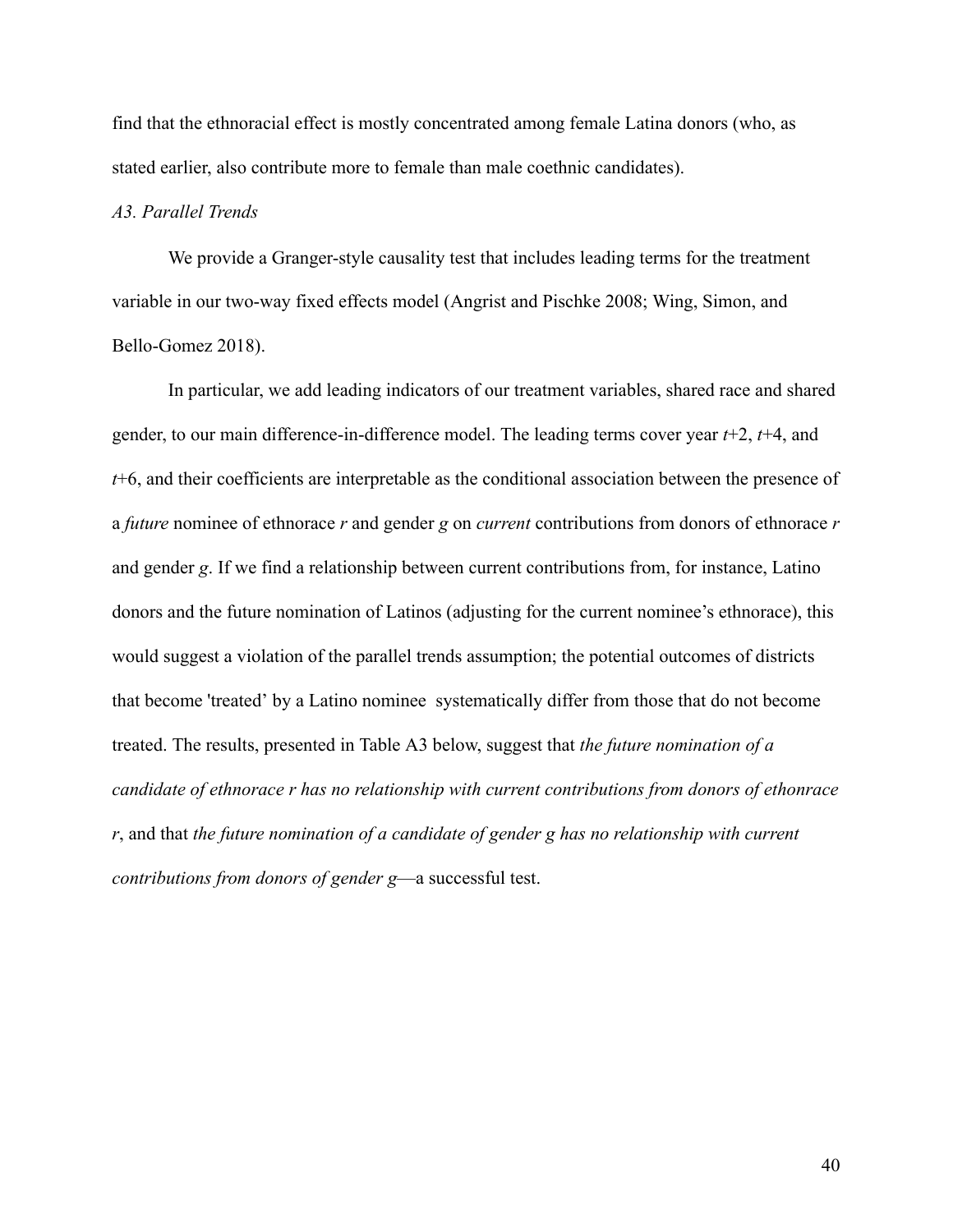

**Figure A3: Granger-Style Causality Test**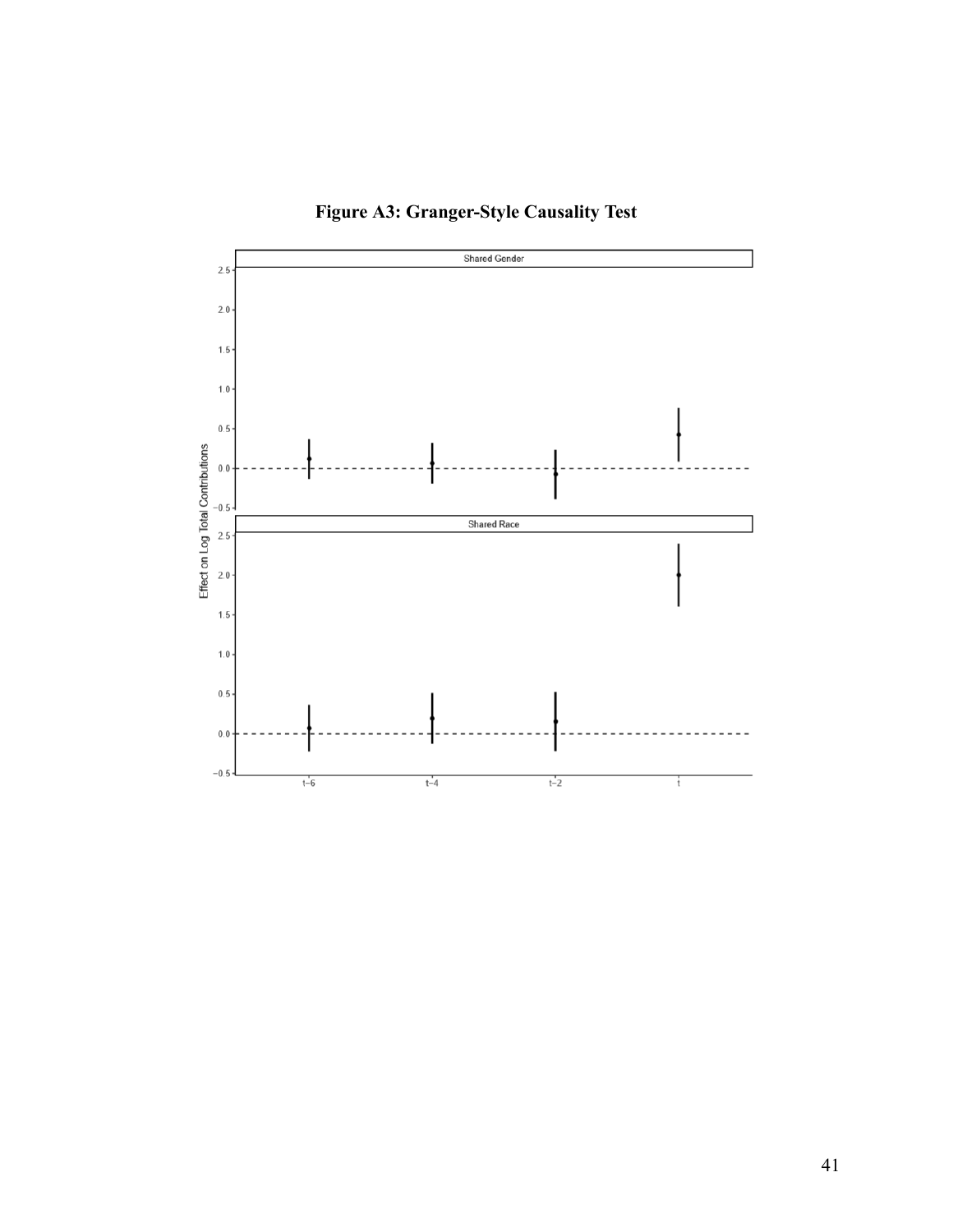#### <span id="page-42-0"></span>*A4. No Decrease in Male Contributions to Female Candidates*

We fit models to estimate the effect of candidate gender on contributions from women, and, separately, from men. These models take the form:

$$
log(Y_{i_{1g=g}}) = \beta_1
$$
Female Candidate<sub>it</sub> +  $\beta_2 X_{it} + \alpha_i + \delta_t + \varepsilon_{it}$ 

The "treatment" variable, *Female Candidate*<sub>*it*</sub>, is an indicator that takes a value of 1 when the Democratic general election nominee is a woman. The quantity of interest,  $\beta_1$ , is thus the within-district change in log total fundraising from women to the Democratic candidate when the candidate is female (relative to male). We also run analogous models for Republican candidates, and for the effect of candidate gender on contributions from male donors.

Figure A3 shows the results of models that separate the gender effect by donor gender. The left panel (a) displays the relationship between candidate gender and contributions from men and women to the Democratic nominee. When the Democratic nominee is a woman, she receives significantly greater contributions from female donors compared to male Democratic nominees in the same district. The coefficient for female Democratic candidate in the full model with district covariates is 0.90 (relative to the dashed line, which represents fundraising when the Democrat is male). This represents a 146% increase in total funds from female donors.

In contrast to earlier studies that find a gender effect only among Democrats (Thomsen and Swers 2017), we find that female Republican candidates also receive greater contributions from female donors. The effect size of 0.48 in the full model, however, is significantly smaller than the effect for Democrats (62% versus 146%, significantly different at  $p < 0.05$ ).

42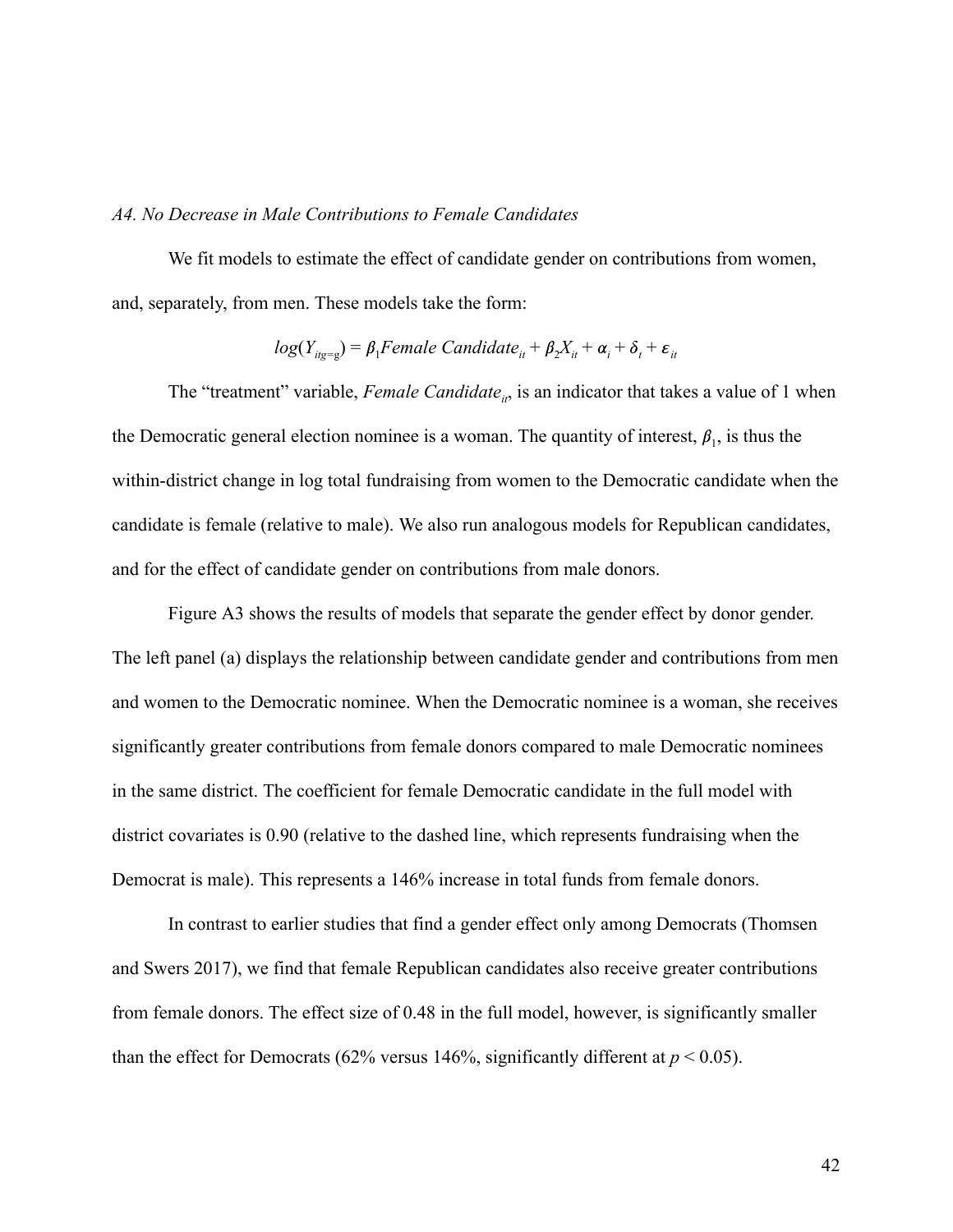Figure A3 also shows that female candidates raise as much or more from male donors as do male candidates (consistent with earlier studies showing that women raised as much total funds as men, e.g., Burrell 2014). Republican women raise similar amounts from male donors as Republican men. Female Democratic candidates receive significantly *more* money from male contributors (though the increase in women's contributions is significantly greater than that of men's contributions). Grumbach and Sahn (2019) show similar results with regard to ethnorace: candidates of color see increases in coethnic contributions, but little to no reduction in contributions from white donors.



**Figure A4: Effect of Candidate Gender on Contributor Gender (Difference-in-Difference)** 

**Note: The nomination of a female candidate increases contributions from female donors.**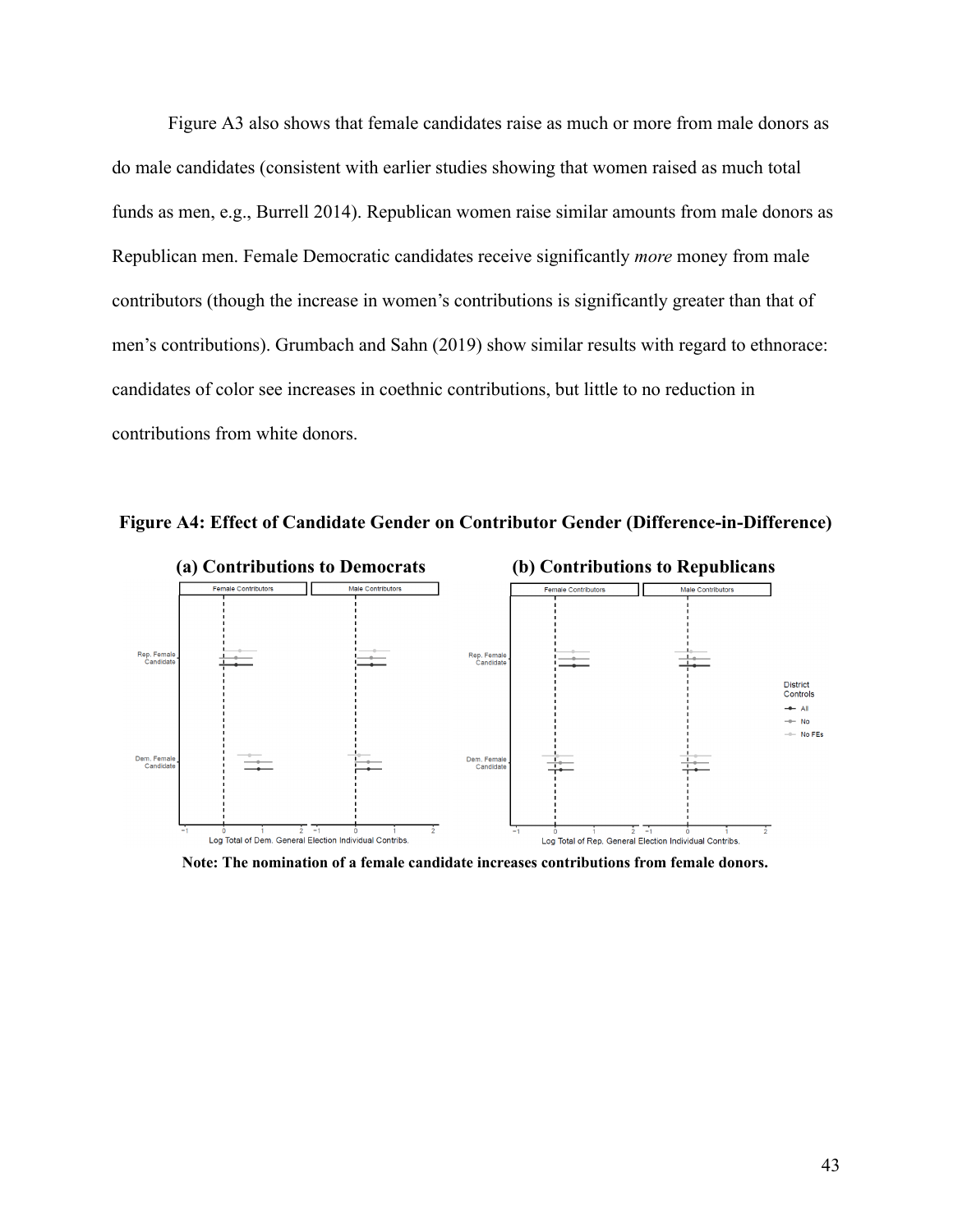| <b>Table A1: Difference-in-Difference (Democrats)</b> |             |                    |              |              |  |
|-------------------------------------------------------|-------------|--------------------|--------------|--------------|--|
|                                                       | (1)         | (2)                | (3)          | (4)          |  |
|                                                       | Asian Women | <b>Black Women</b> | Latina Women | White Women  |  |
|                                                       |             |                    |              |              |  |
| <b>Same Race</b>                                      | $2.216**$   | 0.506              | $1.514**$    | 0.366        |  |
|                                                       | (0.733)     | (0.367)            | (0.558)      | (0.228)      |  |
| Same Gender                                           | $0.737*$    | $0.588*$           | 0.189        | $0.688^{+}$  |  |
|                                                       | (0.318)     | (0.229)            | (0.286)      | (0.401)      |  |
| Same Race ×                                           | $-1.092$    | $-0.0768$          | $-0.134$     | $-0.277$     |  |
| Same Gender                                           | (0.928)     | (0.597)            | (0.766)      | (0.426)      |  |
| District %                                            | 0.0400      | $-0.0112$          | $-0.00950$   | $-0.0249$    |  |
|                                                       |             |                    |              |              |  |
| Asian                                                 | (0.0493)    | (0.0412)           | (0.0332)     | (0.0193)     |  |
| District %                                            | $-0.0114$   | $-0.0323*$         | 0.0258       | $-0.0197$ *  |  |
| Latino                                                | (0.0173)    | (0.0145)           | (0.0169)     | (0.00925)    |  |
| District %                                            | $-0.0162$   | $-0.00809$         | 0.0224       | $0.0187^{+}$ |  |
| <b>Black</b>                                          | (0.0252)    | (0.0145)           | (0.0223)     | (0.0112)     |  |
| Constant                                              | $-0.257$    | 2.258              | 1.639        | 4.777***     |  |
|                                                       | (3.454)     | (2.243)            | (2.859)      | (1.238)      |  |
| District & Candidate                                  | Yes         | Yes                | Yes          | Yes          |  |
| Covariates                                            |             |                    |              |              |  |
| <b>District FEs</b>                                   | Yes         | Yes                | Yes          | Yes          |  |
| Year FEs                                              | Yes         | Yes                | Yes          | Yes          |  |
| $\boldsymbol{N}$                                      | 2062        | 3145               | 2170         | 5372         |  |
| $R^2$                                                 | 0.394       | 0.381              | 0.419        | 0.425        |  |

## <span id="page-44-0"></span>*A.5 Additional Interaction Specifications by Donor Ethnorace and Gender*

Standard errors in parentheses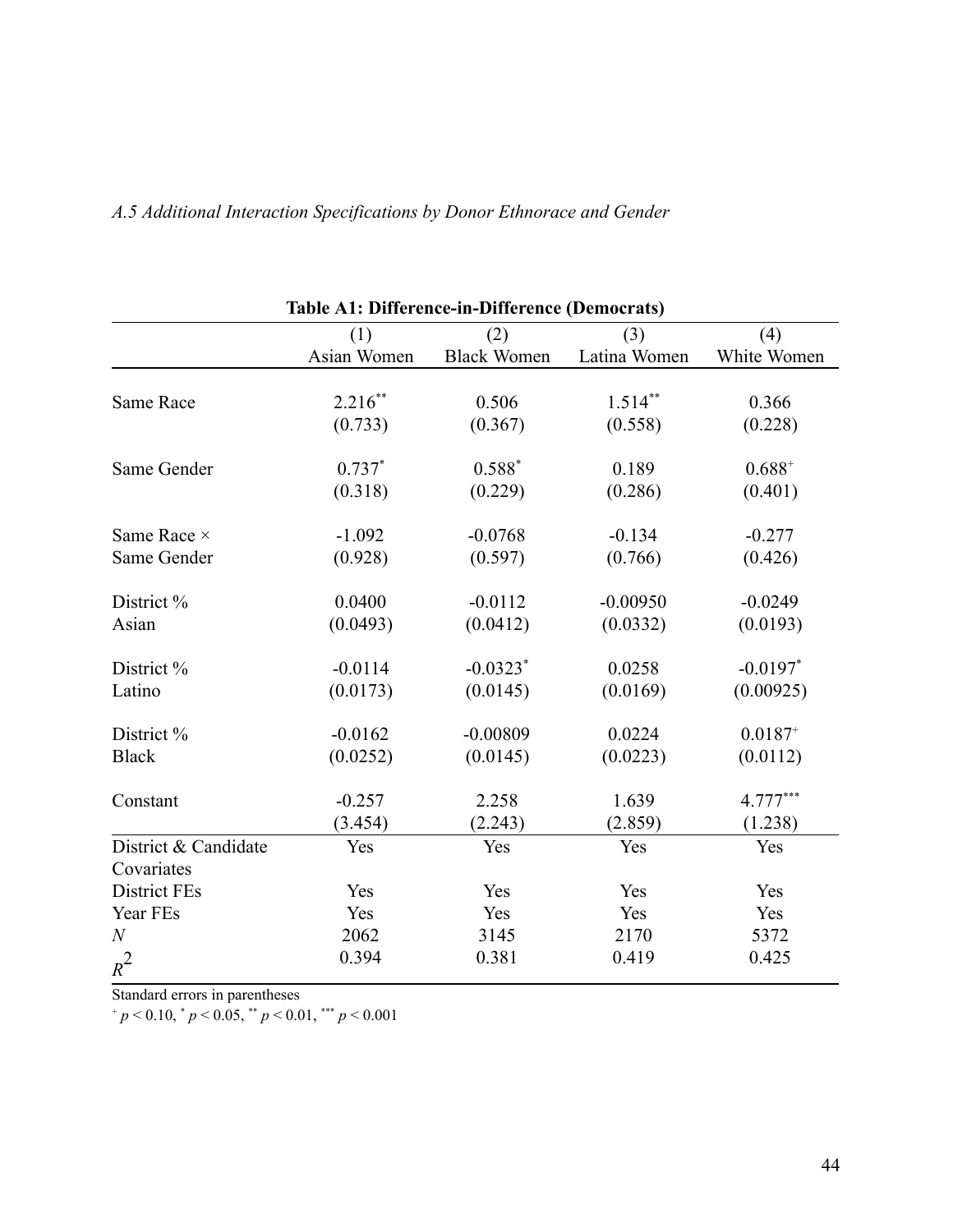| Table A2: Difference-in-Difference (Republicans) |              |                    |              |              |  |
|--------------------------------------------------|--------------|--------------------|--------------|--------------|--|
|                                                  | (1)          | (2)                | (3)          | (4)          |  |
|                                                  | Asian Women  | <b>Black Women</b> | Latina Women | White Women  |  |
| Same Race                                        | $1.392*$     | $-0.129$           | 0.748        | 0.316        |  |
|                                                  | (0.703)      | (0.451)            | (0.661)      | (0.223)      |  |
| Same Gender                                      | 0.345        | 0.268              | 0.216        | 0.563        |  |
|                                                  | (0.396)      | (0.286)            | (0.476)      | (0.511)      |  |
| Same Race ×                                      | $-0.0577$    | $-0.861$           | 1.207        | $-0.0867$    |  |
| Same Gender                                      | (0.861)      | (1.088)            | (1.464)      | (0.538)      |  |
| District %                                       | $0.0709^{+}$ | 0.0315             | 0.0360       | $-0.0188$    |  |
| Asian                                            | (0.0427)     | (0.0505)           | (0.0607)     | (0.0189)     |  |
| District %                                       | 0.00247      | 0.0109             | 0.0147       | $-0.0370***$ |  |
| Latino                                           | (0.0173)     | (0.0188)           | (0.0174)     | (0.00932)    |  |
| District %                                       | 0.0168       | 0.0181             | 0.00255      | $0.0171^{+}$ |  |
| <b>Black</b>                                     | (0.0330)     | (0.0199)           | (0.0392)     | (0.0103)     |  |
| Constant                                         | 5.814        | 2.703              | $5.735^{+}$  | 5.613***     |  |
|                                                  | (3.698)      | (1.873)            | (3.289)      | (1.053)      |  |
| District & Candidate                             | Yes          | Yes                | Yes          | Yes          |  |
| Covariates                                       |              |                    |              |              |  |
| <b>District FEs</b>                              | Yes          | Yes                | Yes          | Yes          |  |
| Year FEs                                         | Yes          | Yes                | Yes          | Yes          |  |
| $\mathcal N$                                     | 1741         | 2743               | 1733         | 5038         |  |
| $R^2$                                            | 0.341        | 0.379              | 0.394        | 0.417        |  |

**Table A2: Difference-in-Difference (Republicans)** 

Standard errors in parentheses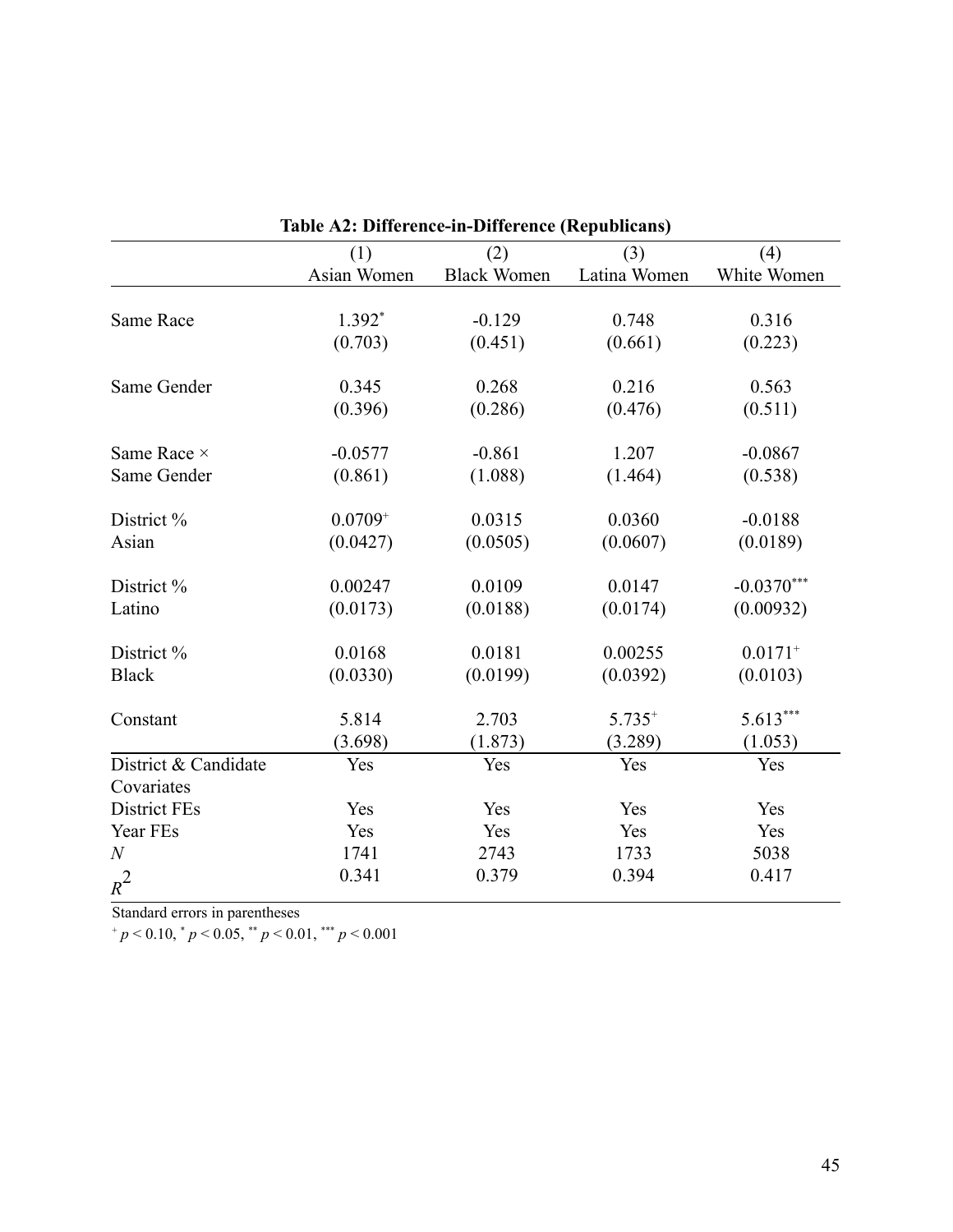#### <span id="page-46-0"></span>*A.6 Cross-Sectional Analysis*

This section provides the results of cross-sectional, rather than within-district, analysis. These models do not district fixed effects, and require stronger assumptions than our difference-in-difference design. To be interpreted as causal estimates of the effect of candidate identity, the potential outcomes must be independent of donor ethnorace and gender after conditioning on our district and candidate covariates.

Tables A3 and A4 provide regression estimates of the relationship between shared identity and contributions from female donors, separated by donor ethnorace. Figure A4, by contrast, combines the data and presents estimates similar to Figure 3 in the article (including fixed effects for each donor ethnorace-gender identity group).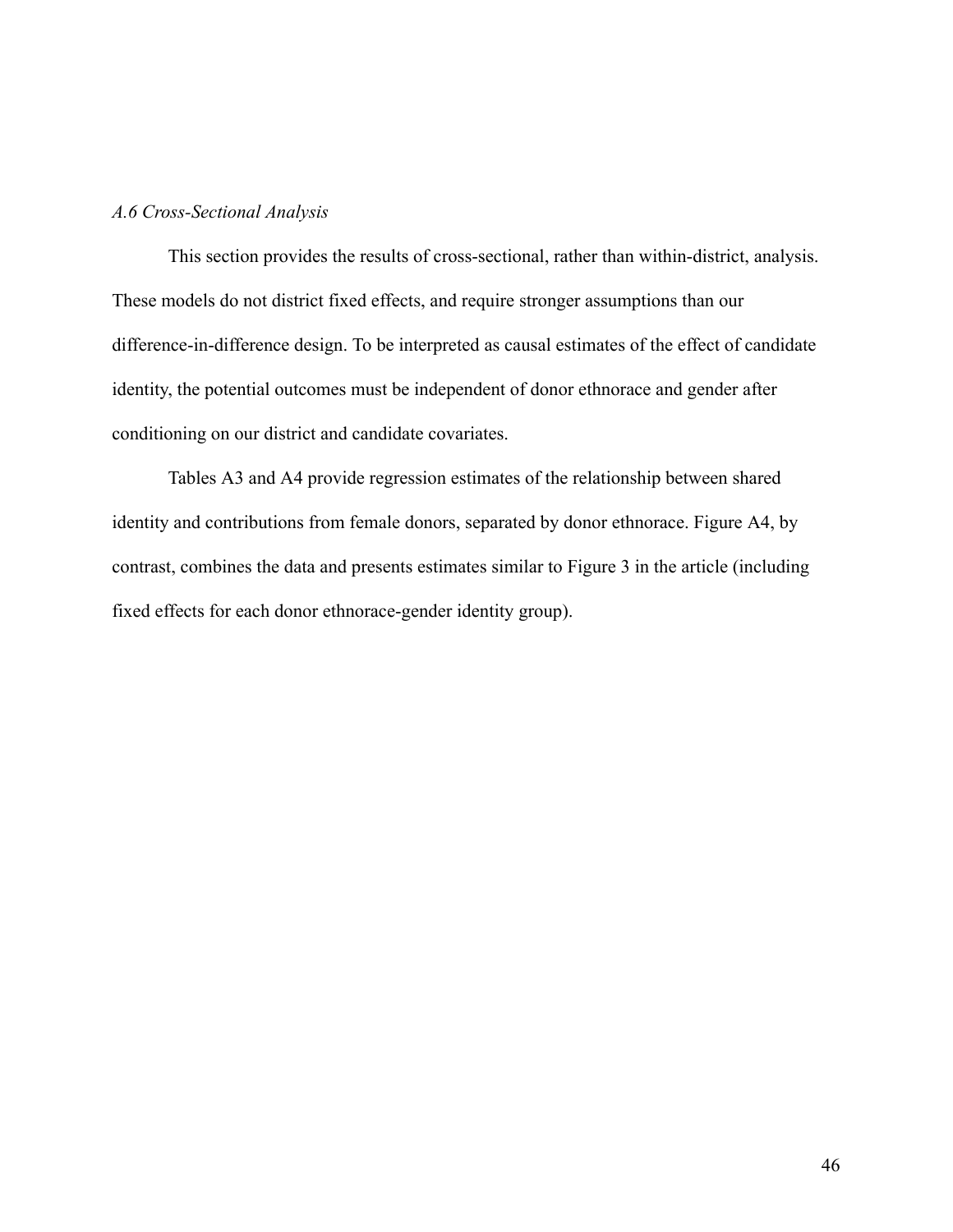|                      |                        |                        | Donors         |                |
|----------------------|------------------------|------------------------|----------------|----------------|
|                      | (1)                    | (2)                    | (3)            | (4)            |
|                      | Asian Women            | <b>Black Women</b>     | Latina Women   | White Women    |
|                      |                        |                        |                |                |
| <b>Same Race</b>     | $2.109*$               | $0.623*$               | $1.092**$      | $0.641***$     |
|                      | (0.968)                | (0.298)                | (0.389)        | (0.180)        |
| Same Gender          | 0.230                  | 0.252                  | 0.113          | 0.192          |
|                      | (0.245)                | (0.216)                | (0.216)        | (0.273)        |
| Same Race ×          | $-3.775***$            | $-0.00399$             | 0.632          | 0.304          |
| Same Gender          | (0.959)                | (0.464)                | (0.595)        | (0.316)        |
|                      |                        |                        |                |                |
| District %           | $0.0607***$            | $-0.0351$ *            | $-0.00690$     | $-0.0113$      |
| Asian                | (0.0136)               | (0.0148)               | (0.0119)       | (0.0125)       |
| District %           | 0.00800                | $-0.0203***$           | $0.0321***$    | $-0.00309$     |
| Latino               | (0.00621)              | (0.00596)              | (0.00700)      | (0.00442)      |
| District %           | $-0.0183$ <sup>*</sup> | $-0.0129$ <sup>+</sup> | $-0.0266$ ***  | $-0.0199***$   |
| <b>Black</b>         | (0.00711)              | (0.00712)              | (0.00676)      | (0.00503)      |
| Constant             | $3.560**$              | 4.545***               | $4.293***$     | 5.322***       |
|                      | (1.292)                | (0.988)                | (1.093)        | (0.712)        |
| District & Candidate | Yes                    | Yes                    | Yes            | Yes            |
| Covariates           |                        |                        |                |                |
| <b>District FEs</b>  | N <sub>o</sub>         | N <sub>o</sub>         | N <sub>o</sub> | N <sub>0</sub> |
| Year FEs             | Yes                    | Yes                    | Yes            | Yes            |
| $\boldsymbol{N}$     | 5372                   | 5372                   | 5372           | 5372           |
| $R^2$                | 0.106                  | 0.128                  | 0.175          | 0.244          |

| Table A3: Shared Identity and Contributions by Donor Ethnorace (Democrats) |  |  |
|----------------------------------------------------------------------------|--|--|
|                                                                            |  |  |

Standard errors in parentheses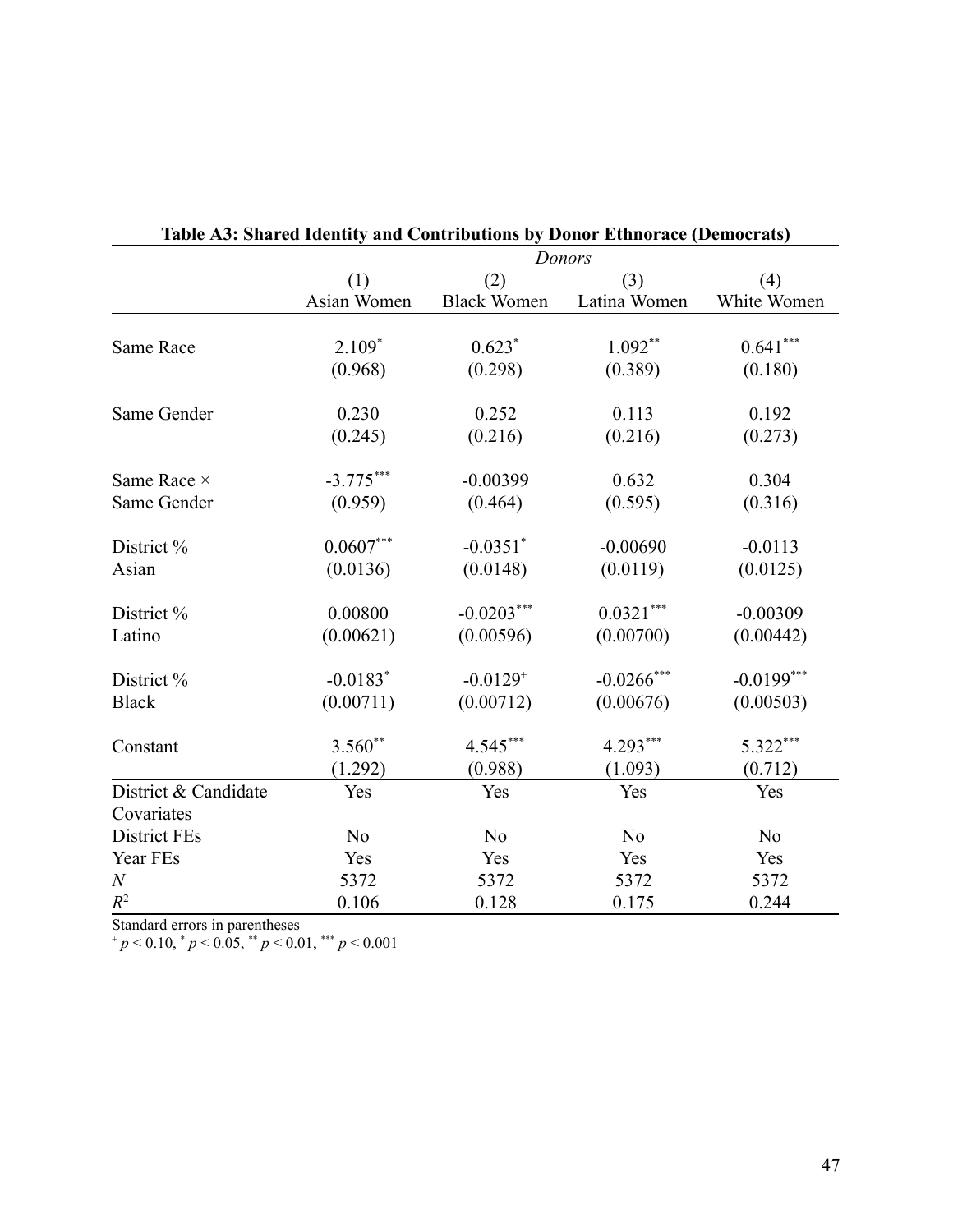|                      | Donor Ethnorace (Inspirations)<br>Donors |                    |                |                |  |
|----------------------|------------------------------------------|--------------------|----------------|----------------|--|
|                      | (1)                                      | (2)                | (3)            | (4)            |  |
|                      | Asian Women                              | <b>Black Women</b> | Latina Women   | White Women    |  |
|                      |                                          |                    |                |                |  |
| <b>Same Race</b>     | 1.848**                                  | 0.323              | $-0.298$       | $0.649**$      |  |
|                      | (0.708)                                  | (0.451)            | (0.580)        | (0.248)        |  |
| Same Gender          | 0.284                                    | $0.490^{+}$        | 0.242          | 0.261          |  |
|                      | (0.229)                                  | (0.268)            | (0.280)        | (0.462)        |  |
| Same Race ×          | $-1.737$                                 | $-1.865*$          | $1.699^{+}$    | 0.226          |  |
| Same Gender          | (1.298)                                  | (0.870)            | (0.927)        | (0.487)        |  |
| District %           | $0.0583**$                               | $-0.0102$          | $-0.00627$     | $-0.0220$ **   |  |
| Asian                | (0.0176)                                 | (0.0189)           | (0.0149)       | (0.00813)      |  |
| District %           | $0.0124^{+}$                             | 0.00132            | $0.0409***$    | $-0.00112$     |  |
| Latino               | (0.00729)                                | (0.0101)           | (0.00813)      | (0.00496)      |  |
| District %           | $-0.0187$ *                              | 0.0122             | $-0.0185^{+}$  | $-0.0199***$   |  |
| <b>Black</b>         | (0.00837)                                | (0.00921)          | (0.00945)      | (0.00586)      |  |
| Constant             | $4.077**$                                | $4.612***$         | 1.913          | $6.002***$     |  |
|                      | (1.283)                                  | (1.053)            | (1.185)        | (0.695)        |  |
| District & Candidate | Yes                                      | Yes                | Yes            | Yes            |  |
| Covariates           |                                          |                    |                |                |  |
| <b>District FEs</b>  | N <sub>o</sub>                           | N <sub>o</sub>     | N <sub>o</sub> | N <sub>o</sub> |  |
| Year FEs             | Yes                                      | Yes                | Yes            | Yes            |  |
| $\boldsymbol{N}$     | 5038                                     | 5038               | 5038           | 5038           |  |
| $R^2$                | 0.090                                    | 0.073              | 0.128          | 0.194          |  |

| Table A4: Shared Identity and Contributions by Donor Ethnorace (Republicans) |  |  |
|------------------------------------------------------------------------------|--|--|
|                                                                              |  |  |

Standard errors in parentheses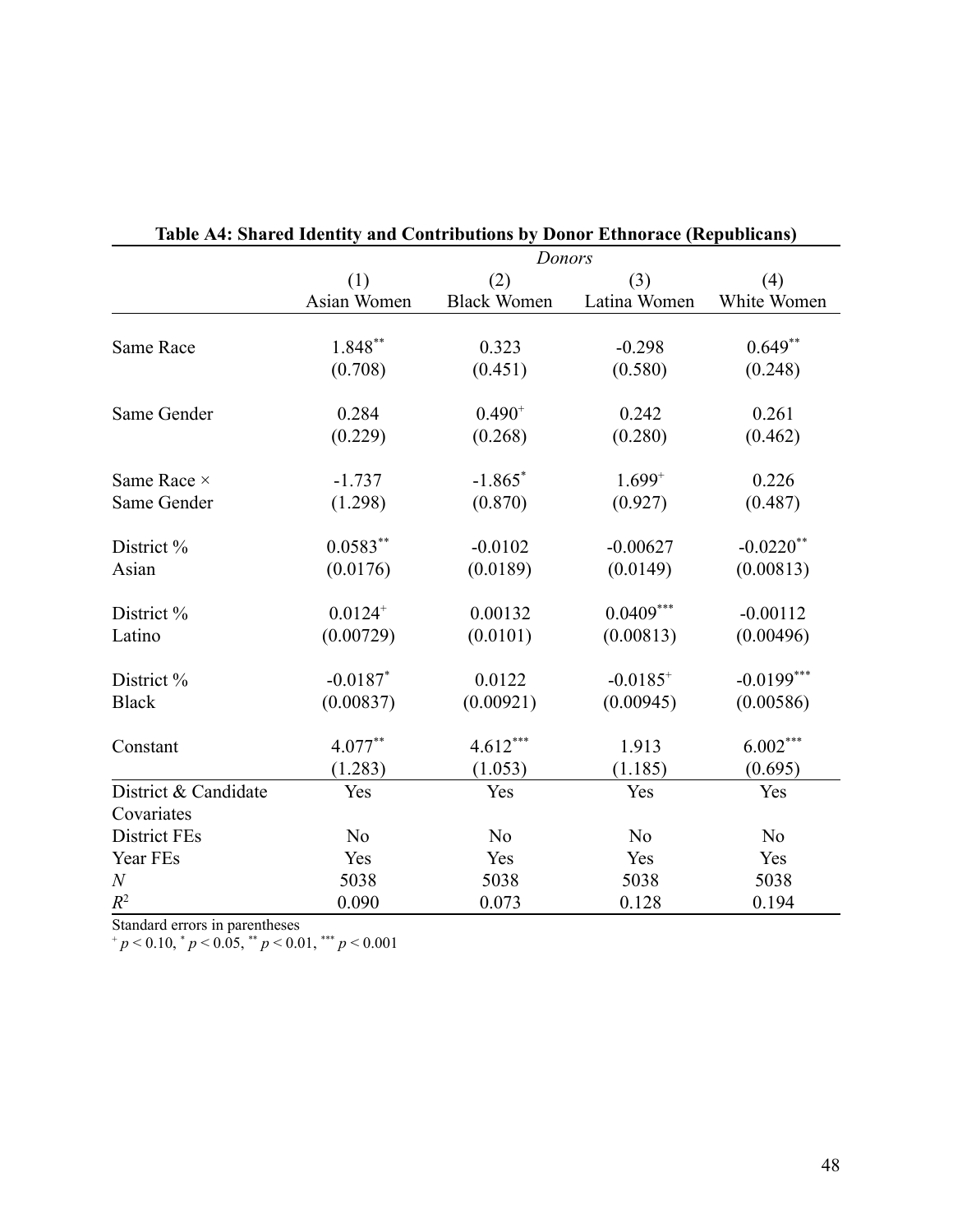

**Figure A5: Cross-Sectional Regressions of Shared Identity and Contributions**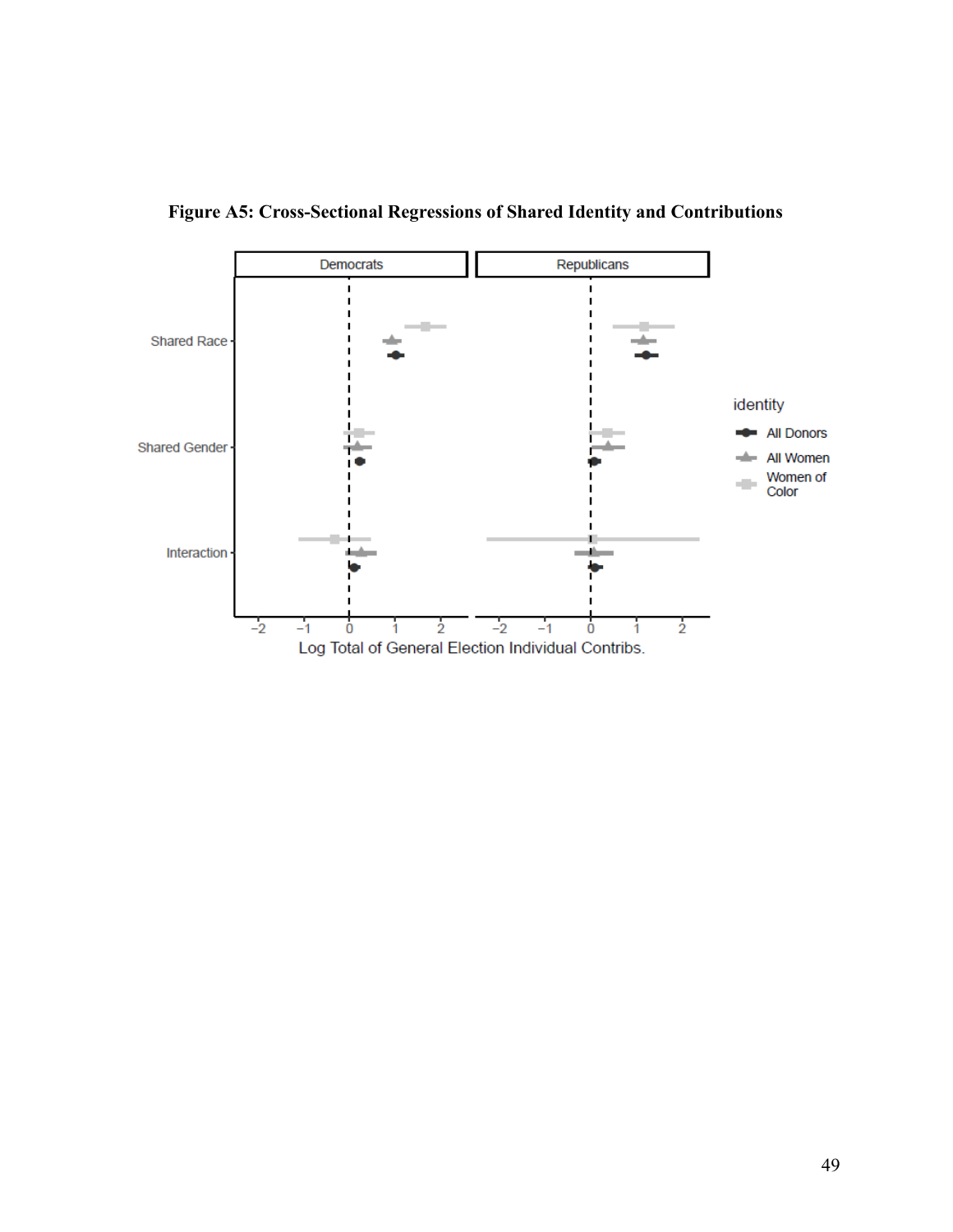|                      | (1)         | (2)         | (3)         | (4)         |
|----------------------|-------------|-------------|-------------|-------------|
|                      | Democrats   | Democrats   | Republicans | Republicans |
| <b>Same Race</b>     | $0.898***$  | $0.868***$  | $0.934***$  | $0.983***$  |
|                      | (0.0999)    | (0.0987)    | (0.113)     | (0.118)     |
| Same Gender          | $0.127^{+}$ | $0.118^{+}$ | 0.0458      | 0.0460      |
|                      | (0.0686)    | (0.0691)    | (0.0895)    | (0.0925)    |
| Same Race ×          | 0.0934      | 0.124       | 0.0329      | 0.0354      |
| Same Gender          | (0.0908)    | (0.0889)    | (0.105)     | (0.109)     |
| District %           |             | 0.0563      |             | $-0.00861$  |
| Asian                |             | (0.0408)    |             | (0.0246)    |
| District %           |             | $-0.0135$   |             | $-0.00388$  |
| Latino               |             | (0.0172)    |             | (0.0124)    |
| District %           |             | 0.0178      |             | 0.0131      |
| <b>Black</b>         |             | (0.0167)    |             | (0.0124)    |
| Constant             | $3.614***$  | $8.201***$  | $4.078***$  | 4.178**     |
|                      | (0.304)     | (1.831)     | (0.232)     | (1.401)     |
| District & Candidate | Yes         | Yes         | Yes         | Yes         |
| Covariates           |             |             |             |             |
| District FEs         | Yes         | Yes         | Yes         | Yes         |
| Year FEs             | Yes         | Yes         | Yes         | Yes         |
| $\mathcal N$         | 10753       | 10075       | 11728       | 10807       |
| $R^2$                | 0.418       | 0.422       | 0.439       | 0.446       |

## **Table A5: Effect of Shared Ethnorace and Gender on Contributions, Non-Incumbents Only**

<span id="page-50-0"></span>*A.7 Difference-in-Difference Excluding Incumbents* 

Standard errors in parentheses